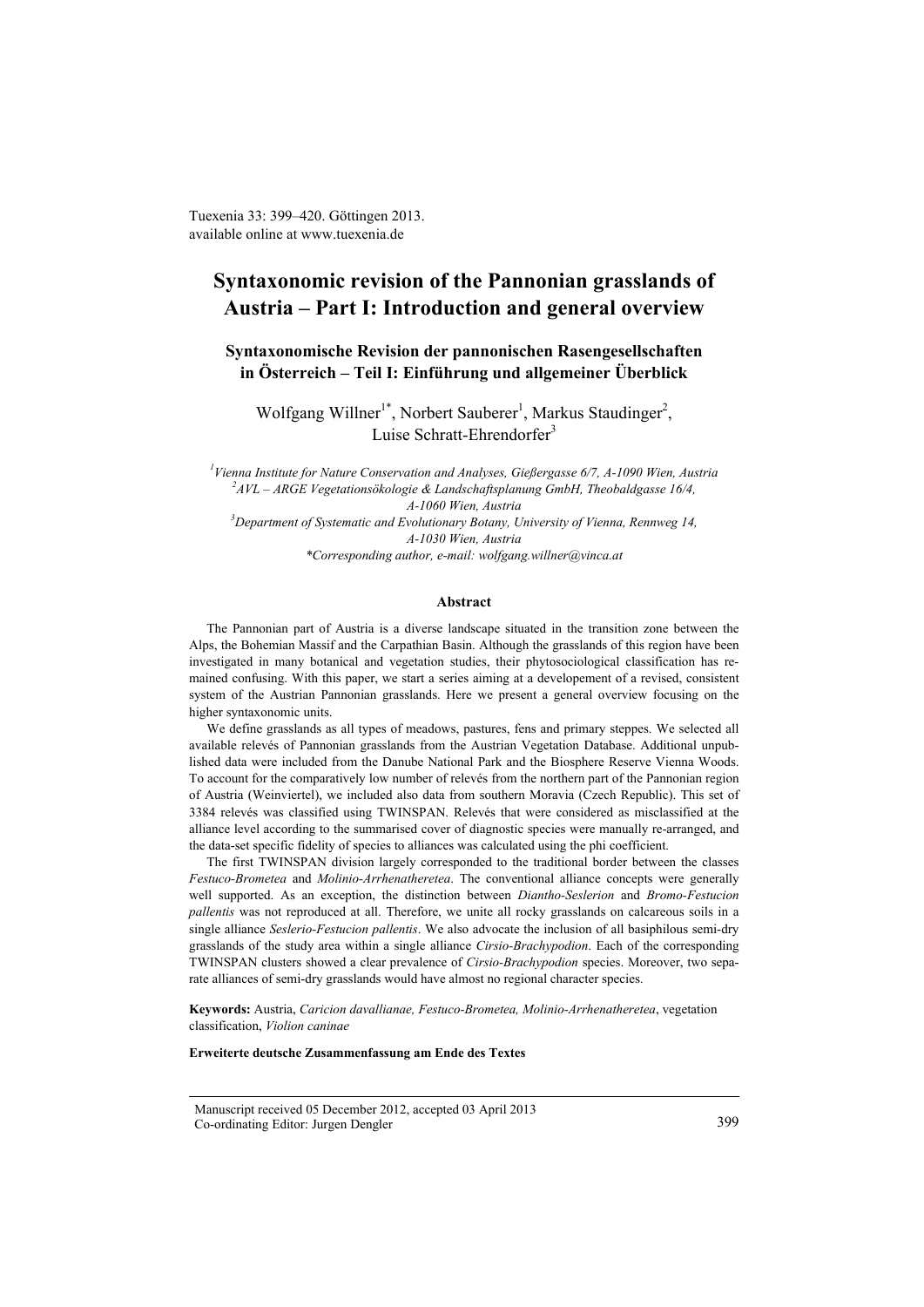## **1. Introduction**

The Pannonian Basin is the second largest biogeographical region of Austria after the Alps (NIKLFELD 1993, SAUBERER & WILLNER 2007). A strong gradient in annual rainfall, heterogeneous topography and a high diversity of geological bedrock make this region a very diverse landscape. The easternmost foothills of the Alps, adjacent to the Vienna Basin, have the highest vascular plant species richness in Austria at a scale of  $5 \times 3$  geographical minutes (MOSER et al. 2005, NIKLFELD et al. 2008). As the westernmost part of the Pontic-Pannonian floristic region (JÄGER & WELK 2003), this area is also of special interest from a biogeographical point of view.

Until the  $19<sup>th</sup>$  century, wet and dry grasslands covered a large portion of the Pannonian lowland of Austria, in some parts even exceeding the area of arable land (SAUBERER et al. 1999). Due to the dramatic changes in agriculture and land use during the  $20<sup>th</sup>$  century, however, only small remnants of these grasslands have been preserved. Their floristic richness has attracted botanists and vegetation scientists for a long time (e.g., KERNER VON MARI-LAUN 1863, VIERHAPPER 1922), and all types of Pannonian grasslands have been given top priority by nature conservation (HOLZNER et al. 1986, SAUBERER et al. 1999, SUSKE et al. 2003, WIESBAUER 2008). Important contributions to the knowledge of Pannonian grasslands in Austria were provided by BOJKO (1934), WAGNER (1941, 1950), SAUBERER (1942), WEN-DELBERGER (1953, 1954), NIKLFELD (1964), BALÁTOVÁ-TULÁČKOVÁ & HÜBL (1974), EIJSINK et al. (1978), KUYPER et al. (1978), HUNDT & HÜBL (1983) and KARRER (1985a, b), followed by the first synoptic treatment of all Austrian grassland communities by MUCINA et al. (1993). More recent syntaxonomic contributions which at least partly concern the Pannonian grasslands of Austria were published by ELLMAUER (1994, 1995), STEINBUCH (1995), CHYTRÝ et al. (1997), TICHÝ et al. (1997), DENK (2000), SAUBERER & BUCHNER (2001), WILLNER et al. (2004), DENK (2005), ZUKRIGL (2005), ILLYES et al. (2007), DÚBRAVKOVÁ et al. (2010) and WILLNER (2011).

Despite these efforts, the phytosociological classification of the Pannonian grasslands of Austria has remained confusing. Apart from scientific problems, this situation has seriously impeded the interpretation and mapping of Natura 2000 habitat types (EUROPEAN COMMIS-SION 2007), which depend on unambiguously defined vegetation units. Here we present the first part of a series that aims at filling this gap. We start with a general overview, based on the numerical classification of a large data set covering all types of Pannonian grasslands, and discuss some syntaxonomic problems, especially at the level of alliances. A detailed classification at the association and subassociation level will be elaborated in the subsequent parts of the series (see WILLNER et al. 2013 in this volume). In each of these following papers we will focus on a more or less homogeneous subregion (similar to the "Wiesenregionen" approach of SUSKE et al. 2003). A synopsis for the whole study area and adjacent regions will conclude the series.

#### **2. Study area**

The Pannonian region as a whole is characterised by a subcontinental climate that is transitional between the temperate humid climate of the deciduous forest zone and the arid climate of the steppe zone (WALTER 1974). The western boundary of the Pannonian region is hard to define as there is a continuous transition towards the Central European and Alpic floristic region in the sense of MEUSEL & JÄGER (1992). The easternmost parts of the Alps are strongly influenced by the Pannonian climate and considerably drier than the other parts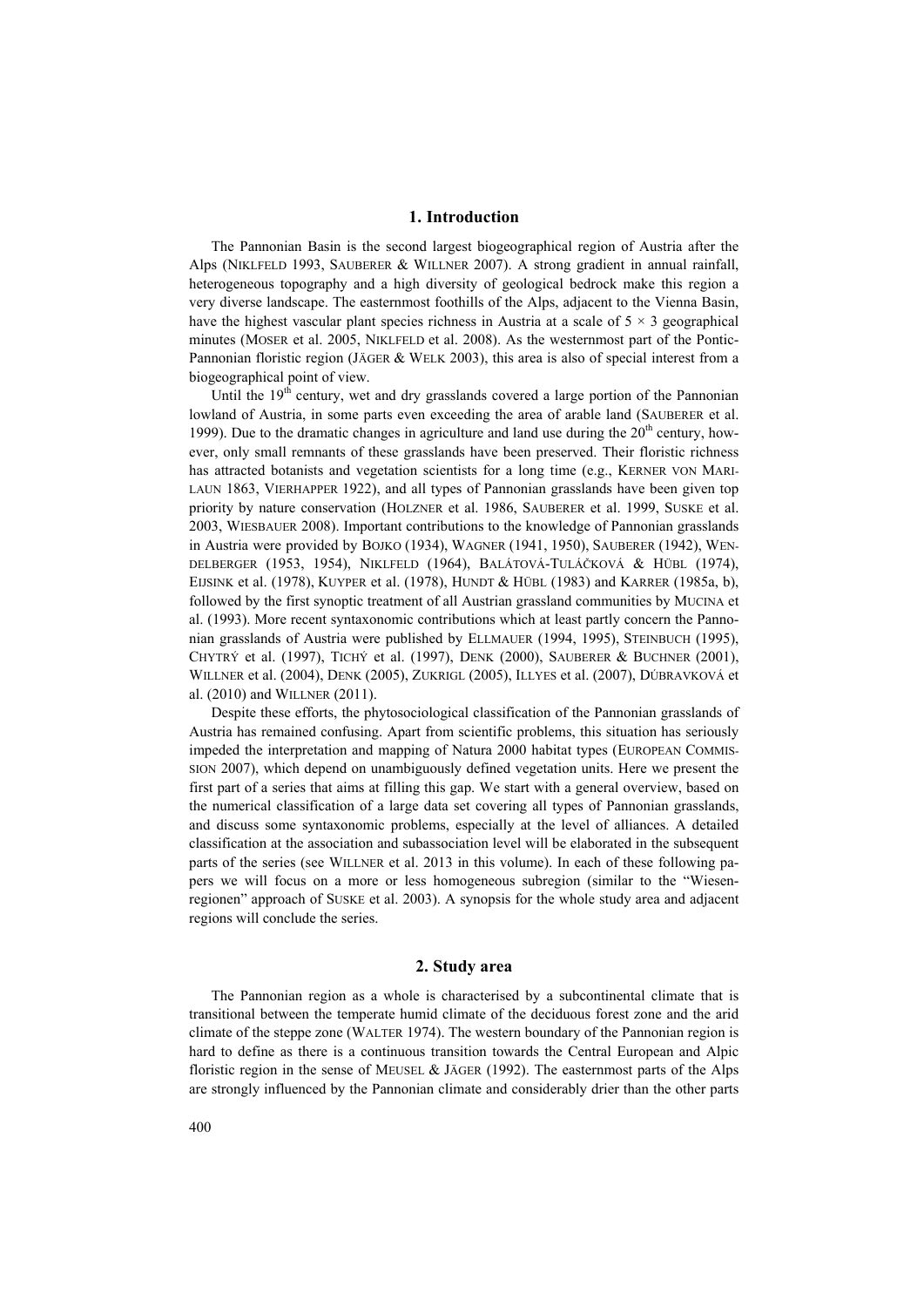of the Northern Alps. This is also reflected in the classification of Forest Ecoregions of Austria where the eastern margin of the Alps is traditionally separated at the top level (MAYER 1974, KILIAN et al. 1994). Similar delimitation problems arise in the Bohemian Massif and in the northern and south-eastern foreland of the Alps (NIKLFELD 1993). Here we define our study area as the Austrian part of the Pannonian Basin and adjacent transition zones (Fig. 1). The latter include the eastern slope of the Bohemian Massif, the Vienna Woods, the eastern Gutenstein Alps and the eastern margin of the Central Alps. In the south, we draw the line along the political borders of Styria and Burgenland.

The core area of the Pannonian region of Austria is dominated by Tertiary hills (which are often covered with loess), Pleistocene gravel terraces, river floodplains and wet depressions. Some areas are covered with sand dunes and saline soils. Along the south-eastern and north-western margin of the Vienna Basin two lines of insular hills connect the Alps and the Western Carpathians like stepping stones. In these hills, various types of siliceous and calcareous rock outcrops appear. The solid slopes of the Alps and the Bohemian Massif form



**Fig. 1.** Map of the study area with the location of the sample plots given in a 3'×5' grid. The number of plots per grid cell is indicated by the size of the dot. Data from southern Moravia are not shown.

**Abb. 1.** Karte des Untersuchungsgebiets und räumliche Verteilung der Vegetationsaufnahmen (dargestellt in einem 3'×5'-Raster). Die Größe der Punkte gibt die Anzahl der Aufnahmen pro Rasterzelle an. Die mitklassifizierten Aufnahmen aus Süd-Mähren sind nicht dargestellt.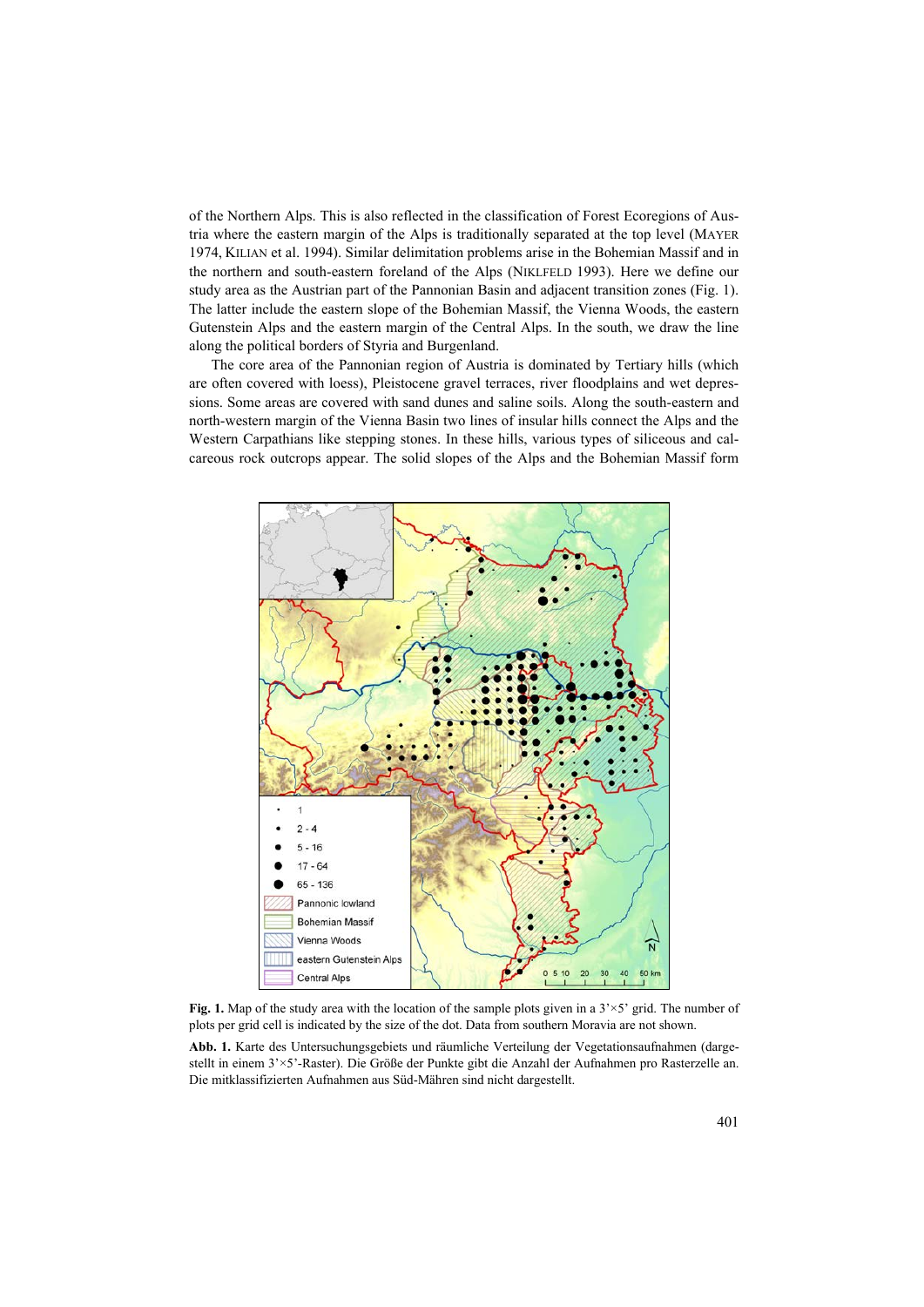the natural border of the Pannonian Basin towards the west. There is a considerable gradient in mean annual rainfall within the study area, ranging from 1000 mm at the eastern margin of the Alps to 500 mm along the Austrian-Moravian border. The mean annual temperature ranges from 8 to  $> 10^{\circ}$ C, with the maximum reached at Lake Neusiedl in northern Burgenland. With 115 m a.s.l., this is also the lowest altitude of Austria.

The actual forest cover in the Austrian part of the Pannonian Basin is  $16\%$  (SAUBERER  $\&$ WILLNER 2007). Large forest areas are mostly found in the insular hills and along the river Danube. Although the potential natural vegetation of Eastern Austria is usually depicted as oak forests (WAGNER 1985, BOHN & NEUHÄUSL 2000), there is no clear evidence that the Pannonian Basin has ever been completely covered by forests since the last glacial period (MAGYARI et al. 2010). Fossils of Wild Horse, European Ass and Aurochs rather suggest the presence of large open areas throughout the Holocene (BUNZEL-DRÜKE et al. 2008, SAU-BERER & DULLINGER 2008). On the other hand, there is growing evidence that the so-called "forest-steppe zone" in Eastern Europe is totally capable of becoming a closed forest in the absence of grazing animals (DONIŢĂ et al. 2003). In this respect, there is no fundamental difference between the forest-steppe zone and the Pannonian region. CHYTRÝ (2012) includes southern Moravia in the forest-steppe biome. An unbroken history of non-forest vegetation seems also the most parsimonious hypothesis to explain the enormous alpha and beta diversity of the Pannonian grasslands.

## **3. Material and methods**

## **3.1 Data set**

As the term "grassland" is not consistently used in the literature, a more precise delimitation of our focal vegetation types has to be given. Here we define grasslands as all types of meadows, pastures and primary steppes. We also include fens as many of them are at least occasionally mown. Phytosociologically, this corresponds to the classes *Festuco-Brometea, Calluno-Ulicetea* p.p. (*Nardetalia*), *Molinio-Arrhenatheretea* (excl. *Filipendulenion*), *Artemisietea vulgaris* p.p. (*Agropyretalia*) and *Scheuchzerio-Caricetea fuscae* (syntaxonomy following GRABHERR & MUCINA 1993 and MUCINA et al. 1993). Salt meadows of the *Puccinellio-Salicornietea* could not be considered because there were no digitised data available for this vegetation type. We do not include fringe vegetation (*Trifolio-Geranietea*), tall-herb vegetation (*Filipendulenion*) and reed beds (*Phragmito-Magnocaricetea*).

In the first step, we selected all available relevés of the Pannonian grasslands from the Austrian Vegetation Database (WILLNER et al. 2012; GIVD code EU-AT-001). Most plots in this database are classified at the alliance level by expert judgement, usually but not necessarily in accordance with the original assignment by the relevé author. We selected all plots assigned to one of the above mentioned focal units. These data included most published grassland relevés from the study area as well as most data from master and doctoral theses and some unpublished studies. Additional unpublished sources were included, especially from the alluvial meadows in the Danube National Park (L. Schratt-Ehrendorfer, unpubl.) and from the Biosphere Reserve Vienna Woods (WILLNER et al. 2013). To account for the comparatively low number of relevés from the northern part of the study area (Weinviertel), additional data from southern Moravia were included. For this purpose, all relevés labeled as *Festuco-Brometea* from the area south of 49° N and east of 15° 30' E were selected from the Czech National Phytosociological Database (CHYTRÝ & RAFAJOVÁ 2003; GIVD code EU-CZ-001). For comparison, additional grassland relevés from the Northern Limestone Alps east of 15° E and up to 1400 m a.s.l. were included.

Relevés with a plot sizes  $> 50$  m<sup>2</sup> or  $< 9$  m<sup>2</sup> were excluded from the data set. In a few cases, plot sizes between 4 and 100 m<sup>2</sup> were accepted because few other data were available from the area. This was especially the case for the Hainburg Hills and the sandy soils of Marchfeld. In strongly over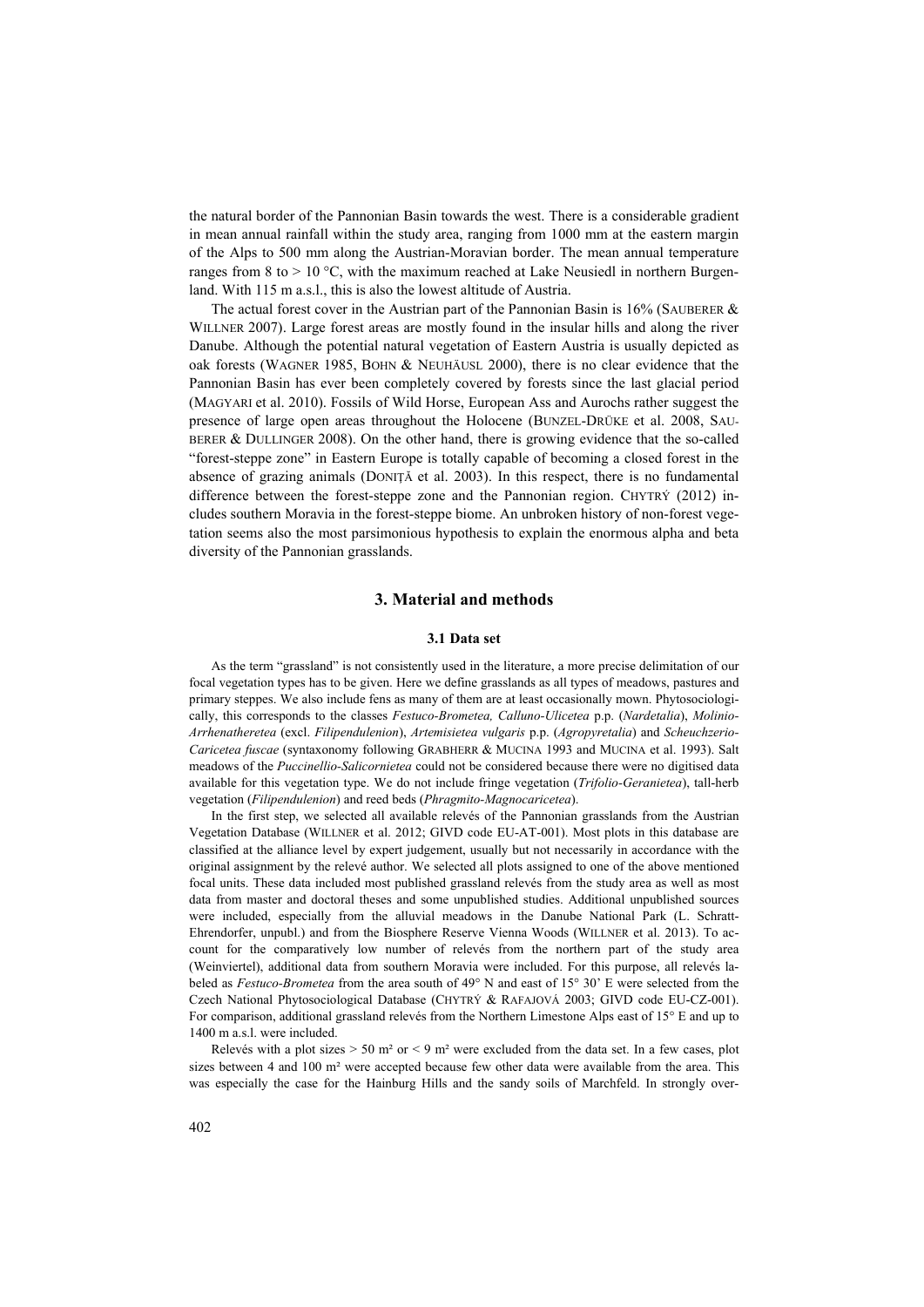sampled areas, a manual selection was done in such a way that newer relevés and those with medium plot sizes were preferred. Finally, a set of 3384 relevés was used for the analysis (567 from southern Moravia, 2719 from the Pannonian region of Lower Austria, Vienna and Burgenland, and 98 from the Northern Limestone Alps outside of the study area). The geographical distribution of these plots is given in Figure 1.

#### **3.2 Species taxonomy and nomenclature**

The taxonomy of species follows FISCHER et al. (2008) for vascular plants, FREY et al. (1995) for bryophytes and WIRTH (1995) for lichens. The taxonomic resolution of taxa was unified prior to the analysis. We excluded taxa determined only to the genus level (except for *Alchemilla* sp.) as well as the following aggregates used in only a few relevés and including diagnostically important species: *Agrostis stolonifera* agg. (7 relevés), *Euphrasia officinalis* agg. (7 relevés), *Festuca ovina* agg. (4 relevés), *Galium pusillum* agg. (5 relevés), *Koeleria pyramidata* agg. (33 relevés), *Melampyrum nemorosum* agg. (1 relevés), *Onobrychis viciifolia* agg. (30 relevés), *Ornithogalum umbellatum* agg. (18 relevés), *Stipa pennata* agg. (30 relevés), *Thymus pannonicus* agg. (27 relevés) and *Veronica verna* agg. (9 relevés). All other taxa were merged to the highest level present in the data set. We also excluded cryptogams from the analysis because they were determined in only 40% of the relevés. The most frequent cryptogam species were included in the table again after the numerical classification.

## **3.3 Data analysis and table work**

The set of 3384 relevés was classified using the unmodified TWINSPAN algorithm (HILL 1979). As cut levels, cover values of 0%, 2%, 5% and 25% were defined. Minimum group size was set to 5, and maximum level of divisions to 6. One very large cluster was further divided using the same parameters except for maximum level of divisions, which was set to 4. Clusters for which no ecological or geographical difference could be detected were merged. We did not apply the modified algorithm proposed by ROLEČEK et al. (2009) because we preferred a manual control of division levels. The species were grouped according to their diagnostic value for classes, orders and alliances following MUCINA et al. (1993), and the summarised cover of each diagnostic species group was calculated for all relevés (see WILLNER 2011 for details). The original values of the Braun-Blanquet scale were transformed to percentage values by taking the average cover corresponding to each value. Relevés that were considered as misclassified at the alliance level according to the summarised cover of diagnostic species were manually re-arranged to the floristically and geographically most fitting cluster of the appropriate alliance. In this way, a table with preliminary units presumably corresponding to associations or lower hierarchical levels was elaborated (not shown in the present paper). On the basis of this table, the data-set specific fidelity of species to alliances was calculated using the phi coefficient based on presence-absence data, size of all groups standardised to equal size, and significance level set to *P* < 0.05 (TICHÝ & CHYTRÝ 2006, WILLNER et al. 2009). All calculations and table manipulations were done using the JUICE 7.0 program (TICHÝ 2002).

# **4. Results and syntaxonomic discussion**

## **4.1 Description of clusters**

The initial TWINSPAN classification resulted in 60 clusters (Table 1 in the supplement). The first division largely corresponds to the traditional border between the classes *Festuco-Brometea* and *Molinio-Arrhenatheretea*. However, semi-dry grasslands on temporarily moist soils were grouped together with the *Molinio-Arrhenatheretea* after the first division. The classification mainly reflects a moisture gradient and, to a lesser degree, gradients in nutrient supply and soil reaction. The main groups that can be distinguished in the TWINSPAN table are rocky grasslands on calcareous soils (clusters  $1-12$ ), rocky grasslands on acidic soils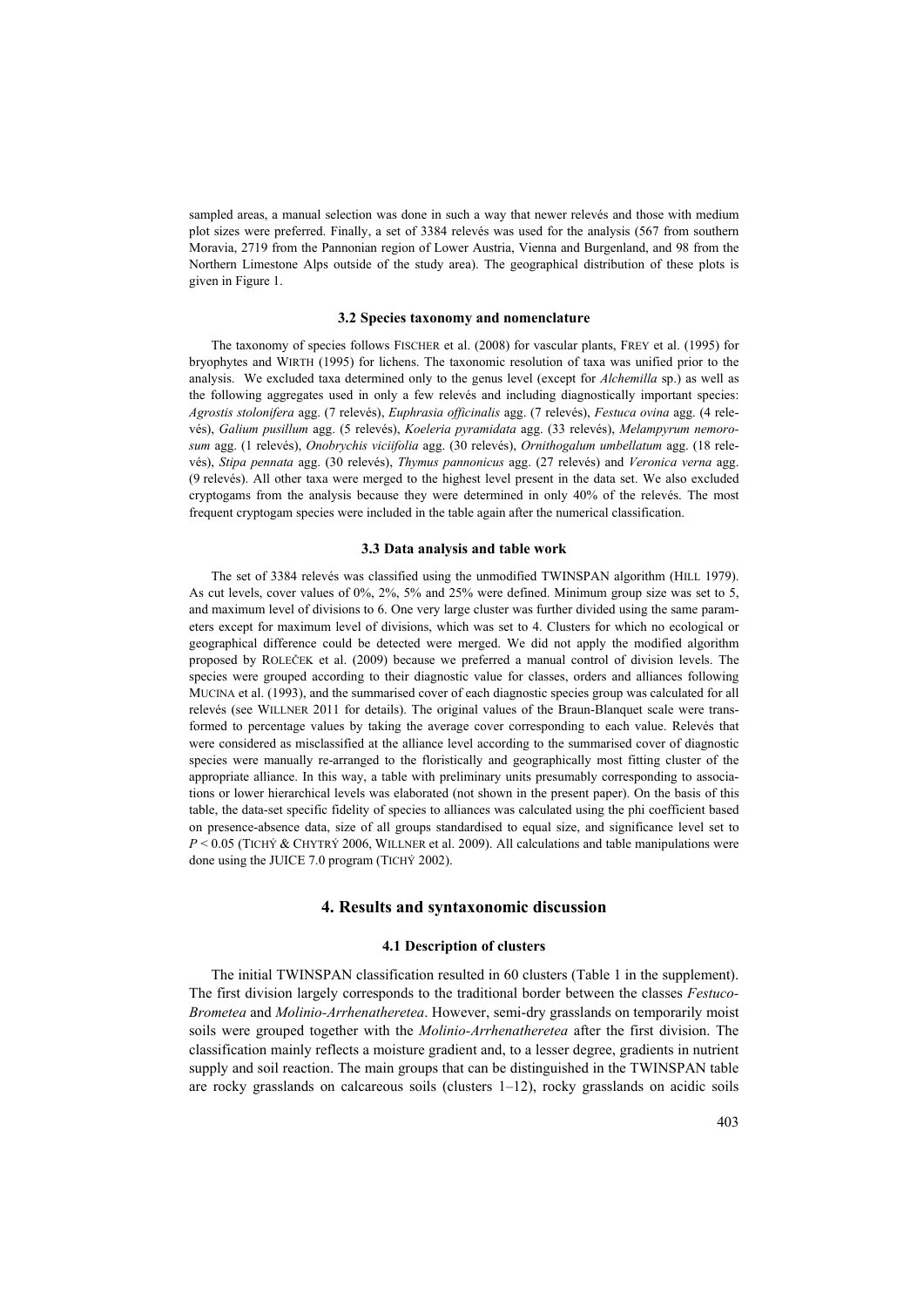(clusters 13–16), dry grasslands on deeper and/or less rocky soils (clusters 17–24), semi-dry grasslands (clusters 25–31), mesic meadows on fertile soils (clusters 32–38), alluvial meadows of the Danube floodplain (clusters 39–44), oligotrophic, periodically wet meadows (clusters 45–50) and permanently wet meadows and mires (clusters 51–60).

In the following, the individual TWINSPAN clusters or groups of merged clusters are briefly described. The original cluster hierarchy is given in the head of Table 1 in the supplement. After the working name of the group, corresponding associations and subassociations according to GRABHERR & MUCINA (1993) and MUCINA et al. (1993) are indicated in brackets. If no syntaxon is given, the group does not correspond to any of the associations therein. Authors of syntaxon names are only mentioned if the latter are not accepted names in these references.

#### **4.1.1 Rocky grasslands on calcareous soils**

**Cluster 1**: Fragmentary *Sesleria caerulea* grasslands on north-facing rocks in the Vienna Woods (*Drabo aizoidis-Seslerietum albicantis* p.p.).

This cluster includes only two relevés of rather species-poor *Sesleria* grasslands with *Draba aizoides* subsp. *beckeri*.

**Clusters 2–4:** Rocky grasslands in the Alps of western Lower Austria (*Teucrio montani-Seselietum austriaci*, *Origano-Calamagrostietum variae*).

This group comprises xeric grasslands from altitudes between 480 m and 700 m a.s.l., situated west of the study area, which are mostly dominated by *Calamagrostis varia*, more rarely also by *Carex humilis*. They are clearly differentiated from the following types of rocky grasslands by the presence of, e.g., *Calamagrostis varia, Campanula cespitosa, Carex alba, Cirsium erisithales, Digitalis grandiflora, Erica carnea* and *Pteridium aquilinum*, and by the absence of many Pannonian species.

**Clusters 5–6:** Dry grasslands on gravel soils in the southern Vienna Basin (*Fumano-Stipetum* p.p.).

These extremely dry grasslands are dominated by *Stipa eriocaulis* and *Festuca stricta*. They are developed on flat glacial gravel terraces in the southern Vienna Basin ("Steinfeld") which have probably never been covered by forests (SAUBERER & BUCHNER 2001). Floristically, they are very similar to the *Fumano-Stipetum* of steep south-facing dolomite slopes (see cluster 8) but differentiated from the latter by the presence of *Carex liparocarpos*, a species usually indicating sandy soils.

**Cluster 7:** Open pioneer grasslands and *Sesleria caerulea* grasslands on steep rocky cliffs along the eastern margin of the Alps (*Fumano-Stipetum minuartietosum setaceae, Fumano-Stipetum laserpitietosum sileris, Drabo aizoidis-Seslerietum albicantis* p.p*., Drabo lasiocarpae-Dianthetum neilreichii*).

This cluster comprises pioneer stages of the *Fumano-Stipetum* on south-facing slopes – described as subass. *minuartietosum setaceae* by KARRER (1985a) – as well as *Sesleria caerulea* grasslands on north-facing slopes of the same area. The *Teucrio montani-Seselietum austriaci* sensu KARRER (1985b) and the *Fumano-Stipetum laserpitietosum sileris* described by NIKLFELD (1964) were also included here.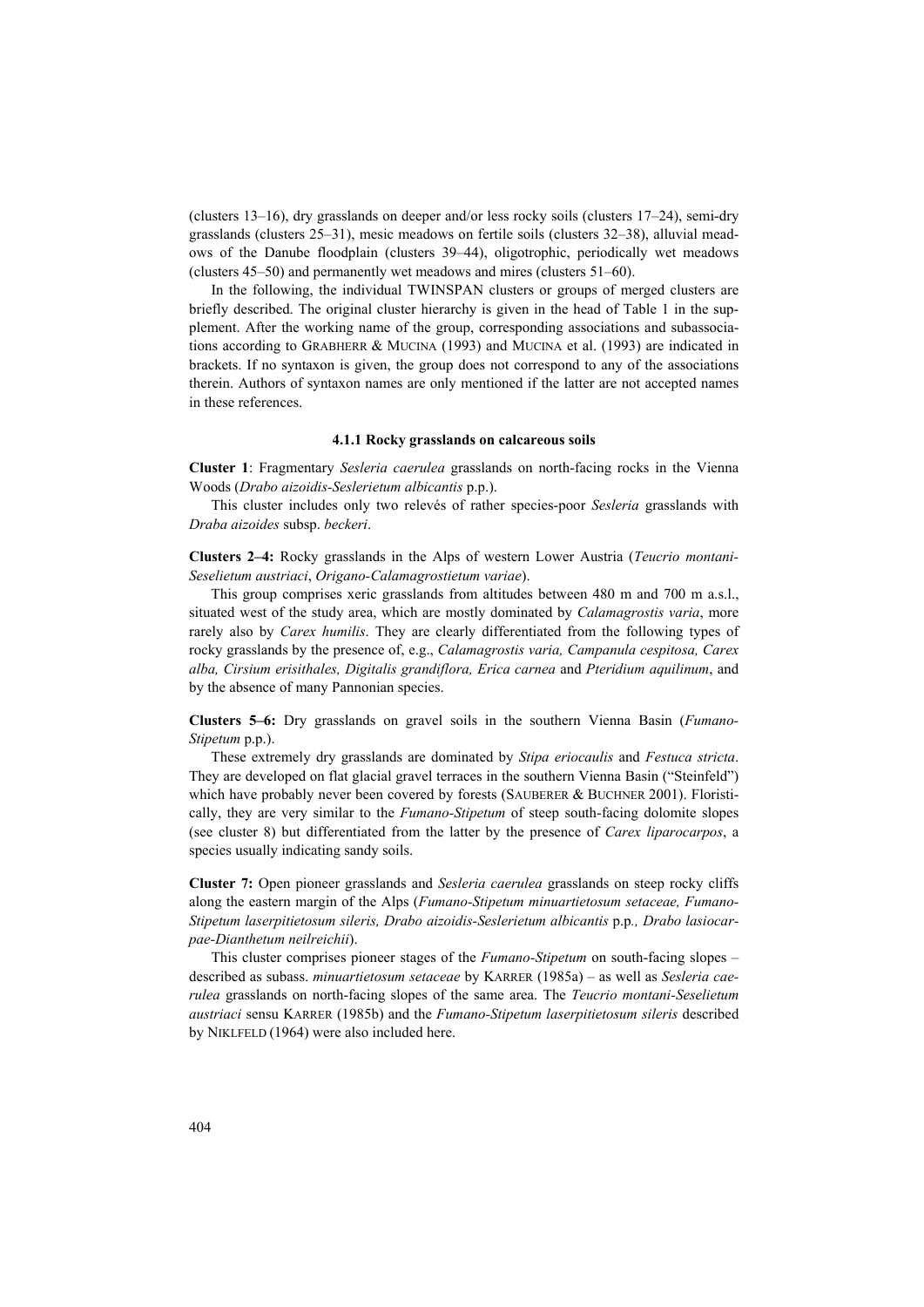**Cluster 8:** Rocky grasslands from various parts of the study area (*Fumano-Stipetum* s.str., *Poo badensis-Festucetum pallentis, Festuco pallentis-Caricetum humilis, Carici humilis-Seslerietum, Seslerietum budensis, Stipo joannis-Avenastretum besseri* p.p.).

This rather heterogeneous cluster represents the core of calcareous rocky grasslands of the study area. On south-facing slopes, the herb layer is usually more open and dominated by *Festuca pallens* (in Weinviertel and the Hainburg Hills) or by *Festuca stricta* and *Stipa eriocaulis* (along the eastern margin of the Alps). On north-facing slopes, closed grasslands dominated by *Sesleria caerulea* (in Weinviertel) or *Sesleria sadleriana* (in the Hainburg Hills) can be found. *Carex humilis* can reach higher cover in all subtypes of this cluster. In three relevés from the Hainburg Hills, classified as *Stipo joannis-Avenastretum besseri* by MUCINA & KOLBEK (1993), *Helictotrichon desertorum* is the dominant species. The original diagnoses of the associations *Poo badensis-Festucetum pallentis* and *Minuartio setaceae-Seslerietum* from the Pavlov Hills (KLIKA 1931) are both included in this cluster as well as the original diagnosis of the *Fumano-Stipetum eriocaulis* (WAGNER 1941).

**Clusters 9–11:** *Carex humilis* grasslands on slightly deeper soils along the eastern margin of the Alps (*Polygalo majoris-Brachypodietum* p.p.).

This grassland type occurs on less steep dolomite slopes along the eastern margin of the Alps, where several species of the *Fumano-Stipetum eriocaulis* are absent or very rare (e.g., *Festuca stricta, Stipa eriocaulis, Fumana procumbens, Allium sphaerocephalon*) while species preferring deeper soils, such as *Adonis vernalis, Stipa joannis*, *Festuca rupicola* and *Prunella grandiflora*, are common. WENDELBERGER (1953) classified such stands as *Polygalo majoris-Brachypodietum*, which is an association of semi-dry grasslands (see clusters 25– 28), but both the TWINSPAN result and the summarised cover of diagnostic species show that this unit is more closely related to rocky grasslands. As no previously described association can be identified with this community type, we propose it as a new association (see WILLNER et al. 2013). The most typical stands are included in cluster 10 while cluster 9 represents transitions to the *Fumano-Stipetum eriocaulis* and cluster 11 includes abandoned stages and a somewhat deviating variant on marl.

**Cluster 12:** *Sesleria caerulea* grasslands at higher altitudes of the Vienna Woods *(Drabo aizoidis-Seslerietum albicantis* p.p.).

In his monograph of Peilstein mountain in the southern Vienna Woods, KARRER (1985b) distinguished three types of rocky grasslands with *Sesleria caerulea* on the west-facing cliffs: *Carex brachystachys* community, *Draba aizoides-Sesleria varia* community and *Teucrio montani-Seselietum austriaci*. While the latter was included in cluster 7 (see above), the first two communities are grouped within this cluster. The relevés are rather species-poor and contain only few *Festuco-Brometea* species. This might explain their outlier position in the TWINSPAN classification.

#### **4.1.2 Rocky grasslands on acidic soils**

**Clusters 13–14:** Rocky grasslands with *Aurinia saxatilis* (*Alysso saxatilis-Festucetum pallentis*).

This community type is widespread in the deep river valleys of the Bohemian Massif (CHYTRÝ 2007, sub *Festuco pallentis-Aurinietum saxatilis*) but it is just tangent to the study area. It is not a Pannonian association.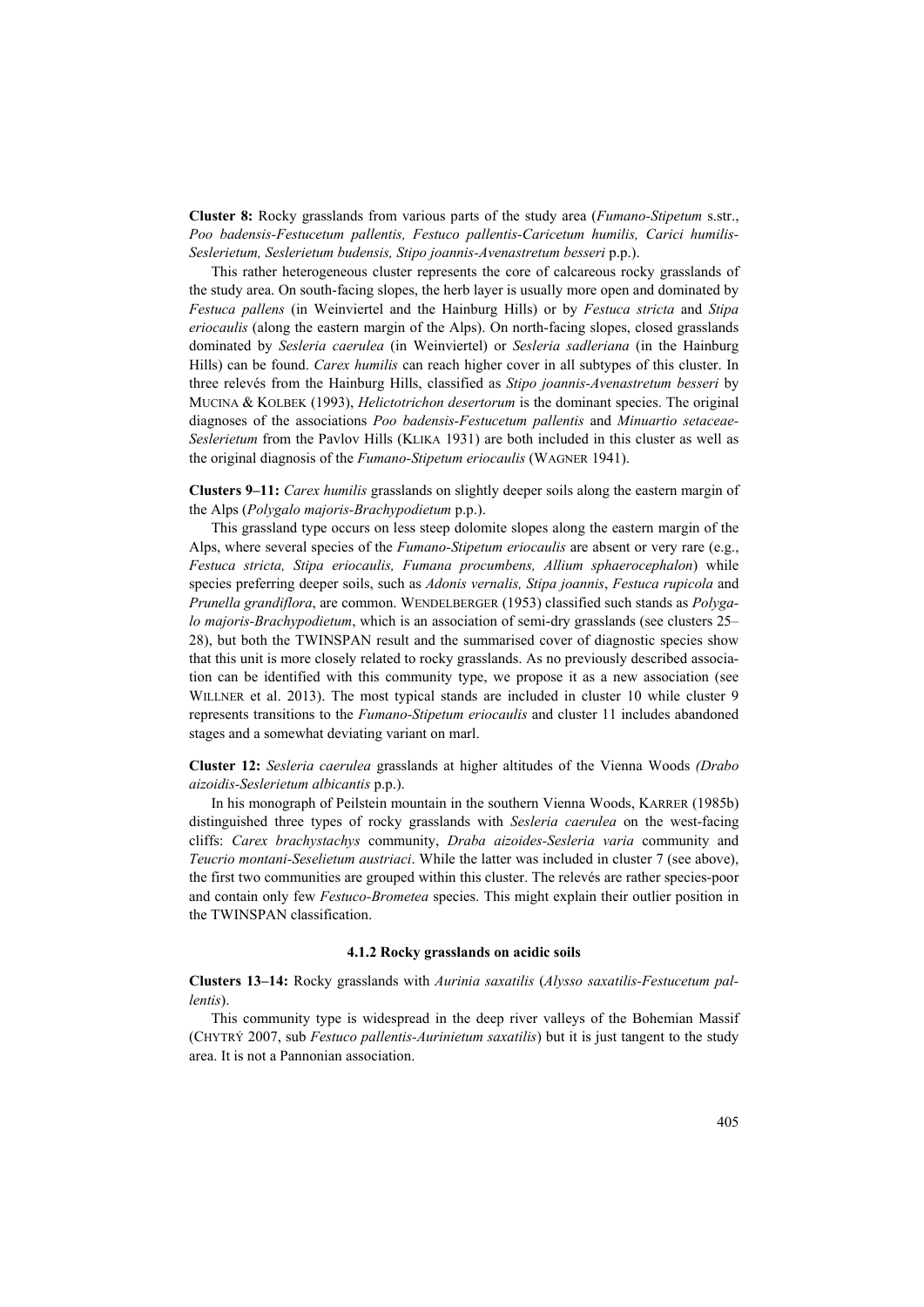**Cluster 15:** Dry grasslands with *Agrostis vinealis* on hard siliceous rocks.

This cluster largely corresponds to the *Potentillo arenariae-Agrostietum vinealis* described by CHYTRÝ et al. (1997). However, with one exception (Hackelsberg near Jois) it only includes relevés from the Bohemian Massif while those from Burgenland originally included in this association were grouped with grasslands on sandy soils (see cluster 22).

**Cluster 16:** Thermophilous rocky grasslands along the margin of the Bohemian Massif.

In contrast to clusters 13–15, this is a true Pannonian community type. It corresponds to the *Helichryso arenarii-Festucetum pallentis* described by CHYTRÝ et al. (1997). This association is only known from the south-eastern margin of the Bohemian Massif. Two relevés from Burgenland and one from sandy soils of the Morava (March) valley included in this cluster are probably miss-classified.

## **4.1.3 Dry grasslands on deeper and/or less rocky soils**

**Clusters 17–18:** Dry grasslands on alluvial gravel soils (*Teucrio botryos-Andropogonetum*).

These grasslands occur on extremely dry gravel banks ("Heißländen") along the river Danube. The cover of the herb layer is rather low. The original diagnosis of the *Teucrio botryos-Andropogonetum* is included here (SAUBERER 1942).

## **Cluster 19:** Moderately acidic grasslands with *Festuca valesiaca*.

This cluster corresponds to the *Avenulo pratensis-Festucetum valesiacae* described by CHYTRÝ et al. (1997). It is mainly distributed in two areas: the south-eastern margin of the Bohemian Massif and northern Burgenland. *Festuca valesiaca* is the dominant species, and moderately acidophilous species such as *Trifolium arvense, Veronica dillenii, Arabidopsis thaliana, Carex supina* and *Melica transsilvanica* differentiate this association from the *Festuca valesiaca* grasslands on calcareous soils (cluster 23e).

**Cluster 20:** Impoverished rocky grasslands (*Poo badensis-Festucetum pallentis* p.p.min., *Sempervivetum soboliferi*).

This cluster includes pioneer stages and untypical variants of calcareous rocky grasslands in the north of the study area (Weinviertel and southern Moravia). Some stands represent transitions to *Festuca valesiaca* grasslands.

**Cluster 21:** Dry grasslands on base-rich sandy soils (*Astragalo austriaci-Festucetum sulcatae* p.p.*, Potentillo arenariae-Festucetum pseudovinae, Festucetum vaginatae*).

This cluster comprises grasslands on sandy or fine-gravelly soils with high carbonate content. The stands are mostly dominated by *Festuca rupicola*, rarely by *F. pseudovina* or *F. vaginata*. They are distributed in three areas: the sand dunes of the Marchfeld, the sand banks along the Danube and a sandy ridge along the eastern shore of Lake Neusiedl (called "Seedamm"). *Carex liparocarpos* and *Thesium ramosum* have their occurrence optimum in this group.

**Cluster 22:** Dry grasslands on acidic sandy soils.

These grasslands are developed on sandy soils with low carbonate content, e.g. on sand banks along the Morava (March) river. They can be identified with the *Peucedano oreoselini-Festucetum rupicolae*, which was described by CHYTRÝ et al. (1997). Most of the relevés from Burgenland originally assigned to the *Potentillo arenariae-Agrostietum vinealis*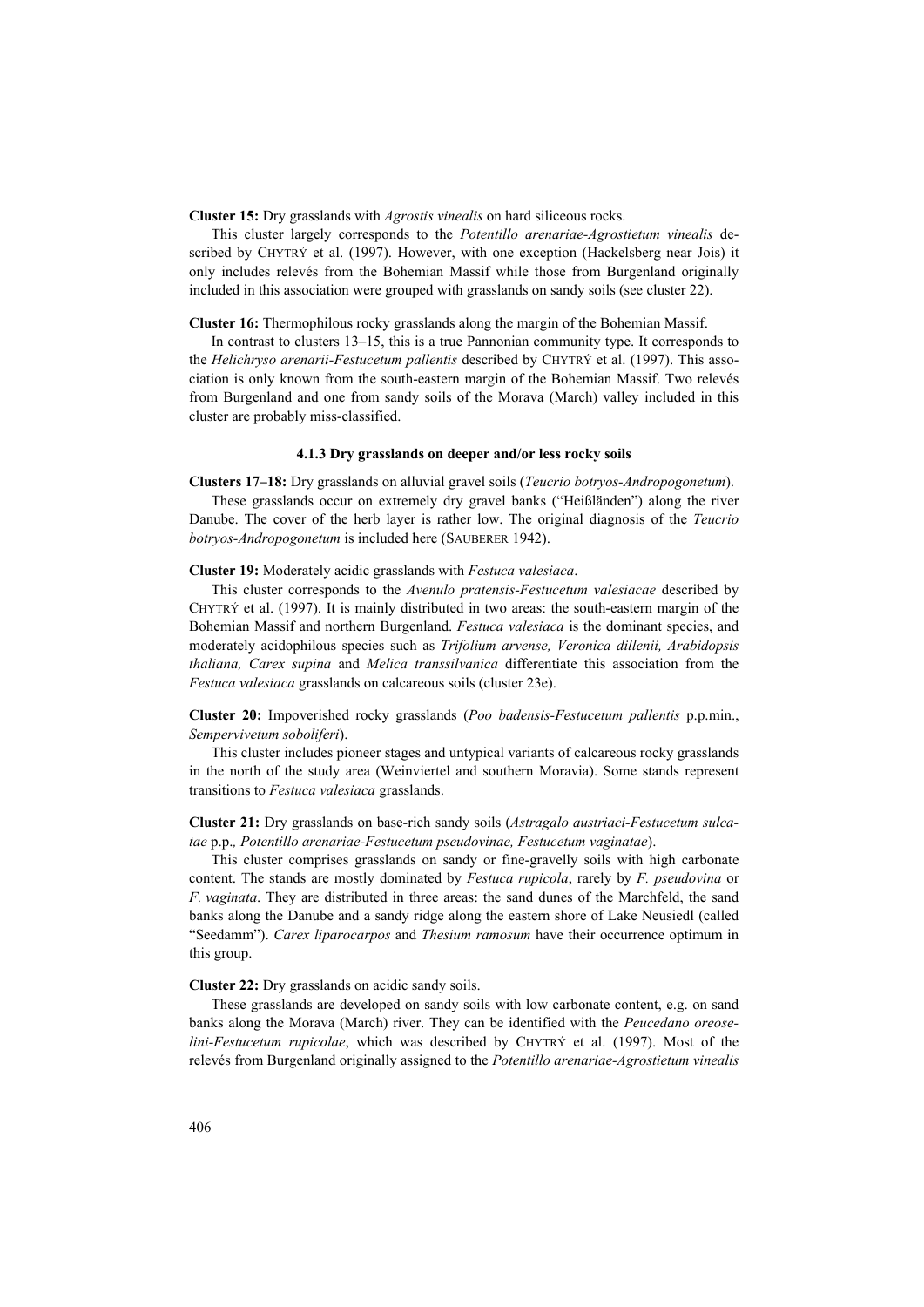are included here as well. The dominant species is usually *Festuca rupicola*. Differential species against the grasslands on base-rich sandy soils (cluster 21) are *Rumex acetosella, Potentilla argentea, Agrostis vinealis, Carex praecox* and others.

**Cluster 23:** Various types of dry grasslands on loess, sand and calcareous rocks, mostly dominated by *Festuca valesiaca* and/or *F. rupicola*.

The further division of this very large and heterogeneous cluster resulted in 7 subclusters:

## **Clusters 23a–c:** Dry grasslands with ruderal elements.

*Artemisia absinthium, Convolvulus arvensis, Bromus tectorum, Elymus hispidus* and other ruderal species differentiate these grasslands, which might at least partly belong to the *Artemisietea vulgaris*.

**Cluster 23d:** Dry grasslands on base-rich sandy soils (*Astragalo austriaci-Festucetum sulcatae* p.p.).

These grasslands, which are mostly dominated by *Festuca rupicola*, are very similar to those of cluster 21. The main floristical difference is *Stipa capillata*, which has a high constancy in this group while it is almost absent in cluster 21. Most relevés are from Marchfeld.

**Cluster 23e:** *Festuca valesiaca* grasslands on calcareous rocks (*Ranunculo illyrici-Festucetum valesiacae, Medicagini minimae-Festucetum valesiacae, Poo angustifoliae-Festucetum valesiacae*).

This is the calcareous counterpart to the *Festuca valesiaca* grasslands of cluster 19. It corresponds to the *Festuco valesiacae-Stipetum capillatae* Sillinger 1930 in the recent overview of DÚBRAVKOVÁ et al. (2010). The original diagnosis of the *Scabioso suaveolentis-Caricetum humilis* Klika 1931 was also included in this cluster, indicating that this unit cannot be synonymised with the *Festuco pallentis-Caricetum humilis*, as was done by MU-CINA & KOLBEK (1993) and JANIŠOVÁ & DÚBRAVKOVÁ (2010), because the latter correponds to cluster 8 (see above) and is clearly a *Seslerio-Festucion pallentis* community.

## **Clusters 23f–g:** Dry grasslands on loess (*Astragalo exscapi-Crambetum tatariae*).

Loess steppes are characterised by several specialist species such as *Crambe tataria, Taraxacum serotinum* and *Viola ambigua*. Diagnostic species with higher constancy are *Salvia nemorosa* and *Astragalus austriacus*. The stands are usually dominated by *Festuca rupicola*, more rarely by *F. valesiaca*. The numerical classification of a large supra-national data set suggested that the *Astragalo exscapi-Crambetum* and the *Salvio nemorosae-Festucetum rupicolae* Zólyomi ex Soó 1959 should be treated as separate associations (DÚBRAVKOVÁ et al. 2010). In the present TWINSPAN classification, this result was only weakly reproduced: Both *Astragalus exscapus* and *Crambe tataria* had their optimum in cluster 23g, but the relevés from the *locus classicus* of the *Astragalo exscapi-Crambetum* (Pouzdřany steppe in southern Moravia) were included in cluster 23f.

#### **Cluster 24:** *Stipa* grasslands on base-rich rocks of the Bohemian Massif.

This cluster corresponds to the associations *Genisto tinctoriae-Stipetum joannis* and *Inulo oculi-christi-Stipetum pulcherrimae*, both descibed by TICHÝ et al. (1997). The stands are mostly dominated by *Stipa joannis* and occur on steep, usually south-facing slopes in the deep river valleys of the south-eastern Bohemian Massif. The bedrocks are marble and amphibolite.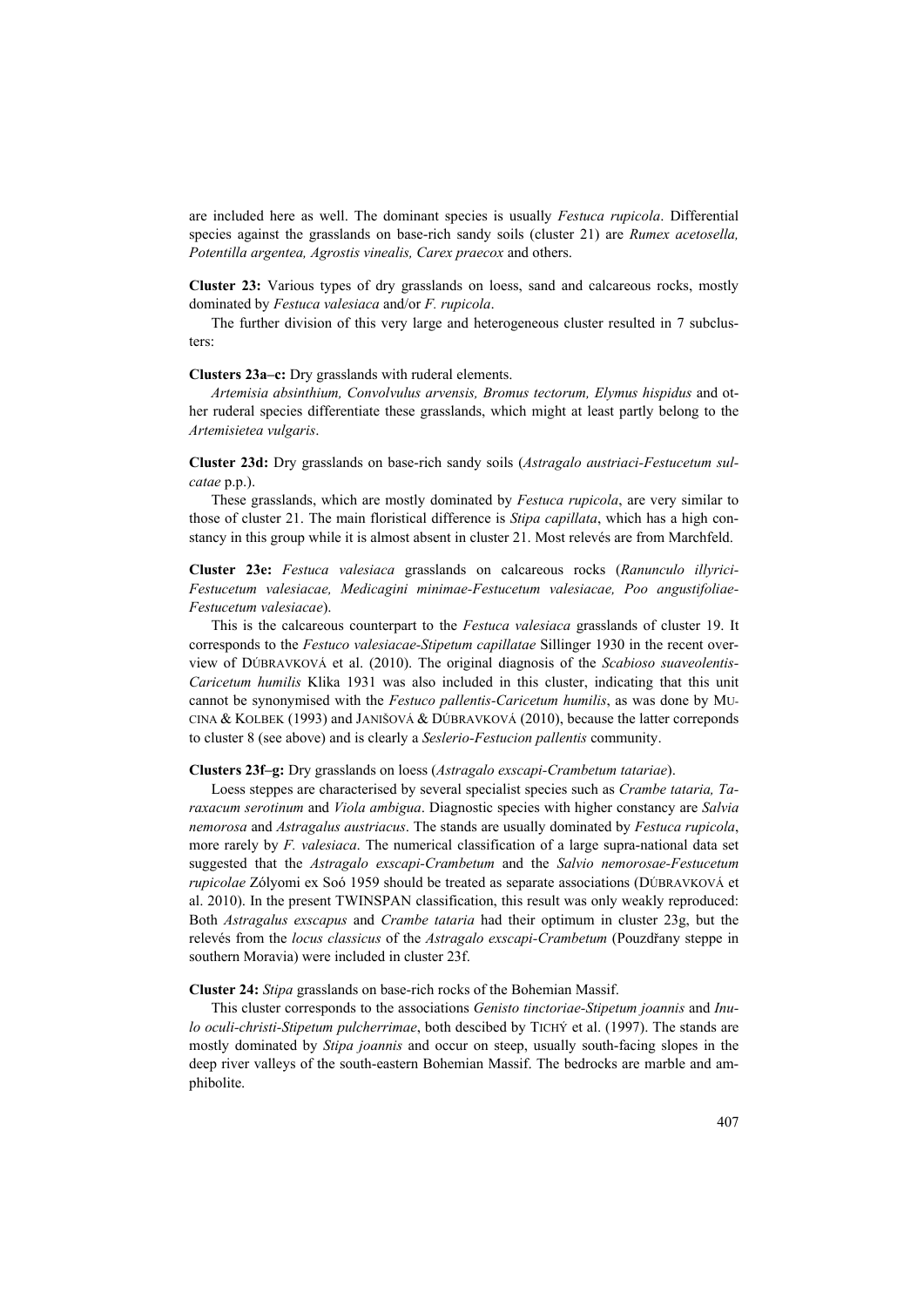#### **4.1.4 Semi-dry grasslands**

**Clusters 25–28:** Semi-dry grasslands with a high proportion of xerophilous species (*Polygalo majoris-Brachypodietum pinnati* s.str.*, Onobrychido arenariae-Brachypodietum pinnati*).

These grasslands are dominated by *Bromus erectus* and/or *Brachypodium pinnatum*. There is a considerable variation in the species composition within this group. However, the TWINSPAN result did not correspond to the separation between *Polygalo majoris-Brachypodietum* and *Onobrychido arenariae-Brachypodietum* as proposed by MUCINA & KOLBEK (1993). The group is widespread in Weinviertel, the molasse hills northwest of St. Pölten and in the Vienna Woods, but seems to be almost absent from Burgenland.

**Cluster 29:** Acidic and nutrient-poor grasslands of the Vienna Woods.

This unit does not correspond to any association previously reported from Austria. It is characterised by a large portion of *Calluno-Ulicetea* species (e.g., *Polygala vulgaris, Danthonia decumbens, Viola canina*). *Nardus stricta* occurs in 33% of the plots but is never dominant. *Agrostis capillaris, Anthoxanthum odoratum, Festuca rubra* agg. and *Bromus erectus* are the co-dominants of this community type. Among the associations listed in CHYTRÝ (2007) and JANIŠOVÁ (2007), it has the closest similarity to the *Anthoxantho-Agrostietum tenuis* Sillinger 1933 and the *Campanulo rotundifoliae-Dianthetum deltoidis* Balátová-Tuláčková 1980.

**Cluster 30:** *Bromus erectus* meadows on clay-rich, temporarily moist soils (*Euphorbio verrucosae-Caricetum montanae, Onobrychido-Brometum*).

This cluster includes mostly semi-dry grasslands of the Vienna Woods which are developped on soils with high clay content. These sites have a pronounced seasonal variability in moisture conditions, with short wet and longer dry phases. On nutrient-poor and moderately acidic sites, a subtype with *Carex montana, Galium boreale* and *Euphorbia verrucosa* occurs which was described as *Euphorbio verrucosae-Caricetum montanae* by KARRER (1985b).

**Cluster 31:** *Bromus erectus* meadows of the Danube floodplain.

These grasslands are wide-spread in the higher, non-flooded levels of the Danube floodplain. Most of them have probably developed from dry grasslands similar to those of clusters 17–18 and 21. They are floristically closely related to the meadows of cluster 30, though some species widespread in the Vienna Woods are absent (e.g. *Cirsium pannonicum*) or rare (e.g. *Filipendula vulgaris*). A peculiarity of this and other grasslands of the Danube floodplain (e.g. cluster 33) is the high constancy of *Calamagrostis epigejos*.

## **4.1.5 Mesic meadows on fertile soils**

**Cluster 32:** Dry *Arrhenatherum* meadows with *Salvia pratensis* (*Ranunculo bulbosi-Arrhenatheretum*).

This is the driest type of *Arrhenatherum* meadows within the study area, which is charaterised by a large portion of *Festuco-Brometea* species. Most relevés originate from the Vienna Woods, but there were also a few relevés from the molasse hills northwest of St. Pölten and the Danube floodplain included here.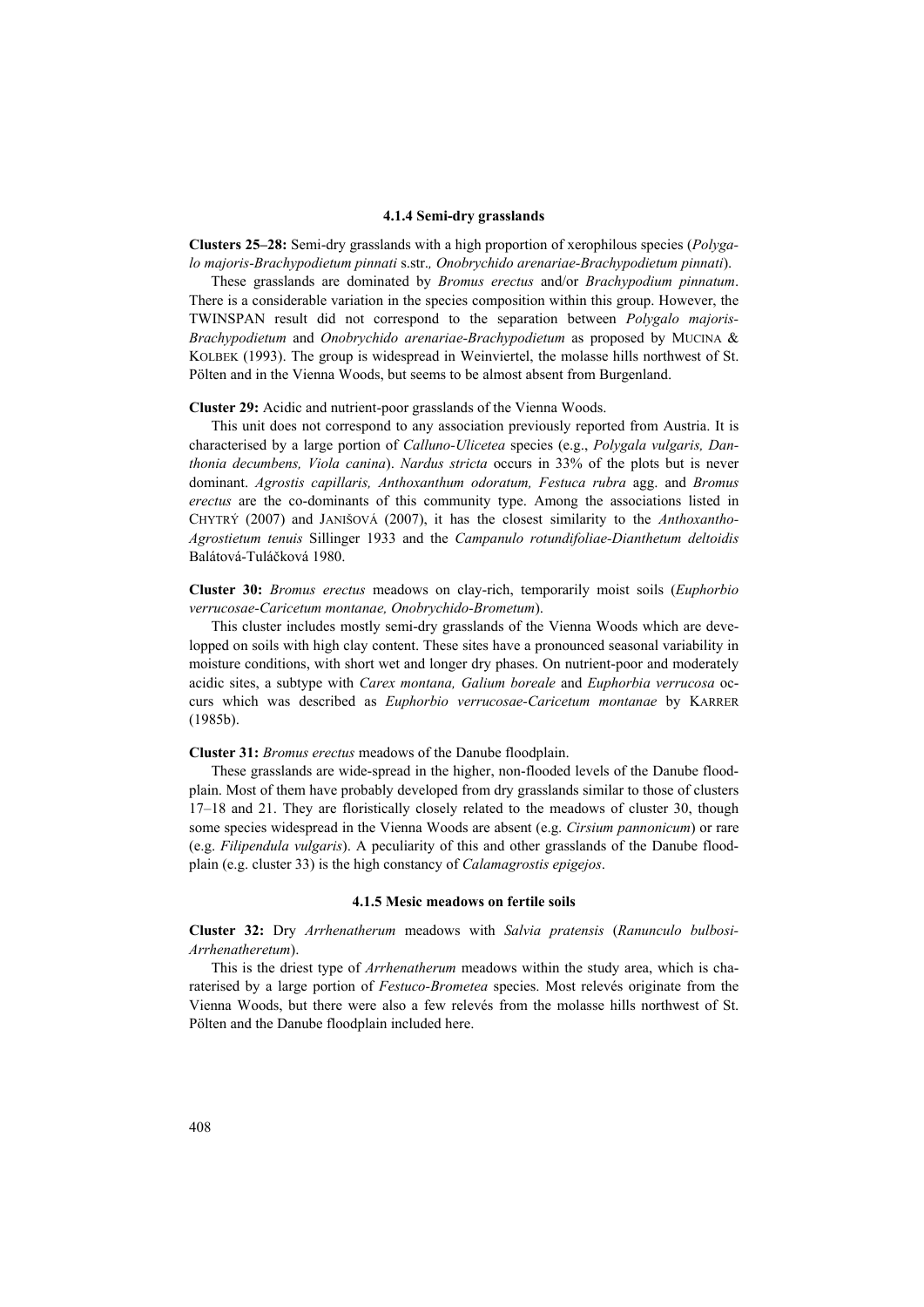**Cluster 33:** Mesic meadows of the Danube floodplain.

These grasslands, which are usually dominated by *Arrhenatherum elatius*, represent the most productive ones in the Danube floodplain. Many of them have been fertilised in the past, and the stands are occasionally flooded. *Festuca arundinacea, Elymus repens, Calamagrostis epigejos* and *Cirsium arvense* differentiate these meadows from the following ones. There were also some relevés from the Vienna Woods included in this cluster which represent ruderal and frequently trampled meadows.

**Cluster 34:** Mesic meadows of the Vienna Woods (*Filipendulo vulgaris-Arrhenatheretum, Pastinaco-Arrhenatheretum, Ranunculo repentis-Alopecuretum pratensis*).

This cluster includes meadows with a wide range of management intensity, nutrient supply and moisture regime. A widespread type in the Vienna Woods, corresponding to the *Filipendulo vulgaris-Arrhenatheretum*, are moderately nutrient-rich *Arrhenatherum* meadows, differentiated by *Bromus erectus* and other *Festuco-Brometea* species. The soils are intermittently dry, with short wet and longer dry phases. On soils with longer wet phases, *Arrhenatherum elatius* is replaced by *Alopecurus pratensis* and several species of wet meadows occur as differential species. The latter type corresponds to the *Ranunculo repentis-Alopecuretum pratensis*.

**Cluster 35:** Moderately wet meadows (*Succiso-Molinietum caeruleae* p.p., *Sanguisorbo-Festucetum commutatae, Angelico-Cirsietum oleracei, Scirpo-Cirsietum cani, Cirsietum rivularis* p.p., *Valeriano-Cirsietum oleracei, Trifolio patentis-Calthetum* p.p.).

This cluster comprises various types of wet meadows, which are concentrated in three areas: the Vienna Woods, the eastern margin of the Central Alps and southern Burgenland. In comparison to clusters 45–56, which partly correspond to the same traditional associations, these grasslands have a larger proportion of mesic species. Acidic grasslands similar to those of cluster 29, but from moderately wet soils, were included in this group, too.

## **Cluster 36:** Meadows and pastures of the Northern Limestone Alps.

These grasslands occur in the submontane and montane belt of the Northern Limestone Alps of Lower Austria adjacent to the study area (Fig. 1). Some stands correspond to the *Gymnadenio-Nardetum* and the *Festuco commutatae-Cynosuretum*, but most relevés can be identified with the *Campanulo beckianae-Agrostietum* tenuis, which was described from this region by REITER & GRABHERR (1997).

**Clusters 37–38:** Moist *Arrhenatherum* meadows of the Danube floodplain.

This unit is very simlar to cluster 33, but with a slightly higher portion of species indicating flooding. It is a transitional type towards the following units.

## **4.1.6 Alluvial meadows**

**Cluster 39:** *Alopecurus pratensis* meadows with *Silaum silaus* of the Danube floodplain (*Silaetum pratensis*).

This cluster represents the drier end of a moisture gradient along which three types of alluvial *Alopecurus pratensis* meadows can be distinguished within the Danube floodplain. It occupies the highest levels which are only occasionally flooded.

**Cluster 40:** Alluvial meadows with *Cnidium dubium* along the river March (*Cnidio dubii-Violetum pumilae*).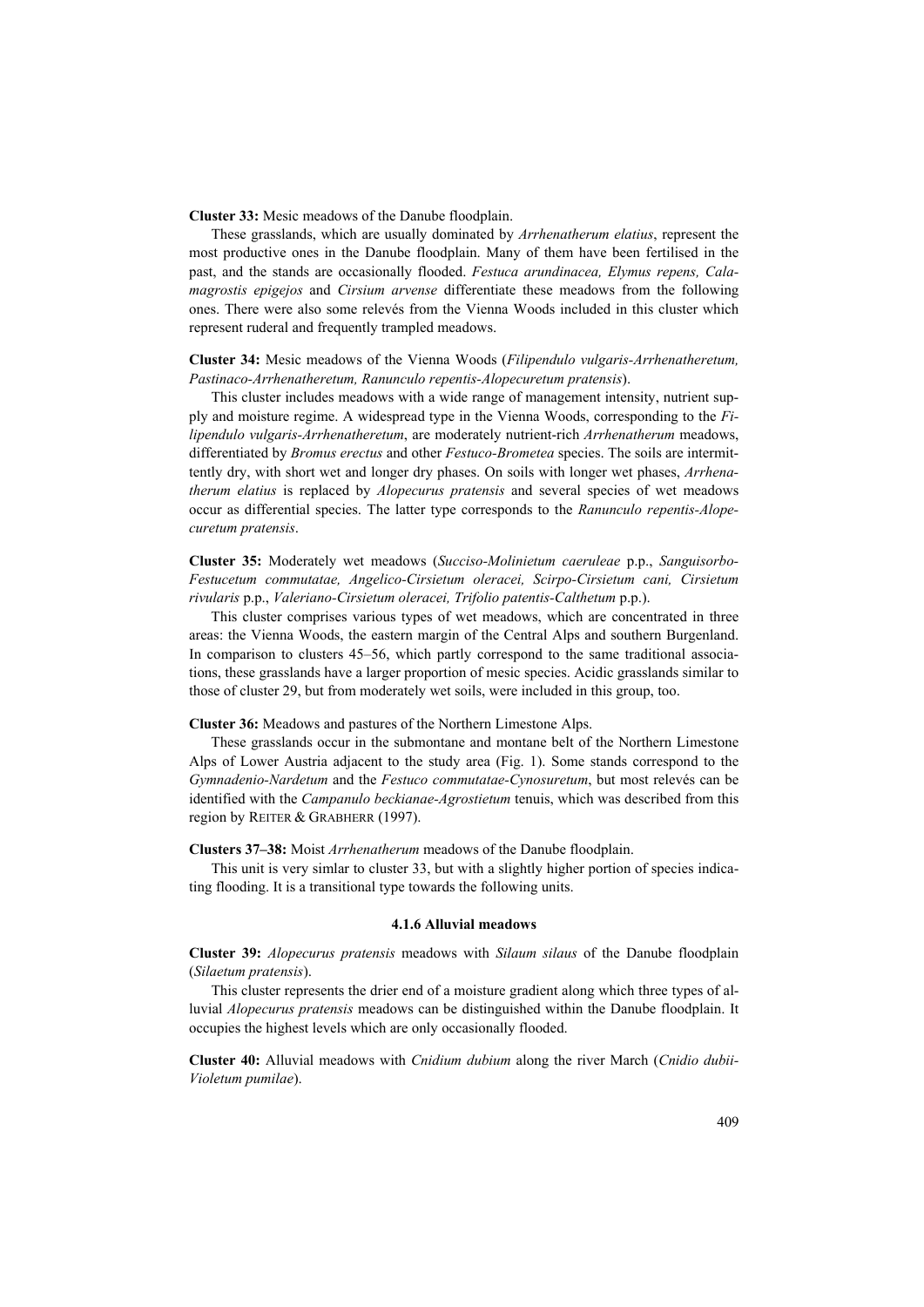The alluvial meadows along the Morava (March) river are only poorly represented in our data set. The presence of some eastern elements such as *Selinum venosum* (= *Cnidium dubium*) and *Clematis integrifolia* differentiate them from the meadows along the Danube. With respect to the flooding regime, this community is similar to the following one.

**Clusters 41–42:** *Alopecurus pratensis* meadows with *Ophioglossum vulgatum* of the Danube floodplain (*Ophioglosso-Caricetum tomentosae*).

These grasslands occupy an intermediate position along the moisture gradient. *Ophioglossum vulgatum* and *Carex tomentosa* differentiate them against the following type.

**Clusters 43–44:** Wet *Alopecurus pratensis* meadows with *Poa palustris* of the Danube floodplain (*Gratiolo-Caricetum suzae*).

These grasslands represent the wettest type of alluvial meadows in the data set. They are confined to depressions with high groundwater level and longer flooding.

#### **4.1.7 Oligotrophic, periodically wet meadows**

**Clusters 45–48:** Oligotrophic *Molinia* meadows on temporarily wet soils (*Succiso-Molinietum caeruleae* s.str.).

This group contains the core of the *Molinia* meadows within the study area, including the type relevé of the *Succiso-Molinietum*. The largest and most species rich sites can be found in the Vienna Basin. Smaller and less typical stands are scattered in the Vienna Woods.

**Clusters 49–50:** Wet *Molinia* meadows with *Allium schoenoprasum* (*Succiso-Molinietum caeruleae* p.p.).

This is a transitional type towards the following unit. It occurs only in the Vienna Basin.

#### **4.1.8 Permanently wet meadows and mires**

**Clusters 51–52:** Wet meadows with *Schoenus nigricans* of the Vienna Basin (*Junco obtusiflori-Schoenetum nigricantis*).

This is the wettest grassland type of the Vienna Basin. It is only documented from one location (Moosbrunn). Differential species against the Caricetum davallianae (clusters 57– 58) are *Allium schoenoprasum, Sanguisorba officinalis* and *Tofieldia calyculata. Carex davalliana* is only a minor component of this community.

**Clusters 53–54:** Transitions between wet meadows and mires (*Cirsietum rivularis* p.p.).

This group includes wet meadows with *Cirsium rivulare* of the Vienna Basin and the Vienna Woods which are transitional towards the *Caricetum davallianae*.

**Clusters 55–56:** Wet meadows on moderately acidic soils (*Cirsietum rivularis* p.p., *Trifolio patentis-Calthetum* p.p., *Gentiano pneumonanthes-Molinietum*)

The grasslands of this group are mostly from southern Burgenland. They represent more acidic types of wet meadows with a higher portion of *Calluno-Ulicetea* species.

**Clusters 57–58:** Mires with *Carex davalliana* (*Caricetum davallianae*).

This unit is mainly distributed in the Vienna Woods. A few plots are from the eastern margin of the Vienna Basin (Stotzing) and Central Burgenland.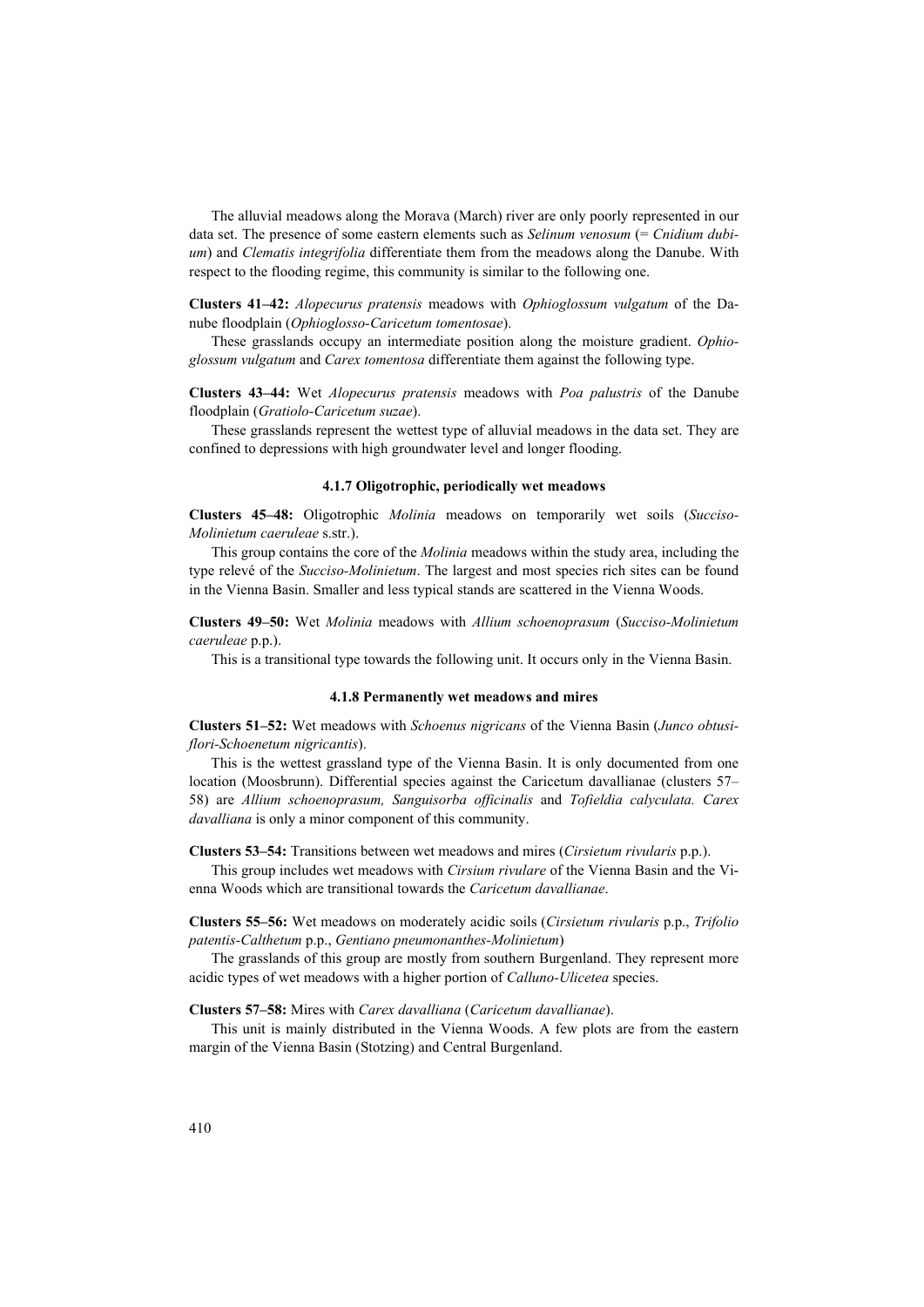**Clusters 59–60:** Wet meadows with *Juncus inflexus* (*Junco inflexi-Menthetum longifoliae*).

This group includes mires and grasslands on wet and clay-rich soils in the Vienna Woods which are frequently disturbed by wild boar.

#### **4.2 Alliances**

The higher syntaxonomic units as delimited in MUCINA et al. (1993) were generally well supported by the TWINSPAN classification. As an exception, the alliances *Diantho-Seslerion* and *Bromo-Festucion pallentis* were not reproduced at all. On the contrary, most types of rocky grasslands from the Pavlov Hills, the Hainburg Hills, as well as from the eastern margin of the Alps were not even separated at the  $6<sup>th</sup>$  level of division (cluster 8) although classified within two different alliances by MUCINA & KOLBEK (1993) and CHYTRÝ (2007). This result supports the re-unification of all rocky grasslands on calcareous soils (clusters 1–12) into a single alliance *Seslerio-Festucion pallentis*, as already suggested by WILLNER et al. (2004). Rocky grasslands on acidic soils, usually classified as alliance *Alysso-Festucion pallentis*, formed a separate group at the  $4<sup>th</sup>$  level of division (clusters 13–16). However, as this grassland type reaches the study area only at its north-western margin, the data set did not cover the full floristic variability of this alliance.

The clusters 17–24 correspond to the alliance *Festucion valesiacae*, except for the small cluster 20, which rather represents impoverished and atypical stands of *Seslerio-Festucion pallentis* occurring on rocky outcrops in Weinviertel. Three relevés of *Festucion vaginatae* from sand dunes of Marchfeld were included in cluster 21. The *Koelerio-Phleion* sensu CHYTRÝ (2007) corresponds to the clusters 15, 19 and 22. Although a full evaluation of this alliance is beyond the scope of our paper, we see no support for such a unit in our results. At least the latter two clusters completely fit within the *Festucion valesiacae* (see also DÚBRAVKOVÁ et al. 2010).

The semi-dry grasslands (clusters  $25-31$ ) were divided by the  $1<sup>st</sup>$  level of division (Table 1 in the supplement). Cluster 29 includes nutrient-poor meadows and pastures on acidic soils probably belonging to the *Violion caninae*. The other clusters represent two edaphic subtypes of basiphilous semi-dry grasslands: a drier one (clusters 25–28) and a temporarily moist one (clusters 30–31), which correspond to the alliances *Cirsio-Brachypodion* and *Bromion erecti*, respectively, in the classifications of MUCINA & KOLBEK (1993), CHYTRÝ (2007) and JANIŠOVÁ (2007). A comparison of the diagnostic species of these two alliances (according to DENGLER 2003: 200) showed a clear prevalence of *Cirsio-Brachypodion* species in both subtypes, provided that *Bromus erectus* is not considered as diagnostic for the *Bromion erecti* (Table 2). This assumption seems reasonable as *Bromus erectus* has a high constancy and cover in units traditionally assigned to *Cirsio-Brachypodion* (see, e.g., Table 11 in CHYTRÝ 2007). Moreover, while a joint alliance comprising all basiphilous semi-dry grasslands has five unique diagnostic species within our data set with a phi value  $\geq 0.4$  (Table 3), two separate alliances would have one and none, respectively. The sum of all positive phi values would drop from 30.5 for the joint alliance to 29.4 and 24.7 for the two separate alliances. Therefore, we advocate the inclusion of all basiphilous semi-dry grasslands of the study area within a single alliance *Cirsio-Brachypodion*.

The clusters 32–38 mostly represent the alliance *Arrhenatherion*. In cluster 33 and 34 also some relevés of *Cynosurion* were included. Cluster 35 comprised wet meadows (*Molinion* and *Calthion*) as well as grasslands of nutrient-poor and moderately acidic soils with a close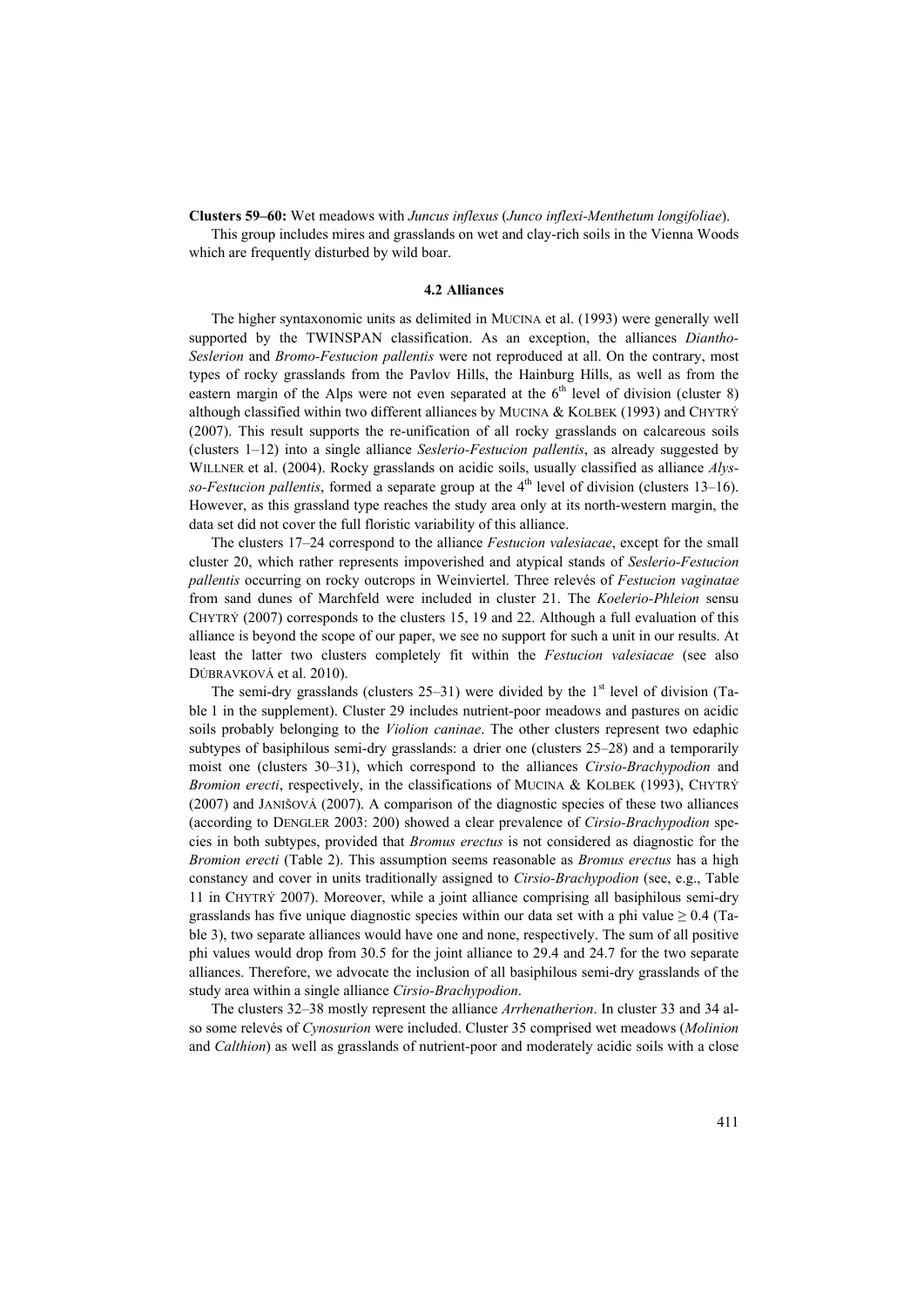**Table 2.** Summarised percentage constancies (Const) and total covers (TC) of the diagnostic species of the *Bromion erecti* and the *Cirsio-Brachypodion* (according to DENGLER 2003, Table 29) in the semidry grasslands of the study area. *r*: < 0.05%.

**Tabelle 2.** Summen der prozentuellen Stetigkeiten (Const) und totalen Deckungen (TC) der diagnostischen Arten von *Bromion erecti* und *Cirsio-Brachypodion* (nach DENGLER 2003, Tab. 29) in den Halbtrockenrasen des Untersuchungsgebiets. *r*: < 0.05 %.

| <b>TWINSPAN</b> cluster    |                      | $25 - 26$      | $27 - 28$            |                      | 30                   |                      | 31                   |              |  |  |  |  |  |
|----------------------------|----------------------|----------------|----------------------|----------------------|----------------------|----------------------|----------------------|--------------|--|--|--|--|--|
| Number of relevés          | 323                  |                | 234                  |                      | 212                  |                      | 165                  |              |  |  |  |  |  |
|                            | Const                | TC             | Const                | <b>TC</b>            | Const                | <b>TC</b>            | Const                | TC           |  |  |  |  |  |
| <b>Bromion</b> erecti      |                      |                |                      |                      |                      |                      |                      |              |  |  |  |  |  |
| Bromus erectus             | 64                   | 21.8           | 51                   | 8.9                  | 97                   | 31.2                 | 70                   | 31.3         |  |  |  |  |  |
| Festuca guestphalica       | $\ddot{\phantom{0}}$ | $\overline{a}$ | $\ddot{\phantom{0}}$ | $\ddot{\phantom{a}}$ | $\ddot{\phantom{0}}$ |                      |                      |              |  |  |  |  |  |
| Gentianopsis ciliata       | 1                    | $\mathbf{r}$   | 1                    | $\mathbf{r}$         | 1                    | $\mathbf{r}$         |                      |              |  |  |  |  |  |
| Gentianella germanica      |                      |                |                      |                      |                      |                      |                      |              |  |  |  |  |  |
| Gymnadenia conopsea        | 3                    | $\mathbf r$    | 5                    | 0.1                  | 4                    | $\mathbf{r}$         |                      |              |  |  |  |  |  |
| Hippocrepis comosa         |                      |                | 1                    | 0.1                  | $\ddot{\phantom{a}}$ | $\ddot{\phantom{a}}$ |                      |              |  |  |  |  |  |
| Koeleria pyramidata        | 9                    | 0.2            | 3                    | 0.1                  | 20                   | 0.6                  |                      |              |  |  |  |  |  |
| Orchis purpurea            |                      |                |                      | $\ddot{\phantom{a}}$ |                      |                      |                      |              |  |  |  |  |  |
| Ranunculus bulbosus        | 12                   | 0.2            | 3                    | $\mathbf{r}$         | 41                   | 0.8                  | 18                   | 0.4          |  |  |  |  |  |
| Scabiosa columbaria        | 1                    |                | 1                    | $\mathbf{r}$         | 1                    | $\mathbf{r}$         | $\ddot{\phantom{a}}$ |              |  |  |  |  |  |
| Sum (incl. Bromus erectus) | 90                   | 22.2           | 65                   | 9.2                  | 164                  | 32.6                 | 88                   | 31.7         |  |  |  |  |  |
| Sum (excl. Bromus erectus) | 26                   | 0.4            | 14                   | 0.3                  | 67                   | 1.4                  | 18                   | 0.4          |  |  |  |  |  |
| Cirsio-Brachypodion        |                      |                |                      |                      |                      |                      |                      |              |  |  |  |  |  |
| Carex humilis              | 14                   | 1.6            | 60                   | 10.2                 | 2                    | $\mathbf{r}$         |                      |              |  |  |  |  |  |
| Festuca rupicola           | 85                   | 12.3           | 75                   | 4.0                  | 64                   | 5.8                  | 79                   | 15.7         |  |  |  |  |  |
| Filipendula vulgaris       | 6                    | 0.2            | 31                   | 1.3                  | 60                   | 2.9                  | 8                    | 0.2          |  |  |  |  |  |
| Fragaria viridis           | 41                   | 2.3            | 23                   | 0.4                  | 37                   | 1.2                  | 45                   | 1.7          |  |  |  |  |  |
| Hieracium bauhinii         | 6                    | 0.1            | 17                   | 0.2                  | 6                    | 0.1                  | 1                    | $\mathbf{r}$ |  |  |  |  |  |
| Hypochaeris maculata       | 1                    | $\mathbf{r}$   | 14                   | 0.2                  | 8                    | 0.1                  |                      |              |  |  |  |  |  |
| Medicago falcata           | 50                   | 1.8            | 41                   | 0.7                  | 34                   | 1.8                  | $\overline{4}$       | 0.2          |  |  |  |  |  |
| Nonea pulla                | 2                    | $\mathbf{r}$   | 1                    | $\mathbf{r}$         | $\ddot{\phantom{a}}$ | $\ddot{\phantom{a}}$ |                      |              |  |  |  |  |  |
| Potentilla incana          | 29                   | 0.7            | 35                   | 0.6                  | 5                    | 0.4                  | 10                   | 0.1          |  |  |  |  |  |
| Salvia verticillata        | 16                   | 0.6            | 3                    | $\mathbf{r}$         | 12                   | 1.3                  | $\mathbf{1}$         | $\mathbf{r}$ |  |  |  |  |  |
| Thesium linophyllon        | 22                   | 0.5            | 43                   | 0.9                  | 33                   | 0.8                  | $\mathbf{1}$         | $\mathbf{r}$ |  |  |  |  |  |
| Trifolium montanum         | 15                   | 0.6            | 23                   | 0.3                  | 77                   | 3.6                  | 12                   | 0.3          |  |  |  |  |  |
| Sum                        | 287                  | 20.7           | 366                  | 18.8                 | 338                  | 18.0                 | 161                  | 18.2         |  |  |  |  |  |

relation to the *Violion caninae*. Cluster 36 included meadows with a strong tendency towards *Polygono-Trisetion*. The latter, however, were located outside the study area and do not belong to the Pannonian grasslands.

Clusters 39–44 can be classified as *Cnidion*, clusters 45–50 as *Molinion* and clusters 53– 56 as *Calthion*. Mire communities of the *Caricion davallianae* are represented in clusters 51–52, 57–58 and 60. Cluster 59 belongs to the *Potentillion anserinae*.

The data-set specific diagnostic species of the alliances *Seslerio-Festucion pallentis*, *Festucion valesiacae*, *Cirsio-Brachypodion*, *Arrhenatherion*, *Cnidion*, *Molinion*, *Calthion* and *Caricion davallianae*, based on the manually re-arranged table, are given in Table 3.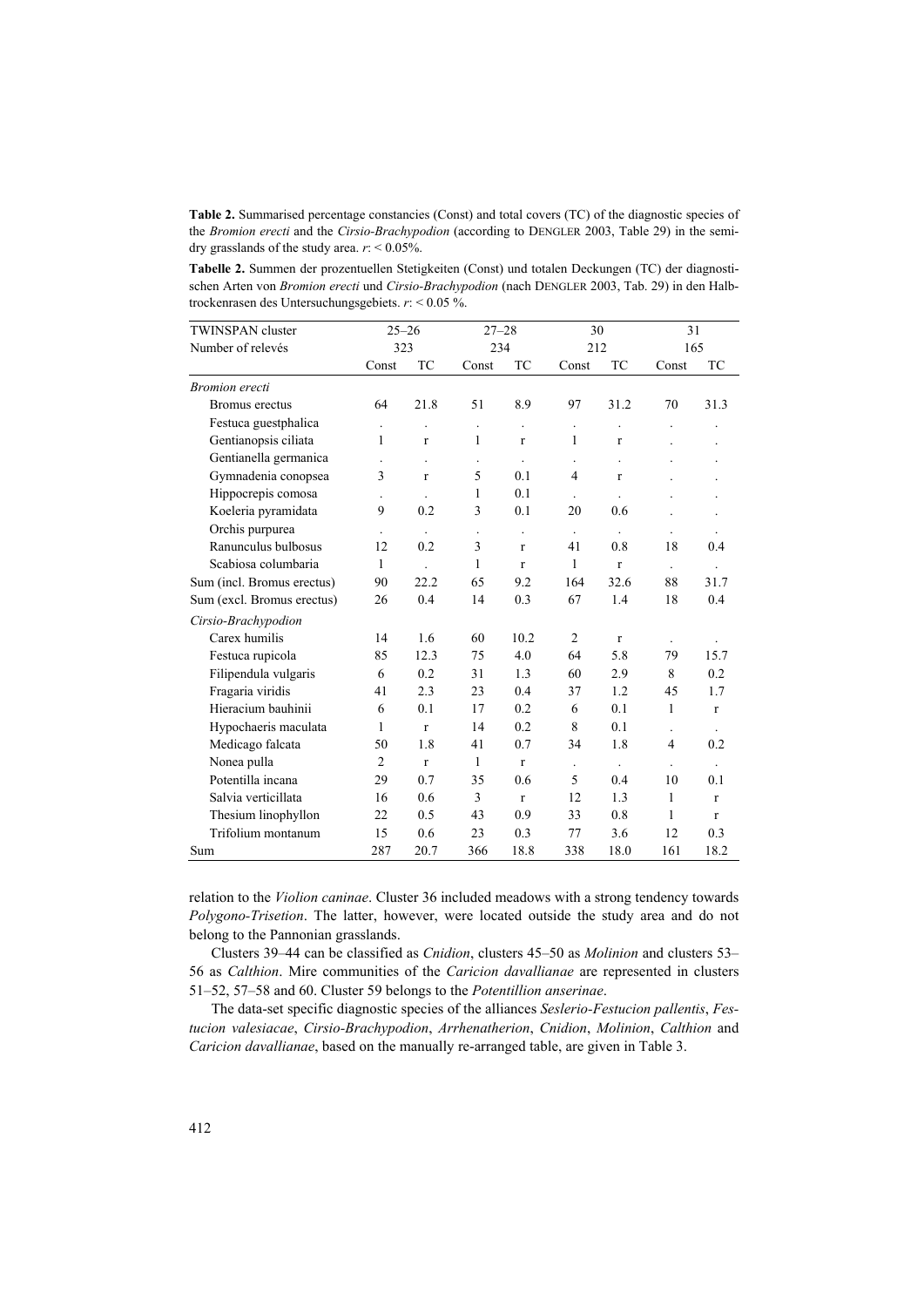**Table 3.** Diagnostic species of the most common grassland alliances in the Pannonian region of Austria (1: *Seslerio-Festucion pallentis*, 2: *Festucion valesiacae*, 3: *Cirsio-Brachypodion* [incl. *Bromion erecti*  auct.], 4: *Arrhenatherion*, 5: *Cnidion*, 6: *Molinion*, 7: *Calthion*, 8: *Caricion davallianae*). Values are Φ values  $\times$  100, fidelity was calculated within the context of the data set, with equalised group-size and significance level set to *P* < 0.05. Alliances not sufficiently represented in the data set (*Alysso-Festucion pallentis, Festucion vaginatae, Violion caninae, Cynosurion, Potentillion anserinae*) were omitted from the calculation. For each alliance, the species with the highest Φ values are shown. Φ values > 0.4 are shaded.

**Tabelle 3.** Diagnostische Arten der häufigsten Grasland-Verbände im pannonischen Gebiet Österreichs (Legende siehe oben). Dargestellt ist die Datensatz-spezifische Treue, ausgedrückt als Φ-Koeffizient × 100. Nur randlich im Datensatz vertretene Verbände wurden bei der Berechnung weggelassen. Für jeden Verband sind die Arten mit dem höchsten Φ-Wert angegeben. Φ-Werte > 0.4 sind grau hinterlegt.

| Alliance                     | $\mathbf{1}$ | $\overline{c}$ | $\mathbf{3}$   | $\overline{\mathcal{L}}$ | 5              | 6              | $\overline{7}$ | 8   |
|------------------------------|--------------|----------------|----------------|--------------------------|----------------|----------------|----------------|-----|
| Number of relevés            | 332          | 604            | 658            | 625                      | 140            | 147            | 209            | 40  |
|                              |              |                |                |                          |                |                |                |     |
| Seslerio-Festucion pallentis |              |                |                |                          |                |                |                |     |
| Teucrium montanum            | 79           | ---            |                |                          | ---            |                |                |     |
| Helianthemum canum           | 71           | ---            | $\overline{a}$ | ---                      | ---            |                |                |     |
| Linum tenuifolium            | 65           | ---            | $---$          | ---                      | ---            | $---$          | ---            | --- |
| Carex humilis                | 65           | ---            | $---$          | ---                      | ---            | $---$          | ---            |     |
| Seseli hippomarathrum        | 63           | ---            | $---$          | ---                      | ---            | ---            | ---            | --- |
| Fumana procumbens            | 60           | ---            | $---$          | ---                      | ---            | ---            | ---            | --- |
| Sesleria caerulea            | 60           | ---            | ---            | ---                      | ---            | ---            | ---            | --- |
| Stipa eriocaulis             | 60           | ---            | $---$          | ---                      | ---            | ---            | ---            | --- |
| Dorycnium germanicum         | 59           | 8              | 12             | ---                      | ---            | ---            | ---            |     |
| Scorzonera austriaca         | 59           | ---            | $---$          | $---$                    | ---            | ---            | ---            | --- |
| Globularia cordifolia        | 58           | ---            | $---$          | $---$                    | ---            | ---            | ---            | --- |
| Inula ensifolia              | 56           | ---            | 7              | $---$                    | ---            | $---$          | ---            | --- |
| Galium lucidum               | 53           | ---            | ---            | ---                      | ---            | ---            | ---            | --- |
| Festuca stricta              | 53           | ---            | ---            | ---                      | ---            | ---            | ---            | --- |
| Anthericum ramosum           | 53           | ---            | 6              | ---                      | ---            | ---            | ---            | --- |
| Thymus praecox               | 52           | ---            | ---            | ---                      | ---            | ---            | ---            | --- |
| Genista pilosa               | 52           | ---            | $---$          | ---                      | ---            | ---            | ---            | --- |
| Scabiosa canescens           | 51           | ---            | $-$ - $-$      | ---                      | $\overline{a}$ | $\overline{a}$ | ---            | --- |
| Aster linosyris              | 50           | ---            | $---$          | ---                      | $\overline{a}$ | $\overline{a}$ | ---            | --- |
| Pulsatilla grandis           | 49           | ---            | 7              | ---                      | ---            | ---            | ---            |     |
| Poa badensis                 | 48           | $---$          | $-$ --         | ---                      | $---$          | $-$ --         |                | --- |
| Festucion valesiacae         |              |                |                |                          |                |                |                |     |
| Koeleria macrantha           | ---          | 53             | $---$          | ---                      | ---            | ---            | ---            |     |
| Eryngium campestre           | ---          | 52             | 12             | ---                      | ---            | ---            | ---            |     |
| Festuca valesiaca            | ---          | 49             | $-$ - $-$      | ---                      | ---            | $---$          | ---            | --- |
| Veronica prostrata           | ---          | 42             | $---$          | ---                      | ---            | ---            |                |     |
| Cerastium pumilum agg.       | ---          | 42             | ---            | ---                      | ---            |                |                |     |
| Phleum phleoides             | $---$        | 42             | 13             | ---                      | ---            | ---            | ---            | --- |
| Cirsio-Brachypodion          |              |                |                |                          |                |                |                |     |
| Salvia pratensis             | ---          | ---            | 57             | ---                      | ---            |                |                |     |
| Centaurea scabiosa           | 21           | ---            | 47             | ---                      | ---            |                |                |     |
|                              |              |                | 43             |                          |                |                |                |     |
| Plantago media               |              |                |                |                          |                |                |                |     |
| Brachypodium pinnatum        |              |                | 43             |                          |                |                |                |     |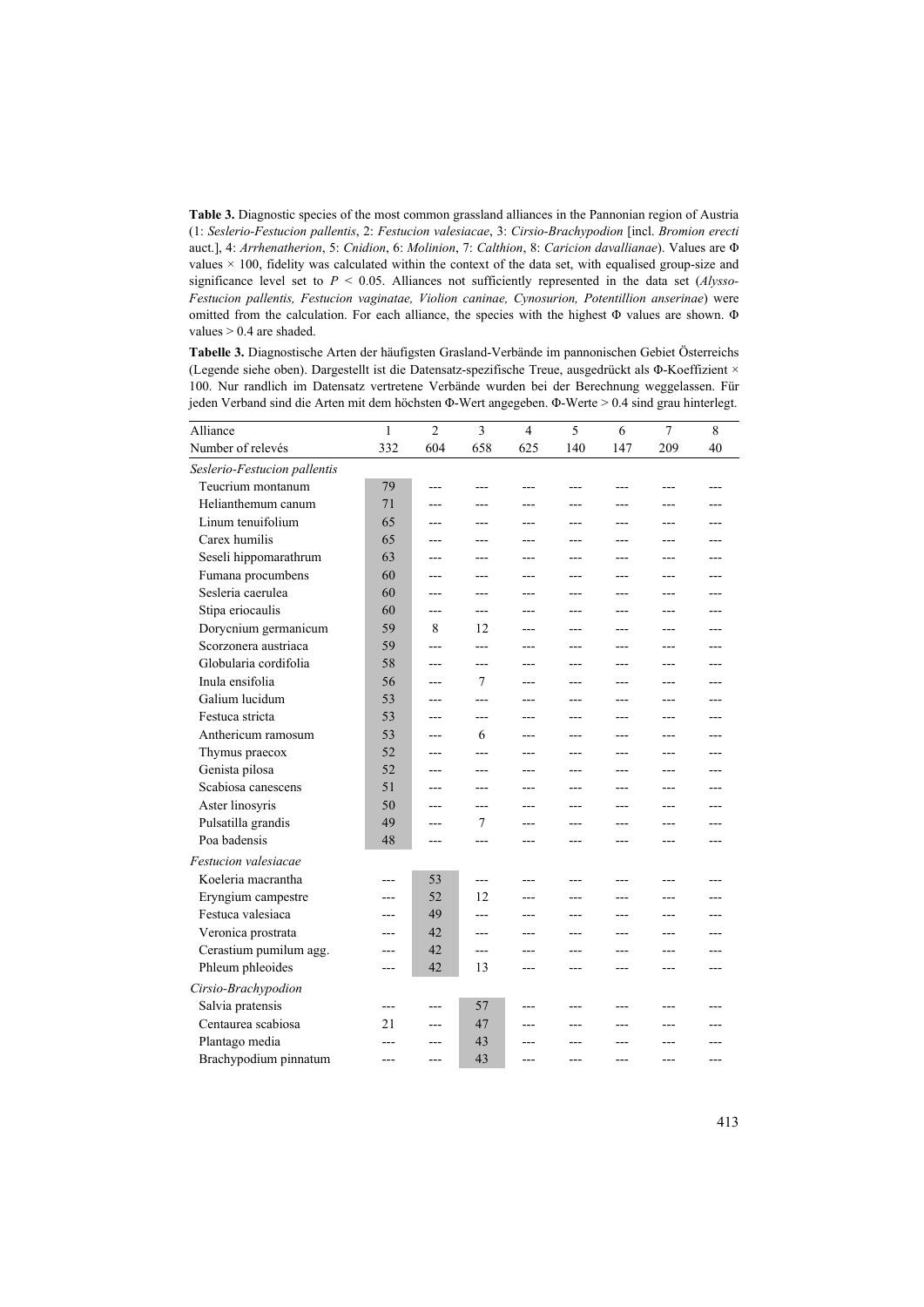|                                | 1         | $\overline{2}$ | $\overline{3}$ | 4              | 5         | 6              | $\overline{7}$           | 8     |
|--------------------------------|-----------|----------------|----------------|----------------|-----------|----------------|--------------------------|-------|
| Alliance                       |           |                |                |                |           |                |                          |       |
| Number of relevés              | 332       | 604            | 658            | 625            | 140       | 147            | 209                      | 40    |
| Fragaria viridis               | ---<br>15 | $\overline{a}$ | 41<br>38       | $\overline{a}$ | $---$     | $---$          | $---$                    | ---   |
| Bromus erectus                 |           | ---            |                | ---            | ---       | ---            | ---                      | ---   |
| Arrhenatherion                 |           |                |                |                |           |                |                          |       |
| Arrhenatherum elatius          |           | ---            | 23             | 54             | $---$     | ---            | ---                      |       |
| <b>Trisetum flavescens</b>     | ---       | ---            | ---            | 52             | $---$     | ---            | ---                      | ---   |
| Galium mollugo agg.            | ---       | ---            | ---            | 44             | $---$     | ---            | 22                       | ---   |
| Vicia sepium                   | ---       | ---            | ---            | 41             | ---       | ---            | ---                      | ---   |
| Heracleum sphondylium          | ---       | ---            | $---$          | 41             | ---       | ---            | ---                      | ---   |
| Veronica chamaedrys agg.       |           |                | 10             | 39             |           |                | 20                       |       |
| Cnidion                        |           |                |                |                |           |                |                          |       |
| Symphytum officinale           | ---       | ---            | $-$ - $-$      | $\overline{a}$ | 74        | ---            | ---                      | ---   |
| Alopecurus pratensis           |           |                |                | 11             | 66        |                | 6                        |       |
| Potentilla reptans             | ---       | ---            | ---            | $---$          | 57        | ---            | ---                      | ---   |
| Elymus repens                  | ---       | ---            | ---            | 11             | 49        | ---            | ---                      | ---   |
| Poa palustris                  |           |                |                | ---            | 46        |                | $\overline{\phantom{a}}$ |       |
| Ranunculus repens              | ---       |                | ---            | ---            | 40        | 3              | 27                       | 8     |
| Molinion                       |           |                |                |                |           |                |                          |       |
| Sesleria uliginosa             |           |                |                |                |           | 59             |                          | 29    |
| Serratula tinctoria            | ---       |                | ---            | ---            | ---       | 58             | ---                      | ---   |
| Veratrum album                 | ---       | ---            | ---            | ---            | $---$     | 57             | ---                      | ---   |
| Phragmites australis           | ---       | ---            | ---            | ---            | ---       | 56             | ---                      | 13    |
| Galium boreale                 | ---       | ---            | ---            | ---            | ---       | 52             | 17                       | 3     |
| Salix repens                   |           | ---            | ---            | ---            | ---       | 52             |                          | ---   |
| Laserpitium prutenicum         |           | ---            | ---            | ---            | ---       | 52             | ---                      | ---   |
| Inula salicina                 | ---       | ---            | ---            | ---            | ---       | 49             | ---                      | $---$ |
| Sanguisorba officinalis        | ---       | ---            | ---            | ---            | ---       | 47             | 23                       | 10    |
| Carex flacca                   | ---       | ---            | $---$          | ---            | $---$     | 46             | 19                       | 22    |
| Succisa pratensis              |           | ---            | ---            | ---            | ---       | 45             | 13                       | 16    |
| Silaum silaus                  | ---       | ---            | ---            | ---            | 2         | 44             | 8                        | ---   |
|                                |           |                |                |                |           |                |                          |       |
| Calthion                       |           |                |                |                |           |                |                          |       |
| Holcus lanatus                 |           | ---            | ---            | 13             | ---       | $\overline{2}$ | 56<br>55                 |       |
| Lychnis flos-cuculi            |           |                | ---            | ---            | ---       | ---            |                          |       |
| Ajuga reptans<br>Rumex acetosa |           |                | $-$ - $-$      | 2              | ---       | $-$            | 50                       | ---   |
| Juncus effusus                 |           | ---            | $---$          | 26             | ---       | $---$          | 45                       | ---   |
|                                |           | ---            | ---            | ---            | ---       | ---            | 45                       | 13    |
| Angelica sylvestris            | ---       | ---            | ---            | ---            | $---$     | 5              | 45                       | $---$ |
| Carex pallescens               |           |                |                |                |           |                | 45                       |       |
| Caricion davallianae           |           |                |                |                |           |                |                          |       |
| Carex davalliana               | ---       |                |                |                | ---       | 8              | ---                      | 58    |
| Parnassia palustris            |           |                |                |                |           | 2              |                          | 52    |
| Schoenus $\times$ intermedius  |           |                |                |                | ---       | 1              | ---                      | 52    |
| Allium schoenoprasum           |           |                |                |                |           | 2              | ---                      | 51    |
| Valeriana dioica               |           |                |                |                | ---       | 9              | 4                        | 50    |
| Equisetum $\times$ litorale    |           | ---            |                |                | ---       | 6              | ---                      | 45    |
| Eriophorum latifolium          |           |                |                |                |           | 5              |                          | 43    |
| Carex flava agg.               |           |                |                |                | $-$ - $-$ | $\mathfrak{2}$ | 4                        | 40    |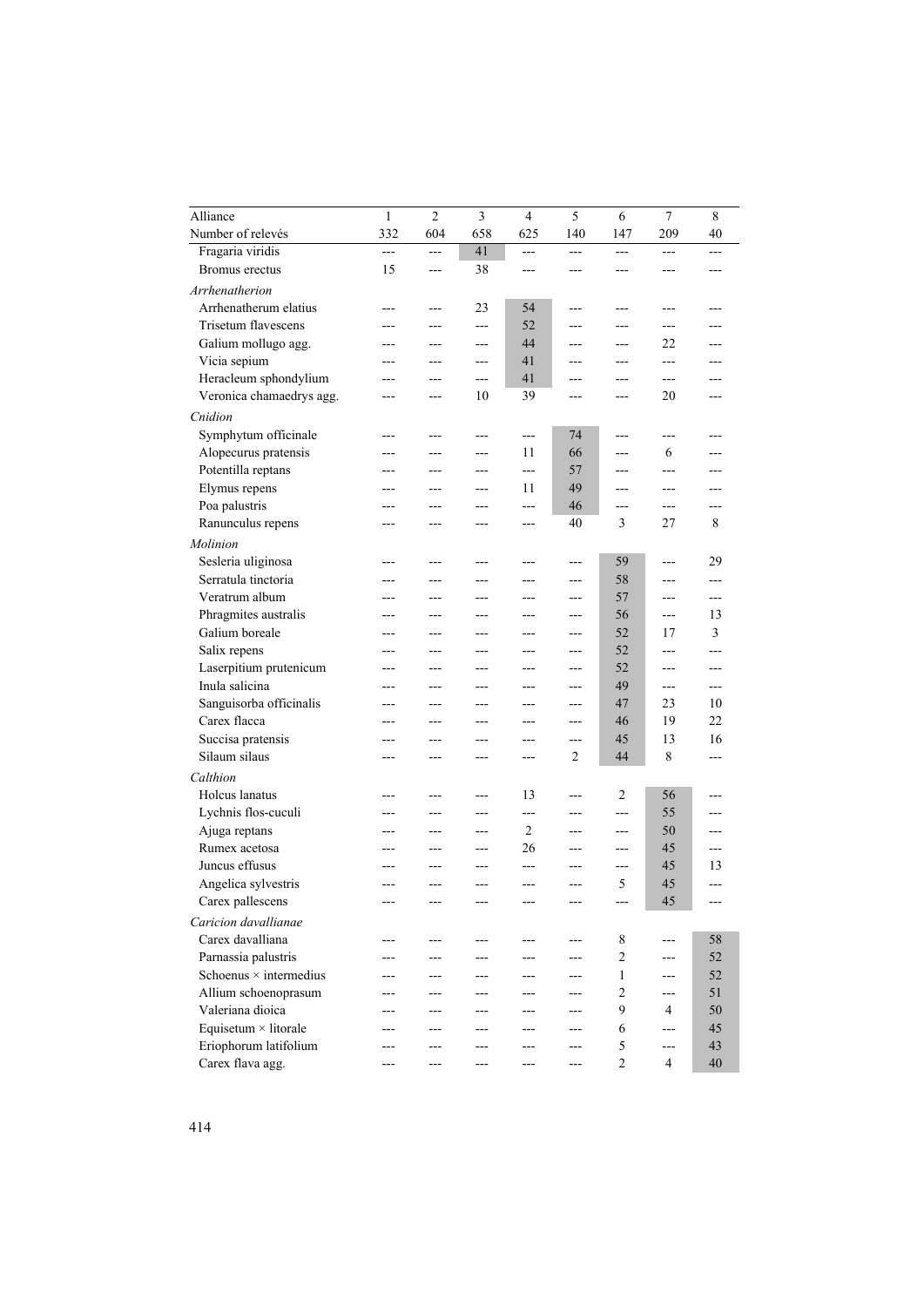| Alliance                                            |     | $\overline{2}$ | 3   | 4   | 5   | 6   |     | 8  |
|-----------------------------------------------------|-----|----------------|-----|-----|-----|-----|-----|----|
| Number of relevés                                   | 332 | 604            | 658 | 625 | 140 | 147 | 209 | 40 |
| Species with $\Phi > 0.3$ in more than one alliance |     |                |     |     |     |     |     |    |
| Potentilla incana (incl. pusilla)                   | 52  | 42             |     |     |     |     |     |    |
| Centaurea stoebe                                    | 34  | 38             |     |     |     |     |     |    |
| Festuca rupicola                                    |     | 37             | 44  |     |     |     |     |    |
| Trifolium pratense                                  |     |                |     | 34  |     |     | 37  |    |
| Taraxacum officinale agg.                           |     |                |     | 30  | 40  |     |     |    |
| Lysimachia nummularia                               |     |                |     |     | 35  |     | 32  |    |
| Molinia caerulea agg.                               |     |                |     |     |     | 62  |     | 42 |
| Potentilla erecta                                   |     |                |     |     |     | 47  | 7   | 50 |
| Cirsium rivulare                                    |     |                |     |     |     | 19  | 35  | 30 |
| Carex panicea                                       |     |                |     |     |     | 31  | 31  | 41 |

# **5. Conclusions and outlook**

The present study is intended as a starting point for the detailed regional evaluation of the Pannonian grasslands of Austria. The TWINSPAN classification proved to be a reasonable basis for this aim. However, after the determination of diagnostic species, manual rearrangement of miss-classified relevés was necessary in order to get a consistent system (see WILLNER 2011, LUTHER-MOSEBACH et al. 2012). This may not be achieved by one step but may need additional rounds of unsupervised and supervised classifications. Floristically quite homogenous units can become split between two or more branches of the TWINSPAN hierarchy and have to be reunited by hand (see, e.g., the *Sesleria caerulea* grasslands of the Vienna Woods in clusters 1, 7 and 12, or the dry grasslands on base-rich sandy soils in clusters 21 and 23d). The first division does not necessarily correspond to the highest syntaxonomic rank, as the TWINSPAN algorithm always makes the division in the centre of the strongest gradient (HILL 1979), which obviously is dependent on the data set. In our case, the mesic half of the semi-dry grasslands (clusters 30–31) were at the "wrong" side of the first division, grouped together with *Calluno-Ulicetea* and *Molinio-Arrhenatheretea* communities.

The best documented part of the study area is the Vienna Woods, which will be treated in the second part of this series (WILLNER et al. 2013). In the Danube National Park, the grassland types were mapped between 2010 and 2012 on the basis of a preliminary classification by the first author. Therefore, the grasslands of the Danube and Morava (March) floodplain will probably be the subject of part three of the series. In other parts of the Pannonian region of Austria, the data basis is less dense, and especially in the Weinviertel many grasslands have not been phytosociologically investigated at all yet. Nevertheless, new plot data are becoming available every year, partly from academic theses, partly from conservation projects. At the same time, supra-national classification studies are under preparation, which will help to improve the system from a broad-scale perspective. Thus, we are optimistic that the syntaxonomic revision of the Austrian Pannonian grasslands will be completed within reasonable time.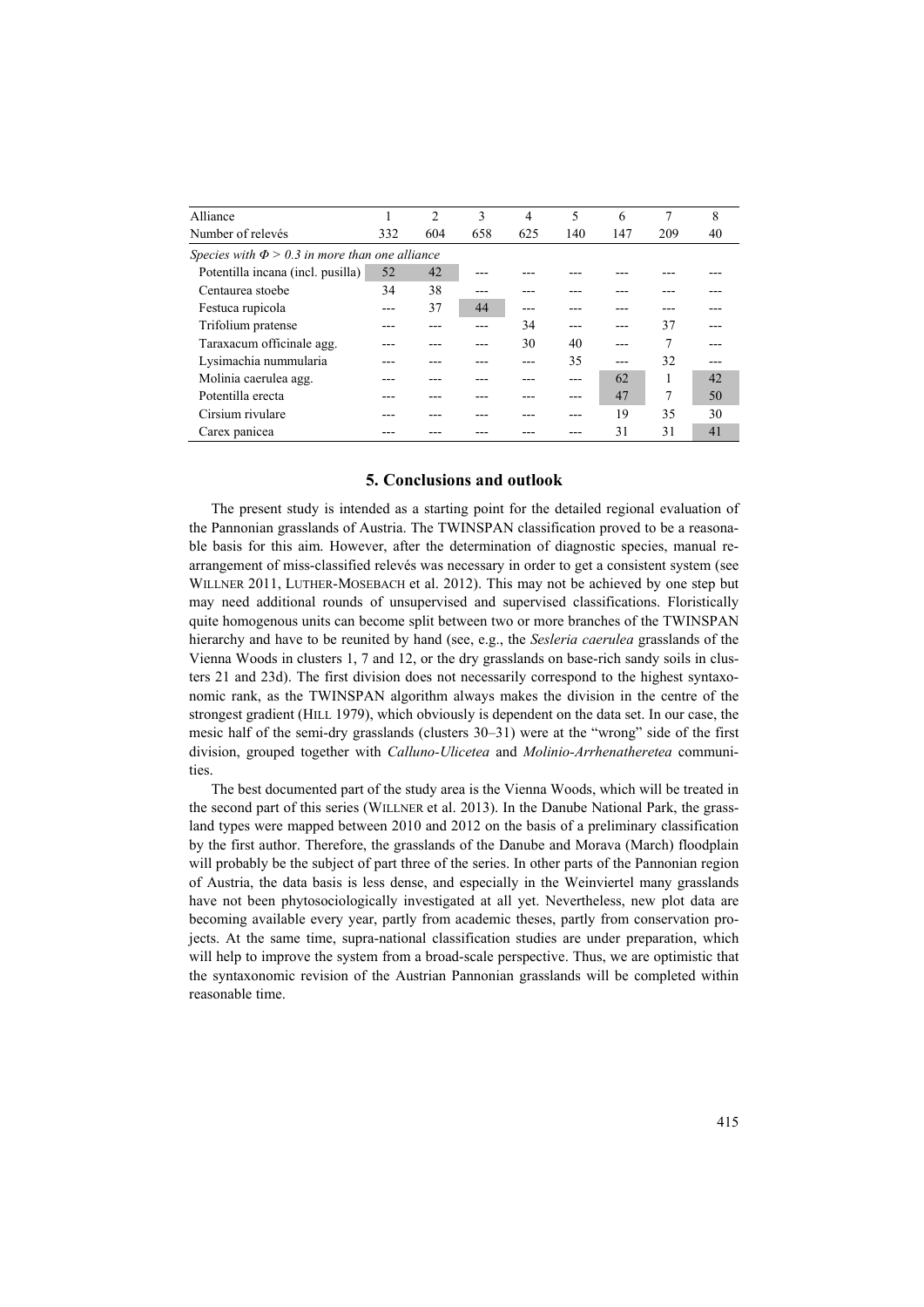## **Erweiterte deutsche Zusammenfassung**

**Einleitung** – Der pannonische Teil Österreichs ist eine der abwechslungsreichsten Landschaften in Mitteleuropa. Zwar wurden die Rasengesellschaften dieser Region bereits in zahlreichen botanischen und vegetationskundlichen Studien beschrieben, doch stellt sich deren pflanzensoziologische Gliederung nach wie vor recht verworren dar. Mit dieser Arbeit beginnen wir eine Publikations-Serie mit dem Ziel, ein revidiertes, konsistentes System der pannonischen Rasengesellschaften Österreichs zu erarbeiten. Basierend auf der numerischen Klassifikation eines großen Datensatzes geben wir einen groben Überblick, und diskutieren einige syntaxonomische Probleme mit Fokus auf den höheren Einheiten (Verbänden). Die detaillierte Klassifikation auf Assoziations- und Subassoziationsniveau wird in den nächsten Teilen folgen, wobei wir jeweils eine landschaftlich mehr oder weniger homogene Subregion (vergleichbar den "Wiesenregionen" nach SUSKE et al. 2003) behandeln werden. Der Teil 2 dieser Serie wird die Rasengesellschaften im Wienerwald behandeln (siehe WILLNER et al. 2013 in diesem Band). Eine Synopsis für das gesamte österreichische Pannonicum und angrenzende Gebiete soll den Schluss der Serie bilden.

**Untersuchungsgebiet** – Die Westgrenze der pannonischen Region ist nicht leicht zu definieren, da die östlichen Randgebiete der Alpen und der Böhmischen Masse noch starke pannonische Einflüsse zeigen. Hier fassen wir das pannonische Gebiet unter Einschluss der randlichen Übergangszonen, zu welchen auch der Wienerwald gehört, auf (Abb. 1). Die mittleren Jahresniederschläge betragen zwischen 500 mm im nördlichen Weinviertel (an der Grenze zu Mähren) und 700–1000 mm am Ostrand der Alpen. Die mittlere Jahrestemperatur liegt zwischen 8 und knapp über 10 °C, wobei die höchsten Werte im Bereich des Neusiedler Sees erreicht werden. Neben den deutlichen klimatischen Gradienten zeichnet sich das Gebiet auch durch eine große Vielfalt an geologischen Substraten aus.

**Material und Methoden** – Als "Rasengesellschaften" definieren wir alle Typen von Wiesen, Weiden und primären Steppenrasen. Wir schließen auch Niedermoore mit ein, da diese in der Regel zumindest unregelmäßig gemäht werden. Dies entspricht den Klassen *Festuco-Brometea, Calluno-Ulicetea* p.p. (*Nardetalia*), *Molinio-Arrhenatheretea* (exkl. *Filipendulenion*), *Artemisietea vulgaris* p.p. (*Agropyretalia*) und *Scheuchzerio-Caricetea fuscae*. Salzsteppen der *Puccinellio-Salicornietea* konnten nicht berücksichtigt werden, da keine Aufnahmen dieser Klasse digital verfügbar waren. Saumgesellschaften (*Trifolio-Geranietea*) sowie Röhrichte und Großseggenrieder (*Phragmito-Magnocaricetea*) sind nicht Gegenstand dieser Arbeit.

In einem ersten Schritt wurden alle verfügbaren Vegetationsaufnahmen von pannonischen Rasengesellschaften in der Österreichischen Vegetationsdatenbank selektiert. Diese konnten durch zahlreiche unpublizierte Daten aus dem Nationalpark Donauauen und dem Biosphärenpark Wienerwald ergänzt werden. Um die vergleichsweise dürftige Datenlage im nördlichen Teil des Untersuchungsgebiets (Weinviertel) auszugleichen, wurden außerdem Aufnahmen aus Süd-Mähren mitausgewertet. Dieser Datensatz von 3384 Aufnahmen wurde mit TWINSPAN klassifiziert. Aufnahme-Cluster, welche keine erkennbaren standörtlichen oder geographischen Unterschiede aufwiesen, wurden zusammengefasst. Anschließend wurden Aufnahmen, bei welchen die Deckungssumme der Verbands-, Ordnungs- und Klassencharakterarten eine andere Zuordnung nahelegte, per Hand umsortiert. Auf Basis dieser nachsortierten Tabelle wurden diagnostische Arten für die Verbände errechnet.

**Ergebnisse und syntaxonomische Diskussion** – Die erste TWINSPAN-Teilung entspricht weitgehend der traditionellen Grenze zwischen den Klassen *Festuco-Brometea* und *Molinio-Arrhenatheretea* (Tab. 1 in der Beilage). Die Klassifikation spiegelt hauptsächlich einen Feuchtegradienten, in geringerem Ausmaß auch Gradienten im Nährstoffangebot und Karbonatgehalt wider. Die Hauptgruppen, welche in der TWINSPAN-Tabelle unterschieden werden können, sind: Karbonat-Felstrockenrasen (Cluster 1–12), Silikat-Felstrockenrasen (Cluster 13–16), Rasensteppen (cluster 17–24), Halbtrockenrasen (Cluster 25–31), nährstoffreiche Frischwiesen (Cluster 32–38), Überschwemmungswiesen der Donau- und Marchauen (Cluster 39–44), Pfeifengraswiesen (Cluster 45–50) sowie Nass- und Niedermoorwiesen (Cluster 51–60).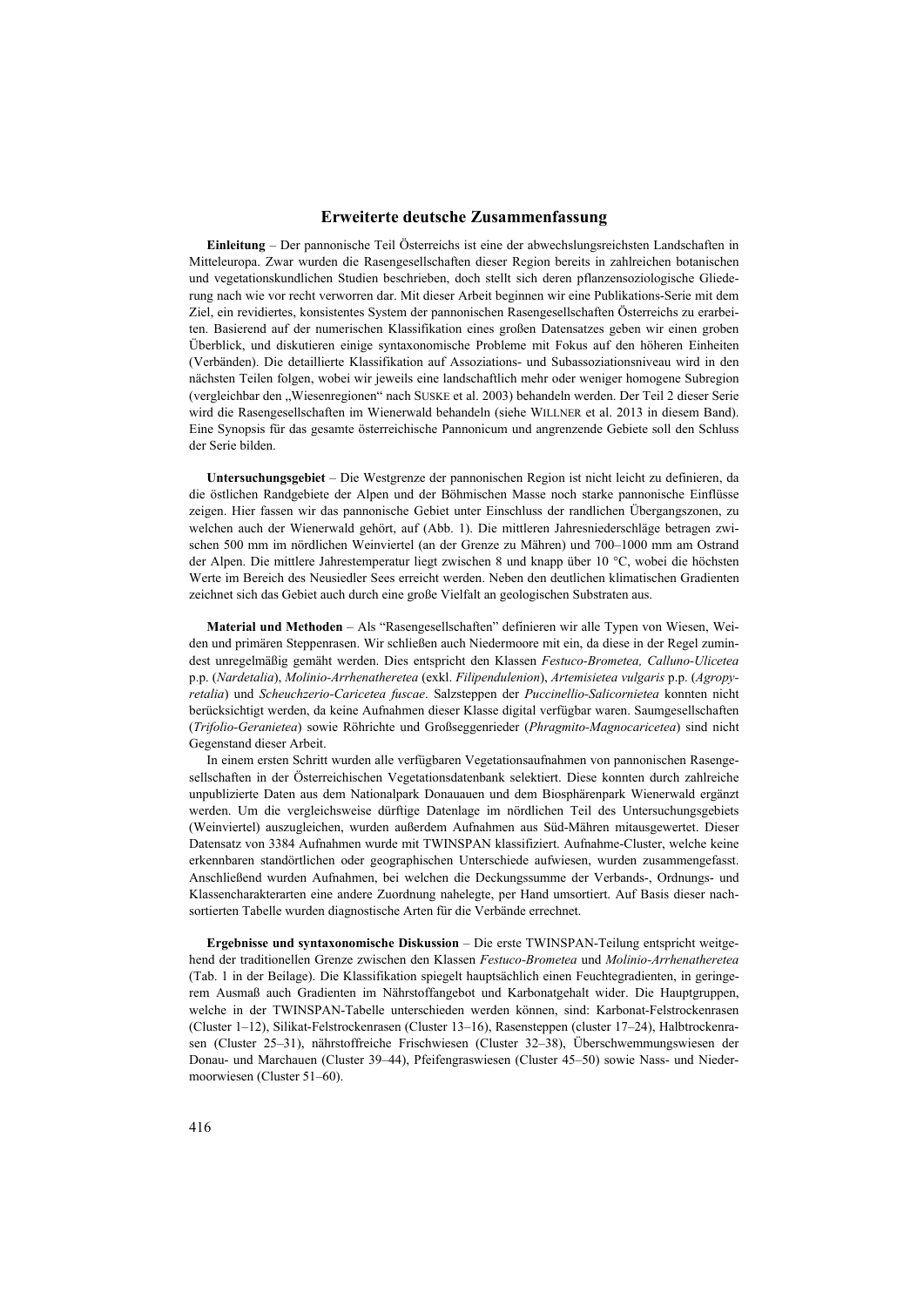Die übliche Konzeption der Verbände wird großteils bestätigt. Allerdings wird die Trennung zwischen den Verbänden *Diantho-Seslerion* und *Bromo-Festucion pallentis* (MUCINA & KOLBEK 1993, CHYTRÝ 2007) nicht reproduziert, sodass wir vorschlagen, alle Felstrockenrasen auf Karbonatgestein in einem einzigen Verband *Seslerio-Festucion pallentis* zu vereinen. Eine Gegenüberstellung der diagnostischen Arten von *Bromion erecti* und *Cirsio-Brachypodion* zeigt außerdem, dass alle Halbtrockenrasen des Gebiets zum Verband *Cirsio-Brachypodion* gestellt werden sollten (Tab. 2). Die Zuordnung der etwas mesophileren Halbtrockenrasen auf tonreichen Böden zum *Bromion erecti*, wie von MUCINA & KOLBEK (1993), CHYTRÝ (2007) und JANIŠOVÁ (2007) vorgeschlagen, widerspricht nicht nur der klassischen Konzeption des Verbands *Cirsio-Brachypodion* als östlicher Vikariante zum *Bromion erecti*, sondern produziert außerdem Einheiten, die kaum durch regionale Charakterarten gekennzeichnet sind. Die (datensatzspezifischen) diagnostischen Arten der häufigsten Rasen-Verbände im Untersuchungsgebiet sind in Tab. 3 dargestellt.

**Schlussfolgerungen und Ausblick** – Der vorliegende erste Teil unserer geplanten Publikationsserie liefert den groben Rahmen für die regionale Feingliederung, welche in den nächsten Teilen folgen soll. Die TWINSPAN-Klassifikation erwies sich dabei als gute Ausgangsbasis. Allerdings ist eine Nachsortierung der Aufnahmen anhand der diagnostischen Arten unbedingt notwendig, um eine konsistente Klassifikation zu erhalten. Eine Eigenheit von TWINSPAN ist auch, dass floristisch eng zusammengehörige Einheiten bisweilen auf hohem Niveau getrennt werden.

Die bestdokumentierten Teile des Untersuchungsgebiets sind der Wienerwald und der Nationalpark Donauauen. Gröbere Kenntnislücken gibt es dagegen noch im Weinviertel. Wir sind aber optimistisch, dass die syntaxonomische Revision der pannonischen Rasengesellschaften Österreichs in absehbarer Zeit abgeschlossen werden kann.

# **Acknowledgements**

We want to thank Jürgen Dengler, Milan Chytrý and Monika Janišová for helpful comments on a previous version of the manuscript. We are also grateful to Martina Zeugswetter for providing unpublished relevés of her master thesis. Our study was supported by the Austrian Academy of Sciences (Man and Biosphere program).

## **Supplements and Appendices**

**Supplement 1.** Table 1. TWINSPAN classification of the total data set. **Beilage 1.** Tabelle 1. TWINSPAN-Klassifikation des Gesamtdatensatzes.

#### **References**

- BALÁTOVÁ-TULÁČKOVÁ, E. & HÜBL, E. (1974): Über die *Phragmitetea* und *Molinietalia*-Gesellschaften in der Thaya-, March- und Donau-Aue Österreichs. – Phytocoenologia 1: 263–305.
- BOHN, U. & NEUHÄUSL, R. (2000): Karte der natürlichen Vegetation Europas / Map of the Natural Vegetation of Europe. Maßstab / Scale 1:2500000. Teil 2: Legende; Teil 3: Karten. – Landwirtschaftsverlag, Münster.

BOJKO, H. (1934): Die Vegetationsverhältnisse im Seewinkel. – Beih. Bot. Centralbl. 51: 600–747.

- BUNZEL-DRÜKE, M., DRÜKE, J. & VIERHAUS, H. (2008): Der Einfluss von Großherbivoren auf die Naturlandschaft Mitteleuropas. – In: WIESBAUER, H. (Ed.): Die Steppe lebt. Felssteppen und Trockenrasen in Niederösterreich: 17–26. Amt der NÖ Landesregierung, Abt. Naturschutz, St. Pölten.
- CHYTRÝ, M. (Ed.) (2007): Vegetace České republiky 1. Travinná a keříčková vegetace (Vegetation of the Czech Republic 1. Grassland and heathland vegetation) [in Czech, with English summaries]. – Academia, Praha: 526 pp.
- CHYTRÝ, M. (2012): Vegetation of the Czech Republic: diversity, ecology, history and dynamics. Preslia 84: 427–504.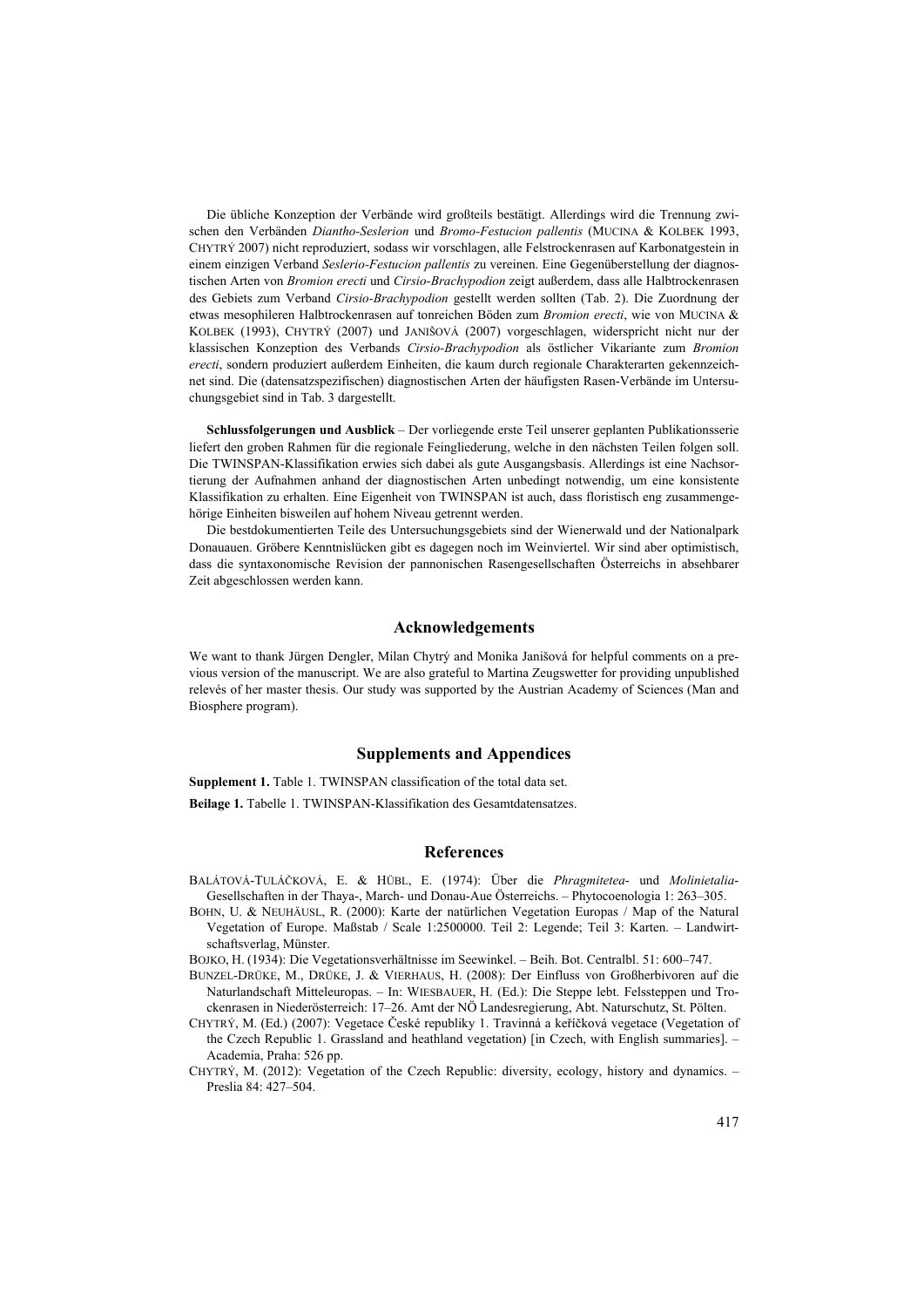- CHYTRÝ, M., MUCINA, L., VICHEREK, J., POKORNY-STRUDL, M., STRUDL, M., KOÓ, A.J. & MAG-LOCKÝ, Š. (1997): Die Pflanzengesellschaften der westpannonischen Zwergstrauchheiden und azidophilen Trockenrasen. – Diss. Bot. 277: 1–108.
- CHYTRÝ, M. & RAFAJOVÁ, M. (2003): Czech National Phytosociological Database: basic statistics of the available vegetation-plot data*. –* Preslia 75: 1–15.
- DENGLER, J. (2003): Entwicklung und Bewertung neuer Ansätze in der Pflanzensoziologie unter besonderer Berücksichtigung der Vegetationsklassifikation. – Arch. Naturwiss. Diss. 14: 1–297.
- DENK, T. (2000): Flora und Vegetation der Trockenrasen des tertiären Hügellandes nördlich von St. Pölten aus arealkundlicher sowie naturschutzfachlicher Sicht. – Stapfia 72: 1–209.
- DENK, T. (2005): Flora und Xerothermvegetation der Schotterterrassen im Unteren Traisental. Wiss. Mitt. Niederösterr. Landesmus. 17: 7–182.
- DONIŢĂ, N., KARAMYŠEVA, Z.V., BORHIDI, A. & BOHN, U. (2003): Waldsteppen (Wiesensteppen im Wechsel mit sommergrünen Laubwäldern) und Trockenrasen im Wechsel mit Trockengebüschen. – In: BOHN, U. & NEUHÄUSL, R. (Eds.): Karte der natürlichen Vegetation Europas / Map of the Natural Vegetation of Europe. Maßstab/Scale 1:2500000. Teil 1: Erläuterungstext mit CD-ROM: 426– 440. Landwirtschaftsverlag, Münster.
- DÚBRAVKOVÁ, D., CHYTRÝ, M., WILLNER, W., ILLYÉS, E., JANIŠOVÁ, M. & KÁLLAYNÉ SZERÉNYI, J. (2010): Dry grasslands in the Western Carpathians and the northern Pannonian Basin: a numerical classification. – Preslia 82: 165–221.
- EJSINK, J., ELLENBROEK, G., HOLZNER, W. & WERGER, M.J.A. (1978): Dry and semi-dry grasslands in the Weinenviertel, Lower Austria. – Vegetatio 36: 129–148.
- ELLMAUER, T. (1994): Syntaxonomie der Frischwiesen (*Molinio-Arrhenatheretea* p.p.) in Österreich. Tuexenia 14: 151–168.
- ELLMAUER, T. (1995): Nachweis und Variabilität einiger Wiesen- und Weidegesellschaften in Österreich. – Verh. Zool.-Bot. Ges. Österreich 132: 13–60.
- EUROPEAN COMMISSION (2007): Interpretation Manual of European Union Habitats EUR27. European Commission, DG Environment, Brussels: 142 pp.
- FISCHER, M.A., OSWALD, K. & ADLER, W. (2008): Exkursionsflora für Österreich, Liechtenstein, Südtirol. 3rd ed. – Biologiezentrum des Österreichischen Landesmuseums, Linz: 1392 pp.
- FREY, W., FRAHM, J.-P., FISCHER, E. & LOBIN, W. (1995): Die Moos- und Farnpflanzen Europas. Kleine Kryptogamenflora, Band IV, 6. Auflage. – Gustav Fischer, Jena: 426 pp.
- GRABHERR, G. & MUCINA, L. (Eds.) (1993): Die Pflanzengesellschaften Österreichs. Teil II. Natürliche waldfreie Vegetation. *–* Gustav Fischer, Jena: 523 pp.
- HILL, M.O. (1979): TWINSPAN A FORTRAN program for arranging multivariate data in an ordered two-way table by classification of the individuals and attributes. – Cornell University, Ithaca: 46 pp.
- HOLZNER, W., HORVATIC, E., KÖLLNER, E., KÖPPL, W., POKORNY, M., SCHARFETTER, E., SCHRAMA-YR, G. & STRUDL, M. (1986): Österreichischer Trockenrasenkatalog. – Bundesministerium für Gesundheit und Umweltschutz, Wien: 312 pp.
- HUNDT, R. & HÜBL, E. (1983): Pflanzensoziologische, pflanzengeographische und landeskulturelle Aspekte des *Filipendulo-Arrhenatheretum* im Wiener Wald. – Tuexenia 3: 331–342.
- ILLYÉS, E., CHYTRÝ, M., BOTTA-DUKÁT, Z., JANDT, U., ŠKODOVÁ, I., JANIŠOVÁ, M., WILLNER, W. & HÁJEK, O. (2007*):* Semi-dry grasslands along a climatic gradient across Central Europe: Vegetation classification with validation. *–* J. Veg. Sci. 18: 835*–*846.
- JÄGER, E.J. & WELK, E. (2003): Pflanzengeographische Gliederung Europas. In: BOHN, U. & NEU-HÄUSL, R. (Eds.): Karte der natürlichen Vegetation Europas / Map of the Natural Vegetation of Europe. Maßstab/Scale 1:2500000. Teil 1: Erläuterungstext mit CD-ROM: 79–86. Landwirtschaftsverlag, Münster.
- JANIŠOVÁ, M. (Ed.) (2007): Travinnobylinná vegetácia Slovenska (elektronický expertný systém na identifikáciu syntaxónov) (Grassland vegetation of Slovakia – electronic expert system for identification of syntaxa) [in Slovak]. – Botanický ústav SAV, Bratislava: 263 pp.
- JANIŠOVÁ, M. & DÚBRAVKOVÁ, D. (2010): Formalized classification of rocky Pannonian grasslands and dealpine *Sesleria*-dominated grasslands in Slovakia using a hierarchical expert system. – Phytocoenologia 40: 267–291.
- KARRER, G. (1985a): Waldgrenzstandorte an der Thermenlinie (Niederösterreich). Stapfia 14: 85– 103.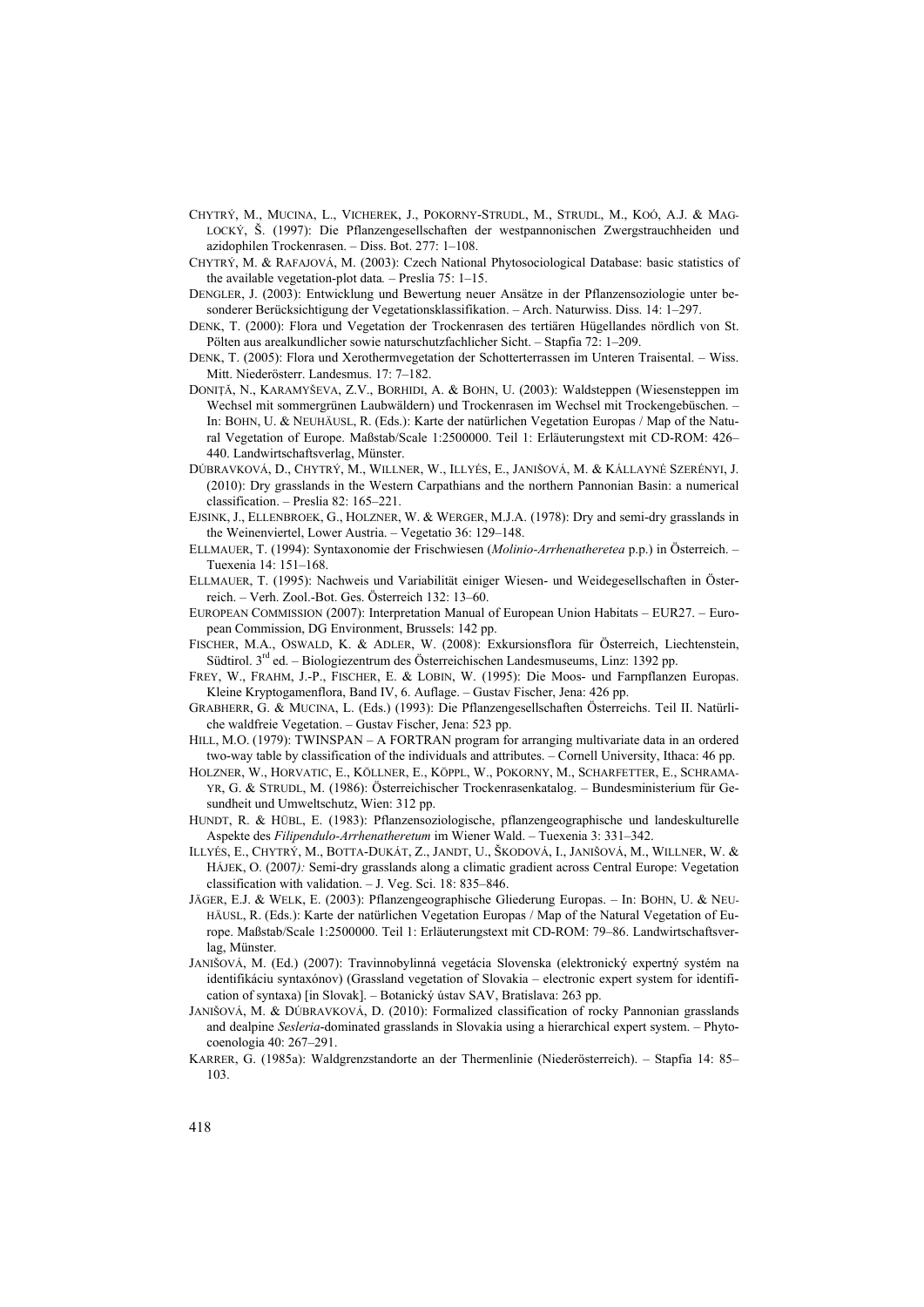- KARRER, G. (1985b): Die Vegetation des Peilsteins, eines Kalkberges im Wienerwald, in räumlichstandörtlicher, soziologischer, morphologischer und chorologischer Sicht. – Verh. Zool.-Bot. Ges. Österreich 123: 331–414.
- KERNER VON MARILAUN, A. (1863): Das Pflanzenleben der Donauländer. Wagner, Innsbruck: 348 pp.
- KILIAN, W., MÜLLER, F. & STARLINGER, F. (1994): Die forstlichen Wuchsgebiete Österreichs. Eine Naturraumgliederung nach waldökologischen Gesichtspunkten. – FBVA-Ber. 82: 1–60. Wien.
- KLIKA, J. (1931): Studien über die xerotherme Vegetation Mitteleuropas. I. Die Pollauer Berge im südlichen Mähren. – Beih. Bot. Centralbl. 47: 343–398.
- KUYPER, T.W., LEEWENBERG, H.F.M. & HÜBL, E. (1978): Vegetationskundliche Studie an Feucht-, Moor- und Streuwiesen im Burgenland und östlichen Niederösterreich. – Linz. Biol. Beitr. 10: 231– 321.
- LUTHER-MOSEBACH, J., DENGLER, J., SCHMIEDEL, U., RÖWER, I-U., LABITZKY, T. & GRÖNGRÖFT, A. (2012): A first formal classification of the Hardeveld vegetation in Namaqualand, South Africa. – Appl. Veg. Sci. 15: 401–431.
- MAGYARI, E.K., CHAPMAN, J.C., PASSMORE, D.G., ALLEN, J.R.M, HUNTLEY, J.P. & HUNTLEY, B. (2010): Holocene persistence of wooded steppe in the Great Hungarian Plain. – J. Biogeogr. 37: 915–935.
- MAYER, H. (1974): Wälder des Ostalpenraumes. Gustav Fischer, Stuttgart: 344 pp.
- MEUSEL, H. & JÄGER, E. (1992): Vergleichende Chorologie der zentraleuropäischen Flora. Band 3. Gustav Fischer, Jena: 333 pp.
- MOSER, D., DULLINGER, S., ENGLISCH, T., NIKLFELD, H., PLUTZAR, C., SAUBERER, N., ZECHMEISTER, H.G. & GRABHERR, G. (2005): Environmental determinants of vascular plant species richness in the Austrian Alps. – J. Biogeogr. 32: 1117–1127.
- MUCINA, L., GRABHERR, G. & ELLMAUER, T. (Eds.) (1993): Die Pflanzengesellschaften Österreichs. Teil I: Anthropogene Vegetation. – Gustav Fischer, Jena: 578 pp.
- MUCINA, L. & KOLBEK, J. (1993): *Festuco-Brometea*. In: MUCINA, L., GRABHERR, G. & ELLMAUER, T. (Eds.): Die Pflanzengesellschaften Österreichs, Teil I: 420–492. Gustav Fischer, Jena.
- NIKLFELD, H. (1964): Zur xerothermen Vegetation im Osten Niederösterreichs. Verh. Zool.-Bot. Ges. Wien  $103/104 \cdot 152 - 181$ .
- NIKLFELD, H. (1993): Pflanzengeographische Charakteristik Österreichs. In: MUCINA, L., GRAB-HERR, G. & ELLMAUER, T. (Eds.): Die Pflanzengesellschaften Österreichs, Teil I: 43–75. Gustav Fischer, Jena.
- NIKLFELD, H., SCHRATT-EHRENDORFER, L. & ENGLISCH, T. (2008): Muster der Artenvielfalt der Farnund Blütenpflanzen in Österreich. – In: SAUBERER N., MOSER D. & GRABHERR G. (Eds.), Biodiversität in Österreich. Räumliche Muster und Indikatoren der Arten- und Lebensraumvielfalt. – Bristol-Schriftenreihe 20: 87–102. Haupt, Zürich.
- REITER, K. & GRABHERR, G. (1997): Digitale Höhenmodelle als Grundlagen der Stichprobenwahl bei Vegetationsanalysen. – Verh. Zool.-Bot. Ges. Österreich 134: 389–412.
- ROLEČEK, J., TICHÝ, L., ZELENÝ, D. & CHYTRÝ, M. (2009): Modified TWINSPAN classification in which the hierarchy respects cluster heterogeneity. - J. Veg. Sci. 20: 596–602.
- SAUBERER, A. (1942): Die Vegetationsverhältnisse der Unteren Lobau. Verlag Karl Kühne, Wien: 55 pp.
- SAUBERER, N. & BUCHNER, P. (2001): Die Trockenrasen-Vegetation des nördlichen Steinfeldes. In: BIERINGER, G., BERG, H.-M. & SAUBERER, N. (Eds.): Die vergessene Landschaft. Beiträge zur Naturkunde des Steinfeldes: 113–128. Stapfia 77. Linz.
- SAUBERER, N. & DULLINGER, S. (2008): Naturräume und Landschaftsgeschichte Österreichs: Grundlage zum Verständnis der Muster Biodiversität. In: SAUBERER, N., MOSER, D. & GRABHERR, G. (Eds.): Biodiversität in Österreich. Räumliche Muster und Indikatoren der Arten- und Lebensraumvielfalt. – Bristol-Schriftenreihe 20: 16–46.
- SAUBERER, N., GRASS, V., WRBKA, E., FRÜHAUF, J. & WURZER, A. (1999): Feuchtwiesen Weinviertel und Wiener Becken. – Fachber. NÖ Landschaftsfonds 8: 1–48.
- SAUBERER, N. & WILLNER, W. (2007): Kurze Einführung in die Natur- und Landschaftsgeschichte Österreichs. – In: WILLNER, W. & GRABHERR, G. (Eds.): Die Wälder und Gebüsche Österreichs. Ein Bestimmungswerk mit Tabellen. 1: Textband: 18–25. Spektrum Akademischer Verlag, Heidelberg.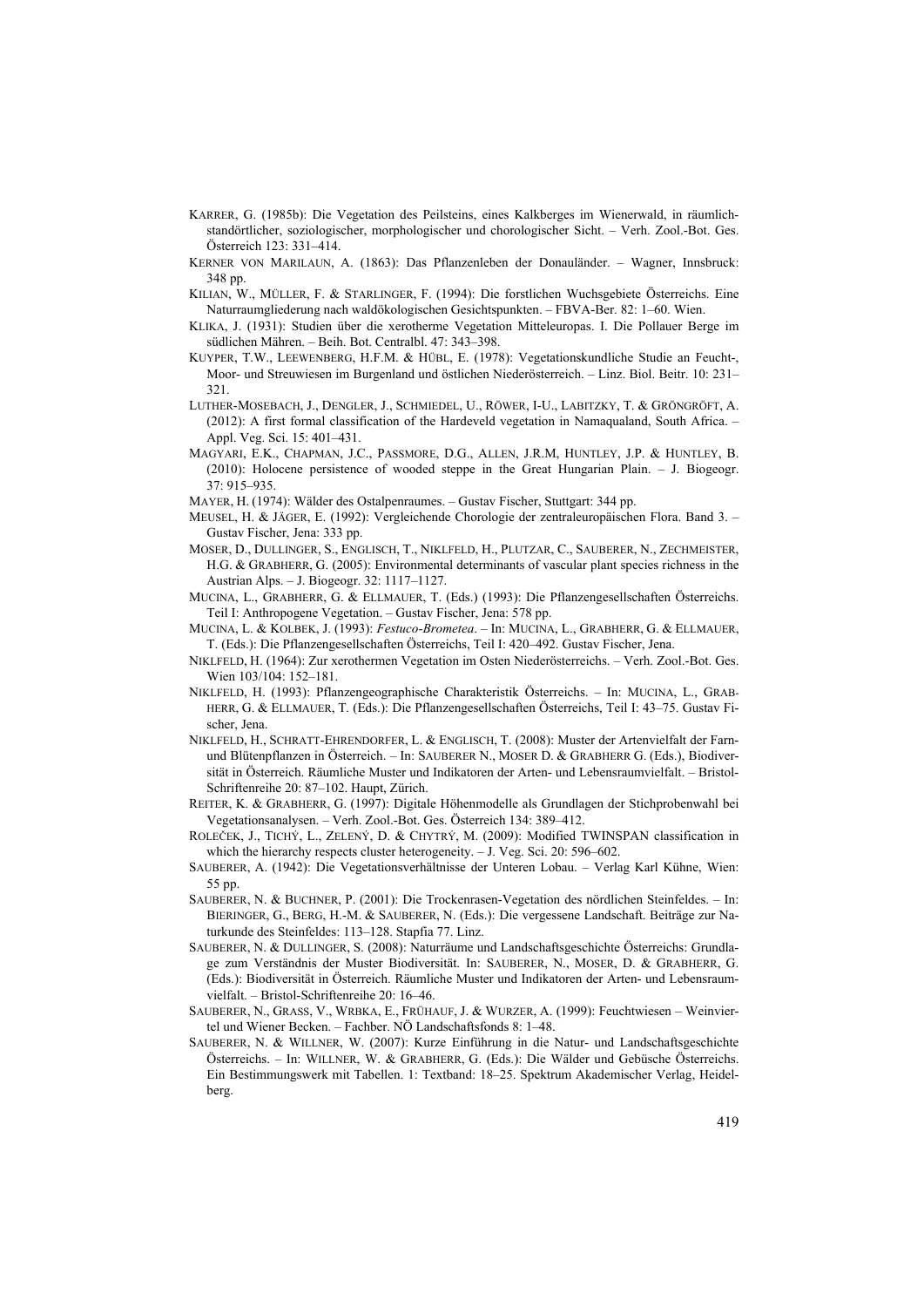- STEINBUCH, E. (1995): Wiesen und Weiden der Ost-, Süd- und Weststeiermark. Diss. Bot. 253: 1– 210.
- SUSKE, W., HABERREITER, B. & RÖTZER, H. (Eds.) (2003): Wiesen und Weiden Niederösterreichs. Amt der NÖ Landesregierung, Abt. Naturschutz, St. Pölten: 291 pp.
- TICHÝ, L. (2002): JUICE, software for vegetation classification. J. Veg. Sci. 13: 451–453.
- TICHÝ, L. & CHYTRÝ, M. (2006): Statistical determination of diagnostic species for site groups of unequal size. – J. Veg. Sci. 17: 809–818.
- TICHÝ, L., CHYTRÝ, M., POKORNY-STRUDL, M., STRUDL, M. & VICHEREK, J. (1997): Wenig bekannte Trockenrasen-Gesellschaften in den Flußtälern am Südostrand der Böhmischen Masse. – Tuexenia 17: 223–237.
- VIERHAPPER, F. (1922): Die Grenzen der pannonischen Vegetation in Niederösterreich (Vortrag). Monatsbl. Ver. Landeskde. Niederösterr. 21: 33–34.
- WAGNER, H. (1941): Die Trockenrasengesellschaften am Alpenostrand. Eine Pflanzensoziologische Studie. – Denkschr. Akad. Wiss. Wien, Math.-Nat. Kl., 104: 1–81.
- WAGNER, H. (1950): Das *Molinietum coeruleae* (Pfeifengraswiese) im Wiener Becken. Vegetatio 2: 128–165.
- WAGNER, H. (1985): Die natürliche Pflanzendecke Österreichs. Beitr. Regionalforsch. 6: 1–63.
- WALTER, H. (1974): Die Vegetation Osteuropas, Nord- und Zentralasiens. Gustav Fischer, Stuttgart: 452 pp.
- WENDELBERGER, G. (1953): Die Trockenrasen im Naturschutzgebiet auf der Perchtoldsdorfer Heide bei Wien. – Angew. Pflanzensoziol. (Wien) 9: 1–51.
- WENDELBERGER, G. (1954): Steppen, Trockenrasen und Wälder des pannonischen Raumes. In: JANCHEN, E. (Ed.): Festschrift für Erwin Aichinger zum 60. Geburtstag, Band 1: 573–634. Springer, **Wien**.
- WIESBAUER, H. (Ed.) (2008): Die Steppe lebt. Felssteppen und Trockenrasen in Niederösterreich. Amt der NÖ Landesregierung, Abt. Naturschutz, St. Pölten: 224 pp.
- WILLNER, W. (2011): Unambiguous assignment of relevés to vegetation units: the example of the *Festuco-Brometea* and *Trifolio-Geranietea sanguinei*. – Tuexenia 31: 271–282.
- WILLNER, W., BERG, C. & HEISELMAYER, P. (2012): Austrian Vegetation Database. In: DENGLER, J., CHYTRÝ, M., EWALD, J., FINCKH, M., JANSEN, F., LOPEZ-GONZALEZ, G., OLDELAND, J., PEET, R. K. & SCHAMINÉE, J.H.J. (Eds.): Vegetation databases for the 21<sup>st</sup> century. – Biodivers. Ecol. 4: 333– 333.
- WILLNER, W., JAKOMINI, C., SAUBERER, N. & ZECHMEISTER, H.G. (2004): Zur Kenntnis kleiner Trockenraseninseln im Osten Österreichs. – Tuexenia 24: 215–226.
- WILLNER, W., SAUBERER, N., STAUDINGER, M., GRASS, V., KRAUS, R., MOSER, D., RÖTZER, H. & WRBKA, T. (2013): Syntaxonomic revision of the Pannonian grasslands of Austria – Part II: Vienna Woods (Wienerwald). – Tuexenia 33: 421–458.
- WILLNER, W., TICHÝ, L. & CHYTRÝ, M. (2009): Effects of different fidelity measures and contexts on the determination of diagnostic species. – J. Veg. Sci. 20: 130–137.
- WIRTH, V. (1995): Flechtenflora. Bestimmung und ökologische Kennzeichnung der Flechten Südwestdeutschlands und angrenzender Gebiete. 2<sup>nd</sup> ed. - Ulmer, Stuttgart: 661 pp.
- ZUKRIGL, K. (2005): Die Vegetation des Wiener Leopoldsberges. Abh. Zool.-Bot. Ges. Österreich 35: 1–76.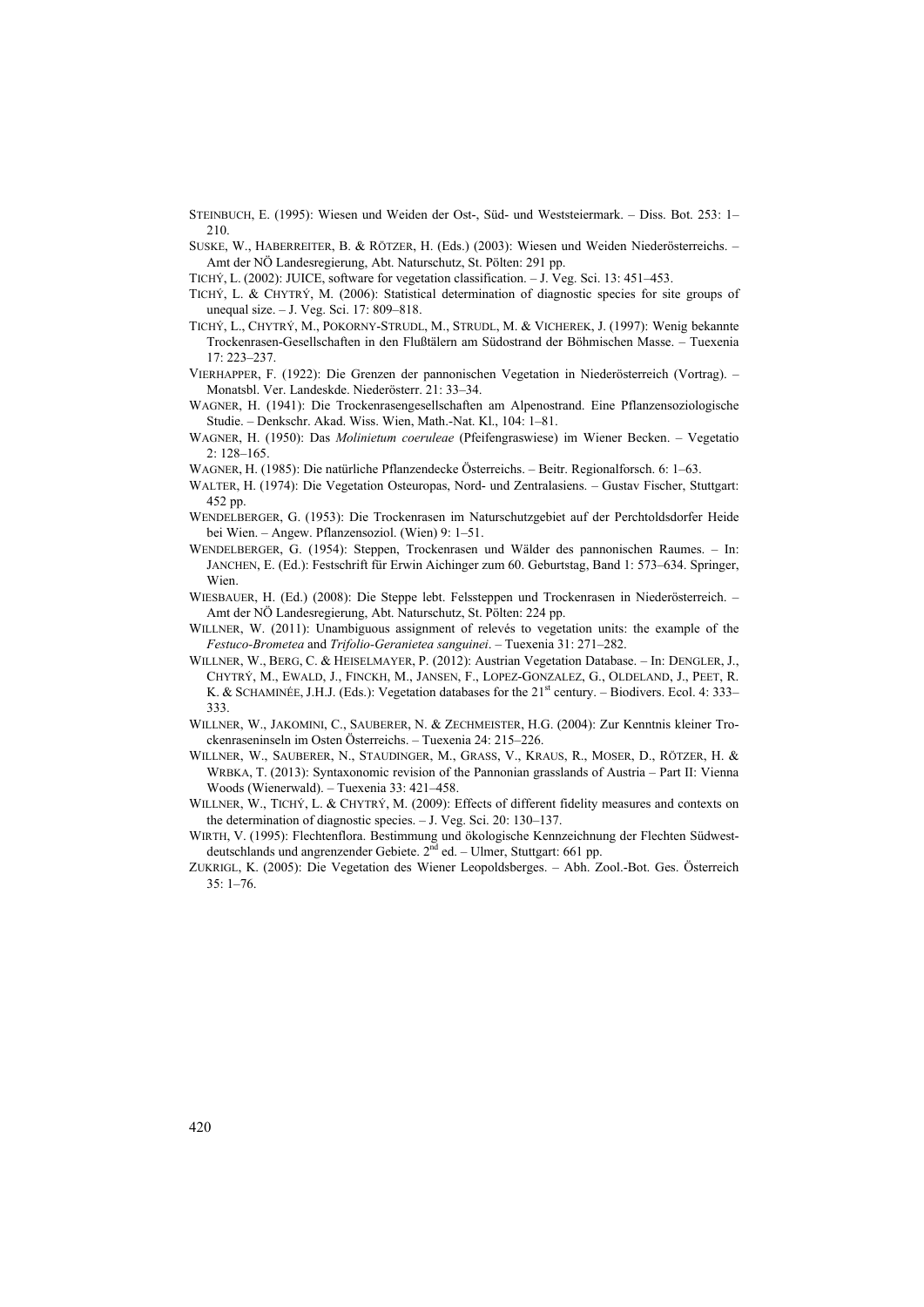# Willner et al. I: Pannonian grasslands of Austria – general overview

| <b>TWINSPAN</b> cluster                                                                                    |                              | $\overline{2}$<br>$\overline{4}$ | -6                                                                                   |                                          |                                                    | 10                                                           | 11                                            | 12                               | 13<br>14                                         | 15                                      | 16                                                 | 17<br>19<br>18                                                                           | 20                                  | 21                                     |                                                  | 22 23a<br>23c                              | 23d 23e                                    |                                                    | 23f<br>23g                                            | 24                                            | 25<br>26                                                                           | 28                                                                                       |                                           | 27 29 30 31                               | 32                                                                         | 33                                                |                                                                                 |                                                                     | 34 35 36 37<br>38                                        | 39                                     | 40                                           | 41<br>42                             | 43<br>44                                   | 45<br>48                                                 | 49<br>50                                  | 51 53<br>52                       | 54                        | 55 57 59<br>56                                               | 58 60                   |                 |
|------------------------------------------------------------------------------------------------------------|------------------------------|----------------------------------|--------------------------------------------------------------------------------------|------------------------------------------|----------------------------------------------------|--------------------------------------------------------------|-----------------------------------------------|----------------------------------|--------------------------------------------------|-----------------------------------------|----------------------------------------------------|------------------------------------------------------------------------------------------|-------------------------------------|----------------------------------------|--------------------------------------------------|--------------------------------------------|--------------------------------------------|----------------------------------------------------|-------------------------------------------------------|-----------------------------------------------|------------------------------------------------------------------------------------|------------------------------------------------------------------------------------------|-------------------------------------------|-------------------------------------------|----------------------------------------------------------------------------|---------------------------------------------------|---------------------------------------------------------------------------------|---------------------------------------------------------------------|----------------------------------------------------------|----------------------------------------|----------------------------------------------|--------------------------------------|--------------------------------------------|----------------------------------------------------------|-------------------------------------------|-----------------------------------|---------------------------|--------------------------------------------------------------|-------------------------|-----------------|
| Number of relevés<br><b>TWINSPAN</b> hierarchy                                                             | $\overline{2}$               | 14                               | 50<br>$\overline{1}$                                                                 | 20                                       | 107<br>-1                                          | 91<br>-1                                                     | 38<br>-1                                      | $\overline{4}$<br>-1             | 10<br>$\,0\,$                                    | 38<br>$\mathbf{0}$                      | 59<br>$\bf{0}$                                     | 61<br>30<br>$\bf{0}$<br>$\bf{0}$                                                         | $\mathbf{0}$                        | 38 185 183<br>$\overline{0}$           | $\bf{0}$                                         | 26<br>$\theta$                             | 66<br>$\mathbf{0}$                         | 134 100<br>$\bf{0}$                                | $\bf{0}$                                              | 27<br>$\theta$                                | 323<br>$\mathbf{0}$                                                                | 0 <sup>1</sup><br>$\mathbf{1}$                                                           |                                           | 234 24 212 165                            |                                                                            | 97 130 292 153 43 37                              |                                                                                 |                                                                     |                                                          | 43                                     | $\overline{\mathbf{3}}$                      | 62<br>$^{\circ}$<br>$\mathbf{1}$     | 32<br>-1                                   | 139<br>$\bf{0}$<br>$\,0\,$                               | 8<br>$\bf{0}$                             | 15<br>$\mathbf{0}$<br>$\bf{0}$    | 26<br>$\mathbf{0}$        | 30<br>$\bf{0}$<br>$\overline{0}$                             | 23<br>$\overline{0}$    | 10<br>$\theta$  |
|                                                                                                            | $\mathbf{1}$<br>$\mathbf{1}$ | -1<br>$\,0\,$                    | $\bf{0}$<br>-1                                                                       | $\mathbf{0}$<br>$\mathbf{1}$<br>$\bf{0}$ | $\bf{0}$<br>$\mathbf{1}$<br>$\bf{0}$               | $\mathbf{0}$<br>$\,0\,$<br>1                                 | $\bf{0}$<br>$\,0\,$<br>$\bf{0}$               | $\bf{0}$<br>$\bf{0}$<br>$\bf{0}$ | $\mathbf{1}$<br>$\overline{1}$<br>$\overline{1}$ | -1<br>$\overline{1}$<br>$\overline{0}$  | $\overline{1}$<br>$\bf{0}$                         | -1<br>-1<br>$\,0\,$<br>$\bf{0}$<br>$\,0\,$<br>$\mathbf{1}$                               | 1<br>$\overline{0}$<br>$\mathbf{0}$ | $\mathbf{0}$<br>$\overline{1}$         | $\mathbf{0}$                                     | $\mathbf{0}$<br>$\overline{1}$<br>$\Omega$ | $\bf{0}$<br>$\overline{1}$<br>$\theta$     | $\mathbf{0}$<br>1<br>$\theta$                      | $\bf{0}$<br>$\mathbf{1}$<br>$\bf{0}$                  | $\bf{0}$<br>$\mathbf{1}$<br>$\mathbf{0}$      | $\bf{0}$<br>$\bf{0}$<br>$\mathbf{1}$                                               | $\bf{0}$<br>$0 \mid 1$<br>$\,0\,$                                                        | -1                                        | -1<br>$\bf{0}$                            | 1<br>$\mathbf{0}$                                                          | $\bf{0}$                                          | $\bf{0}$<br>$\overline{1}$                                                      | $\bf{0}$<br>$\bf{0}$<br>$\bf{0}$<br>$\bf{0}$                        | $\bf{0}$<br>$\overline{1}$                               | $\bf{0}$<br>$\overline{1}$<br>$\bf{0}$ | $\boldsymbol{0}$<br>$\mathbf{1}$<br>$\bf{0}$ | $\bf{0}$<br>$\bf{0}$<br>$\mathbf{1}$ | $\overline{0}$<br>$\,$ 0<br>$\overline{0}$ | $\mathbf{1}$<br>$\mathbf{1}$                             | $\mathbf{1}$<br>$\,0\,$<br>$\overline{1}$ | 1<br>$\boldsymbol{0}$<br>$\bf{0}$ | $\overline{0}$<br>-1      | $\bf{0}$<br>$\mathbf{1}$<br>$\overline{0}$                   | $\bf{0}$<br>$0 \quad 0$ | $\bf{0}$        |
|                                                                                                            |                              |                                  |                                                                                      | $\overline{1}$                           | $\bf{0}$                                           |                                                              |                                               | $\bf{0}$                         |                                                  | 1                                       | $\bf{0}$                                           | 1                                                                                        | $\bf{0}$                            |                                        | $\overline{0}$                                   |                                            | $\Omega$                                   | 1<br>$\mathbf{0}$                                  | -1<br>$\bf{0}$<br>$\mathbf{0}$                        | $\bf{0}$                                      |                                                                                    | 1                                                                                        | $\bf{0}$                                  | $\overline{1}$                            | $\bf{0}$                                                                   | $\mathbf{1}$                                      | $\bf{0}$<br>$\overline{1}$                                                      | $\bf{0}$                                                            |                                                          | 1                                      | $\mathbf{0}$                                 |                                      |                                            |                                                          |                                           |                                   |                           |                                                              |                         |                 |
| C Diantho lumnitzeri-Seslerion<br>Festuca stricta<br>Minuartia setacea                                     |                              |                                  | 88<br>6                                                                              | 30<br>45                                 | 29<br>25                                           | 25<br>1                                                      | 11                                            |                                  |                                                  |                                         | $\overline{2}$                                     | $\overline{\mathbf{3}}$                                                                  | 32                                  |                                        |                                                  |                                            | $\overline{2}$                             |                                                    |                                                       |                                               |                                                                                    |                                                                                          |                                           |                                           |                                                                            |                                                   |                                                                                 |                                                                     |                                                          |                                        |                                              |                                      |                                            |                                                          |                                           |                                   |                           |                                                              |                         |                 |
| Dianthus lumnitzeri<br>Seseli austriacum<br>Sesleria sadleriana                                            | 100                          |                                  | $\stackrel{\cdot}{2}$                                                                | 5<br>85                                  | 24<br>13                                           |                                                              |                                               | 100                              |                                                  |                                         |                                                    |                                                                                          | 3                                   |                                        |                                                  |                                            |                                            |                                                    |                                                       |                                               |                                                                                    |                                                                                          |                                           |                                           |                                                                            |                                                   |                                                                                 |                                                                     |                                                          |                                        |                                              |                                      |                                            |                                                          |                                           |                                   |                           |                                                              |                         |                 |
| Erysimum sylvestre<br>Cardaminopsis petraea<br>Draba aizoides subsp. beckeri                               | 100                          |                                  |                                                                                      | 25<br>40<br>10                           | 1                                                  |                                                              |                                               | 50<br>75                         |                                                  |                                         |                                                    |                                                                                          |                                     |                                        |                                                  |                                            |                                            |                                                    |                                                       |                                               |                                                                                    |                                                                                          |                                           |                                           |                                                                            |                                                   |                                                                                 |                                                                     |                                                          |                                        |                                              |                                      |                                            |                                                          |                                           |                                   |                           |                                                              |                         |                 |
| Dianthus plumarius subsp. neilreichii<br>C (reg.) Diantho lumnitzeri-Seslerion<br>Buphthalmum salicifolium |                              | 100                              |                                                                                      | 15                                       |                                                    | $\overline{\mathbf{3}}$                                      | 32                                            |                                  |                                                  |                                         |                                                    |                                                                                          |                                     |                                        |                                                  |                                            |                                            |                                                    |                                                       |                                               | $22\,$                                                                             | 6                                                                                        | 35                                        |                                           | 16                                                                         |                                                   | 2                                                                               |                                                                     | 16                                                       |                                        |                                              |                                      |                                            | 6                                                        |                                           |                                   |                           |                                                              |                         |                 |
| Sesleria caerulea<br>Galium lucidum<br>Globularia cordifolia                                               | 100<br>100                   | 86<br>86<br>14                   | 6<br>$\boldsymbol{90}$<br>32                                                         | 100<br>75<br>65                          | 45<br>$23\,$<br>28                                 | 60<br>30<br>65                                               | 39<br>$\mathfrak{s}$<br>16                    | 100<br>25<br>75                  |                                                  |                                         | $\overline{\mathbf{3}}$                            |                                                                                          |                                     |                                        |                                                  |                                            |                                            | $\Delta$                                           |                                                       | $\overline{4}$                                | $\mathbf{3}$<br>$\overline{a}$<br>$\overline{2}$<br>$\overline{2}$<br>$\mathbf{1}$ | $\overline{4}$                                                                           |                                           |                                           | 1                                                                          |                                                   |                                                                                 |                                                                     | 19                                                       |                                        |                                              |                                      |                                            |                                                          |                                           |                                   |                           |                                                              |                         |                 |
| Leontodon incanus<br>Phyteuma orbiculare<br>Biscutella laevigata                                           | 50                           | 43                               | $\overline{4}$<br>$\overline{4}$                                                     | 55<br>$25\,$<br>30                       | 14<br>$\overline{2}$<br>$\overline{\mathbf{3}}$    | 57<br>$10\,$<br>$\overline{2}$                               | 16<br>18                                      | 50                               |                                                  | 5                                       | $\overline{\mathbf{3}}$                            |                                                                                          |                                     |                                        |                                                  |                                            |                                            |                                                    |                                                       |                                               | 3<br>6                                                                             |                                                                                          | $\Delta$                                  |                                           |                                                                            |                                                   |                                                                                 | 12                                                                  |                                                          |                                        |                                              |                                      |                                            | 5                                                        |                                           |                                   |                           |                                                              |                         |                 |
| Carduus defloratus s.lat.<br>Polygala amara<br>Euphrasia salisburgensis                                    |                              | 79                               | 6                                                                                    | 10<br>10                                 | $\mathfrak{D}$                                     | 3<br>13                                                      | 3                                             | 25<br>50                         |                                                  |                                         |                                                    |                                                                                          |                                     |                                        |                                                  |                                            |                                            |                                                    |                                                       |                                               |                                                                                    | $\mathbf{1}$                                                                             |                                           |                                           |                                                                            |                                                   |                                                                                 | $\frac{1}{1}$ $\frac{26}{7}$                                        |                                                          |                                        |                                              |                                      |                                            | 6                                                        |                                           |                                   |                           |                                                              |                         |                 |
| Acinos alpinus<br>Saxifraga paniculata<br>Primula auricula                                                 | 50                           | 29                               |                                                                                      | 10<br>15<br>5                            |                                                    |                                                              |                                               | 25<br>50<br>75                   |                                                  |                                         |                                                    |                                                                                          |                                     |                                        |                                                  |                                            |                                            |                                                    |                                                       |                                               |                                                                                    |                                                                                          |                                           |                                           |                                                                            |                                                   |                                                                                 | $\vert$ 5                                                           |                                                          |                                        |                                              |                                      |                                            |                                                          |                                           |                                   |                           |                                                              |                         |                 |
| <b>C</b> Bromo-Festucion pallentis<br>Seseli hippomarathrum<br>Scabiosa canescens                          |                              |                                  | 76<br>48                                                                             | 50<br>15                                 | 53<br>30                                           | 60<br>68                                                     | 26<br>11                                      |                                  |                                                  | 11                                      | 3<br>5                                             | $\mathbf{3}$                                                                             | 32                                  |                                        |                                                  | 23                                         | 20<br>9                                    | 32<br>13                                           | 16<br>$\overline{\mathbf{3}}$                         | $\overline{4}$                                | 6<br>6                                                                             | 13<br>16                                                                                 |                                           |                                           |                                                                            |                                                   |                                                                                 |                                                                     |                                                          |                                        |                                              |                                      |                                            |                                                          |                                           |                                   |                           |                                                              |                         |                 |
| Scorzonera austriaca<br>Helianthemum canum<br>Campanula sibirica                                           |                              |                                  | 28<br>$72\,$<br>38                                                                   | 25<br>$\substack{55 \\ 20}$              | 64<br>64<br>39                                     | 46<br>82<br>11                                               | 61<br>-5<br>$\mathbf{8}$                      |                                  |                                                  | 3                                       | $\overline{\mathbf{3}}$                            | 15<br>$\overline{c}$<br>$\overline{2}$                                                   | 3<br>$\mathbf{3}$                   |                                        |                                                  |                                            | $\overline{2}$<br>$\overline{2}$<br>-5     | 8<br>7<br>$\overline{4}$                           | $7\phantom{.0}$<br>$\sqrt{28}$                        |                                               | -1<br>3                                                                            | 12<br>$\overline{2}$<br>$\overline{9}$                                                   |                                           |                                           |                                                                            |                                                   |                                                                                 |                                                                     |                                                          |                                        |                                              |                                      |                                            |                                                          |                                           |                                   |                           |                                                              |                         |                 |
| Fumana procumbens<br>Poa badensis<br>Stipa pulcherrima                                                     |                              |                                  | 42<br>10                                                                             | 35<br>20                                 | 61<br>63<br>3                                      | 38<br>10<br>$12\,$                                           | 16<br>$\overline{\mathbf{3}}$<br>8            |                                  |                                                  |                                         |                                                    | $\overline{2}$                                                                           | 47<br>3                             | 2                                      |                                                  |                                            | $\overline{2}$<br>$\overline{c}$           | $\overline{4}$<br>8<br>13                          | 27                                                    | 11                                            |                                                                                    | 8                                                                                        |                                           |                                           |                                                                            |                                                   |                                                                                 |                                                                     |                                                          |                                        |                                              |                                      |                                            |                                                          |                                           |                                   |                           |                                                              |                         |                 |
| Rhamnus saxatilis<br>Ononis pusilla<br>C, D Alysso-Festucion pallentis                                     |                              |                                  | $\overline{2}$<br>24                                                                 | 5<br>n.                                  | 16<br>11                                           | 12<br>14                                                     | 29                                            |                                  |                                                  |                                         |                                                    | 3                                                                                        |                                     |                                        |                                                  |                                            | $\overline{\mathbf{c}}$                    | $\mathfrak{D}$                                     |                                                       |                                               | $\mathbf{1}$                                                                       | $\overline{\phantom{0}}$                                                                 |                                           |                                           |                                                                            |                                                   |                                                                                 |                                                                     |                                                          |                                        |                                              |                                      |                                            |                                                          |                                           |                                   |                           |                                                              |                         |                 |
| Sedum rupestre (C)<br>Aurinia saxatilis (C reg.)<br>Trifolium arvense (D)                                  |                              |                                  |                                                                                      |                                          |                                                    |                                                              |                                               |                                  | 20<br>100                                        | 16<br>$24\,$                            | 19<br>58                                           | 3<br>3<br>52<br>$\overline{\mathbf{3}}$                                                  | 5                                   | -1                                     | 23                                               | $\overline{4}$                             | $\overline{2}$                             |                                                    | $\overline{2}$                                        | 19<br>30<br>$11\,$                            |                                                                                    |                                                                                          |                                           | $\overline{c}$                            |                                                                            |                                                   |                                                                                 |                                                                     |                                                          |                                        |                                              |                                      |                                            |                                                          |                                           |                                   |                           |                                                              |                         |                 |
| Veronica dillenii (D)<br>Jasione montana (D)<br>C Stipo-Festucetalia pallentis                             |                              |                                  |                                                                                      |                                          |                                                    |                                                              |                                               |                                  | $\sim$<br>$\sim$                                 | $\overline{\mathbf{3}}$<br>34           | $42\,$<br>19                                       | 20<br>30<br>$\sim$                                                                       | $\overline{\mathbf{3}}$             |                                        | -1<br>10                                         |                                            |                                            |                                                    | $\mathbf{1}$                                          | $7\phantom{.0}$<br>-7                         |                                                                                    |                                                                                          |                                           |                                           |                                                                            |                                                   |                                                                                 |                                                                     |                                                          |                                        |                                              |                                      |                                            |                                                          |                                           |                                   |                           |                                                              |                         |                 |
| Dorycnium germanicum<br>Carex humilis<br>Thymus praecox                                                    |                              | $\overline{71}$<br>14            | $\begin{array}{c} 90 \\ 58 \end{array}$<br>$\overline{4}$                            | 65<br>55<br>75                           | 75<br>84<br>$88\,$                                 | 98<br>99<br>27                                               | $\begin{array}{c} 79 \\ 68 \end{array}$<br>37 | 25                               |                                                  | $\frac{3}{63}$<br>61                    | 2<br>61<br>83                                      | $7\phantom{.0}$<br>10<br>46<br>$\overline{\mathbf{3}}$<br>26                             | 18<br>24<br>74                      | 37<br>$\overline{4}$<br>$\overline{1}$ | 14<br>5                                          | $\overline{4}$<br>50                       | $\frac{53}{23}$<br>$\overline{\mathbf{3}}$ | 43<br>34<br>39                                     | $\frac{34}{35}$<br>14                                 | 11<br>19                                      | $42\,$<br>14<br>$20\,$                                                             | 61<br>60<br>13                                                                           |                                           | $\sim$<br>$\overline{1}$                  | 2<br>$\overline{2}$<br>$\sqrt{2}$                                          |                                                   |                                                                                 |                                                                     |                                                          |                                        |                                              |                                      |                                            | 8<br>$\overline{4}$                                      |                                           |                                   |                           |                                                              |                         |                 |
| Teucrium montanum<br>Pulsatilla grandis<br>Stipa joannis                                                   |                              | 7                                | $82\,$<br>8                                                                          | 70<br>20                                 | 86<br>36<br>6                                      | 93<br>85<br>19                                               | 53<br>53<br>11                                | 50                               | $\cdot$                                          | 32                                      | 29<br>8                                            | 2<br>13<br>10<br>3                                                                       | 11                                  | 34                                     | $\overline{2}$<br>$\overline{2}$                 | $\overline{4}$<br>$12\,$                   | 20<br>74                                   | 18<br>8<br>24                                      | $\overline{1}$<br>$\overline{4}$<br>29                | $\overline{4}$<br>44                          | 3<br>12<br>$\mathfrak{s}$                                                          | 9<br>$\frac{26}{17}$                                                                     |                                           |                                           |                                                                            |                                                   |                                                                                 |                                                                     |                                                          |                                        |                                              |                                      |                                            |                                                          |                                           |                                   |                           |                                                              |                         |                 |
| Linum tenuifolium<br>Allium flavum<br>Genista pilosa                                                       |                              |                                  | $22\,$<br>$\frac{1}{8}$                                                              | 45<br>5<br>40                            | 66<br>39<br>36                                     | 85<br>16<br>77                                               | 37<br>29<br>34                                | 25                               | $\substack{20\\20}$                              | 16<br>82                                | 31<br>51                                           | 16<br>5                                                                                  | -5<br>45                            | $\overline{2}$                         |                                                  | 31                                         | 3<br>9                                     | 13<br>31<br>3                                      | 5<br>14                                               | 44                                            | 21<br>$\tau$<br>$\overline{2}$<br>5<br>7                                           | 21                                                                                       |                                           |                                           |                                                                            |                                                   |                                                                                 |                                                                     |                                                          |                                        |                                              |                                      |                                            |                                                          |                                           |                                   |                           |                                                              |                         |                 |
| Globularia punctata<br>Seseli osseum<br>Jurinea mollis                                                     |                              |                                  | 80<br>$\overline{4}$<br>14                                                           | 5                                        | 51<br>61<br>56                                     | 14<br>$\overline{\mathbf{3}}$<br>7                           | 45<br>18<br>34                                |                                  | $10\,$                                           | 29                                      | 58                                                 | 5<br>3<br>$\overline{\mathbf{3}}$<br>31<br>$\overline{2}$                                | -5<br>42<br>3                       | 5                                      |                                                  | $\overline{4}$                             | 12<br>$\overline{2}$<br>5                  | 16<br>13<br>7                                      | 5<br>$\overline{4}$                                   | 56                                            | 7<br>$\mathbf{1}$<br>2                                                             | 24<br>$\overline{\mathbf{3}}$<br>24                                                      | -2                                        |                                           |                                                                            |                                                   |                                                                                 |                                                                     |                                                          |                                        |                                              |                                      |                                            |                                                          |                                           |                                   |                           |                                                              |                         |                 |
| Melica ciliata<br>Silene otites s.lat.<br>Allium senescens subsp. montanum                                 |                              |                                  | $10\,$<br>26                                                                         | $\frac{25}{55}$<br>$\frac{1}{60}$        | 54<br>15<br>29                                     | 11<br>$\overline{2}$<br>35                                   | 32<br>$\overline{\mathbf{3}}$<br>$16\,$       | 75                               | 10<br>10                                         | 47<br>$\overline{\mathbf{3}}$           | 41<br>12                                           | 17<br>$\mathbf{\hat{z}}$<br>10<br>3<br>$7\phantom{.0}$                                   | 37<br>11<br>21                      |                                        | 11                                               | 31<br>$\mathbf{8}$                         | $\overline{\mathbf{3}}$<br>11              | 23<br>20<br>19                                     | $\begin{array}{c} 32 \\ 11 \end{array}$<br>16         | 15<br>33                                      | $\mathbf{1}$<br>5<br>$\overline{2}$<br>$\overline{4}$                              | 6<br>6                                                                                   |                                           |                                           |                                                                            |                                                   |                                                                                 |                                                                     |                                                          |                                        |                                              |                                      |                                            |                                                          |                                           |                                   |                           |                                                              |                         |                 |
| Festuca pallens (incl. csikhegyensis)<br>Stipa eriocaulis<br>Alyssum montanum                              |                              |                                  | $\stackrel{\cdot}{2}$<br>96<br>14                                                    | $^{25}_{\ 15}$<br>$10\,$                 | 41<br>52<br>50                                     | 26<br>$\overline{4}$                                         | -5<br>13                                      |                                  | 70                                               | 32<br>3                                 | 63<br>$\overline{2}$                               | 26                                                                                       | 66<br>39                            |                                        |                                                  | 23<br>-4<br>$\overline{4}$                 | 3<br>3                                     | $\sim$<br>$\mathbf{3}$<br>10                       |                                                       | 19                                            | $\overline{\mathbf{c}}$                                                            |                                                                                          |                                           |                                           |                                                                            |                                                   |                                                                                 |                                                                     |                                                          |                                        |                                              |                                      |                                            |                                                          |                                           |                                   |                           |                                                              |                         |                 |
| Thalictrum minus s.lat.<br>Allium sphaerocephalon<br>Jovibarba globifera s.lat.                            |                              | 14                               | $16$<br>$\overline{4}$                                                               | $30\,$<br>30<br>75                       | 11<br>28<br>32                                     | $\overline{\mathbf{3}}$<br>$\overline{\mathbf{3}}$<br>$\,$ 8 | 8<br>$\overline{\mathbf{3}}$<br>18            | 75                               | $\stackrel{\cdot}{20}$                           | $\dot{5}$<br>$\overline{\mathbf{3}}$    | $\frac{1}{2}$<br>$\sqrt{2}$                        | $\frac{1}{3}$<br>34<br>$\mathbf{3}$<br>$\sim$                                            | 32                                  |                                        | $\overline{2}$                                   | $\overline{4}$<br>$\overline{4}$           | 9<br>3                                     | $\overline{7}$<br>10<br>6                          | -8<br>10                                              |                                               | $\overline{2}$<br>3<br>3                                                           | 24                                                                                       |                                           | $\overline{c}$                            |                                                                            |                                                   |                                                                                 |                                                                     |                                                          |                                        |                                              |                                      |                                            |                                                          |                                           |                                   |                           |                                                              |                         |                 |
| Trinia glauca<br>Onosma visianii<br>C, D Koelerio-Phleetalia                                               |                              |                                  | 32                                                                                   | 50                                       | $\,$ 8 $\,$<br>17                                  | $\overline{\mathbf{3}}$<br>$\overline{1}$                    | 13<br>$\overline{\mathbf{3}}$                 | $\sim$                           | $\mathcal{L}$                                    | $\overline{\mathbf{3}}$                 | $\sim$                                             | 13<br>$\mathcal{L}$                                                                      |                                     | 3                                      |                                                  |                                            | $\overline{c}$                             | 6                                                  | $\overline{c}$                                        |                                               | 1                                                                                  | 6                                                                                        |                                           |                                           |                                                                            |                                                   |                                                                                 |                                                                     |                                                          |                                        |                                              |                                      |                                            |                                                          |                                           |                                   |                           |                                                              |                         |                 |
| Avenula pratensis (C)<br>Agrostis vinealis (C)<br>Rumex acetosella s.lat. (D)                              |                              |                                  | $\overline{c}$                                                                       |                                          | $\,$ 8 $\,$                                        | 15                                                           | $\sim$                                        |                                  | 80                                               | 84<br>87<br>66                          | 54<br>41<br>71                                     | $\sqrt{28}$<br>-5<br>$\overline{\mathbf{3}}$<br>8                                        | 5                                   | 10 <sup>10</sup><br>$\overline{2}$     | 21<br>24<br>42                                   | $\overline{4}$                             | 27<br>$\mathcal{P}$                        | 31                                                 | $\sim$                                                | $\overline{7}$                                | 15                                                                                 | 13<br>26<br>$\overline{4}$                                                               |                                           |                                           |                                                                            |                                                   |                                                                                 |                                                                     |                                                          |                                        |                                              |                                      |                                            |                                                          |                                           |                                   |                           |                                                              |                         |                 |
| Arabidopsis thaliana (D)<br>Scleranthus perennis (D)<br>C Festucion valesiacae                             |                              |                                  |                                                                                      |                                          |                                                    |                                                              |                                               |                                  | 10                                               | 18                                      | $\overline{\mathbf{3}}$<br>34                      | $\overline{\mathbf{3}}$<br>18<br>$\mathcal{L}$                                           | 3                                   | $\mathbf{1}$                           | 21<br>3                                          |                                            | 6                                          | $\overline{7}$                                     | $\sim$                                                | $\overline{7}$<br>7                           |                                                                                    |                                                                                          |                                           |                                           |                                                                            |                                                   |                                                                                 |                                                                     |                                                          |                                        |                                              |                                      |                                            |                                                          |                                           |                                   |                           |                                                              |                         |                 |
| Thymus odoratissimus<br>Festuca valesiaca<br>Iris pumila                                                   |                              |                                  | 80<br>2                                                                              |                                          | 13<br>$\mathbf{Q}$<br>21                           | 18<br>5<br>$\mathbf{1}$                                      | 24<br>16<br>26                                |                                  |                                                  | 8<br>24                                 | $\overline{7}$<br>54<br>12                         | $13\,$<br>46<br>20<br>97<br>34                                                           | 11<br>55<br>5                       | 44<br>$10\,$<br>$\overline{4}$         | 24<br>27<br>$\overline{2}$                       | $\overline{4}$<br>38<br>$\overline{4}$     | 38<br>$\sim$<br>6                          | 38<br>$76\,$<br>16                                 | 49<br>69<br>57                                        | $\overline{4}$<br>15<br>$\overline{4}$        | 17<br>13<br>$\mathbf{1}$                                                           | 33<br>$\overline{4}$<br>18<br>16                                                         |                                           | 12                                        |                                                                            |                                                   |                                                                                 |                                                                     |                                                          |                                        |                                              |                                      |                                            |                                                          |                                           |                                   |                           |                                                              |                         |                 |
| Thymus kosteleckyanus<br>Salvia nemorosa<br>Adonis vernalis                                                |                              |                                  | $\overline{4}$                                                                       |                                          | 2<br>11                                            | 45<br>-1<br>52                                               | $\overline{\mathbf{3}}$<br>-3<br>18           |                                  |                                                  |                                         | 14                                                 | $\stackrel{\cdot}{20}$<br>15<br>-7<br>$\overline{2}$<br>$\frac{1}{7}$                    |                                     | 17<br>4                                | 23<br>6                                          | 19                                         | $\overline{\phantom{0}}$<br>$\mathcal{P}$  | $\overline{2}$<br>6<br>7                           | 6<br>$70\,$<br>8                                      | $\overline{4}$                                | 5<br>$10\,$<br>5                                                                   | $\overline{\mathbf{3}}$<br>10<br>25                                                      |                                           |                                           | $\overline{2}$                                                             |                                                   |                                                                                 |                                                                     |                                                          |                                        |                                              |                                      |                                            |                                                          |                                           |                                   |                           |                                                              |                         |                 |
| Muscari neglectum<br>Viola ambigua<br>Astragalus austriacus                                                |                              |                                  | 16<br>-8<br>$\overline{4}$                                                           | 5                                        | 11<br>8<br>12                                      | $\overline{\mathbf{3}}$                                      | 11                                            |                                  |                                                  |                                         |                                                    | 13<br>$\mathbf{3}$                                                                       |                                     | 11                                     |                                                  |                                            | $\overline{2}$<br>$\overline{3}$<br>6      | 11<br>15<br>13                                     | $rac{2}{37}$<br>34                                    |                                               | 6<br>3<br>$\overline{4}$                                                           | 6<br>17<br>11                                                                            |                                           | $\overline{2}$                            | $\stackrel{\cdot}{2}$                                                      |                                                   |                                                                                 |                                                                     |                                                          |                                        |                                              |                                      |                                            |                                                          |                                           |                                   |                           |                                                              |                         |                 |
| Inula oculus-christi<br>Thesium ramosum<br>Carex supina                                                    |                              |                                  | 14<br>$\mathcal{L}$                                                                  |                                          | 9                                                  |                                                              |                                               |                                  |                                                  | 16                                      | $\overline{c}$<br>24                               | $\overline{c}$<br>$\mathbf{3}$<br>16<br>$\dot{13}$                                       | 11<br>3                             | 29<br>$\overline{1}$                   |                                                  | 15                                         | 5<br>5                                     | 13<br>$\mathfrak{D}$<br>5                          | 34<br>19                                              | $22\,$                                        | 1<br>1                                                                             |                                                                                          |                                           | $\overline{4}$                            |                                                                            |                                                   |                                                                                 |                                                                     |                                                          |                                        |                                              |                                      |                                            |                                                          |                                           |                                   |                           |                                                              |                         |                 |
| Cruciata pedemontana<br>Crambe tataria<br>Taraxacum serotinum                                              |                              |                                  |                                                                                      |                                          |                                                    |                                                              |                                               |                                  |                                                  |                                         | $\overline{2}$                                     | 20                                                                                       |                                     | 10                                     |                                                  |                                            | 3                                          | $\overline{4}$<br>$\overline{2}$<br>$\overline{1}$ | 32<br>29                                              |                                               |                                                                                    |                                                                                          |                                           |                                           |                                                                            |                                                   |                                                                                 |                                                                     |                                                          |                                        |                                              |                                      |                                            |                                                          |                                           |                                   |                           |                                                              |                         |                 |
| Ranunculus illyricus<br>Astragalus exscapus<br>Seseli pallasii                                             |                              |                                  |                                                                                      |                                          |                                                    |                                                              |                                               |                                  |                                                  |                                         | 10                                                 | 16                                                                                       |                                     |                                        |                                                  |                                            | 3<br>5<br>$\overline{a}$                   | $\overline{4}$<br>1<br>-1                          | 14<br>$10\,$                                          | $\overline{26}$                               | $\mathcal{R}$                                                                      |                                                                                          |                                           |                                           |                                                                            |                                                   |                                                                                 |                                                                     |                                                          |                                        |                                              |                                      |                                            |                                                          |                                           |                                   |                           |                                                              |                         |                 |
| Lactuca viminea<br>C Festucetalia valesiacae<br>Scabiosa ochroleuca<br>Centaurea stoebe                    |                              |                                  | 16<br>30                                                                             | 25<br>5                                  | 51<br>55                                           | $75\,$<br>43                                                 | 45<br>34                                      |                                  | 40                                               | 16<br>66                                | 15                                                 | -7<br>33<br>49                                                                           | 34<br>55                            | 25<br>31                               | 35<br>42                                         | 15<br>54                                   | 41<br>45                                   | 48<br>69                                           | 22                                                    | 26                                            | 49<br>38                                                                           | 20                                                                                       |                                           | 12                                        | 11<br>$\overline{2}$                                                       |                                                   |                                                                                 |                                                                     |                                                          |                                        |                                              |                                      |                                            |                                                          |                                           |                                   |                           |                                                              |                         |                 |
| Inula ensifolia<br>Aster linosyris<br>Stipa capillata                                                      |                              |                                  | -6<br>12<br>28                                                                       | 5<br>5                                   | $44$<br>40<br>35                                   | 90<br>77<br>12                                               | 89<br>53<br>24                                |                                  | 10                                               | 11                                      | 66<br>$\overline{7}$<br>29                         | $\mathbf{3}$<br>43                                                                       | 3<br>13                             | $\overline{4}$                         | 5                                                | 15                                         | 15<br>11<br>85                             | $16\,$<br>$24\,$<br>43                             | $\begin{array}{c} 42 \\ 18 \end{array}$<br>$31\,$     | 63<br>$\overline{4}$<br>19                    | $\substack{22\\10}$<br>$\tau$<br>$\mathbf{1}$                                      | 56<br>43<br>8                                                                            |                                           |                                           |                                                                            |                                                   |                                                                                 |                                                                     |                                                          |                                        |                                              |                                      |                                            |                                                          |                                           |                                   |                           |                                                              |                         |                 |
| Pseudolysimachion spicatum<br>Artemisia campestris<br>Astragalus onobrychis                                |                              |                                  | 52<br>$\overline{4}$                                                                 |                                          | 17<br>14<br>16                                     | 1                                                            |                                               |                                  | 50                                               | 66<br>45                                | 76<br>53                                           | 41<br>34<br>$\,$ 8 $\,$                                                                  | 13<br>42<br>18                      | $\overline{7}$<br>$10\,$<br>8          | 28<br>$22\,$<br>$\overline{\mathbf{3}}$          | $\stackrel{.}{42}$<br>19                   | 33<br>$21\,$<br>20                         | $\frac{22}{32}$<br>29                              | $\begin{array}{c} 58 \\ 22 \\ 29 \end{array}$<br>35   | $\overline{4}$<br>41                          | $\overline{2}$<br>$\overline{\mathbf{3}}$<br>5<br>16                               | 14<br>21                                                                                 |                                           |                                           |                                                                            |                                                   |                                                                                 |                                                                     |                                                          |                                        |                                              |                                      |                                            |                                                          |                                           |                                   |                           |                                                              |                         |                 |
| Bothriochloa ischaemum<br>Odontites luteus<br>Festuca rupicola                                             |                              |                                  | $\overline{2}$                                                                       |                                          | 18<br>$16\,$<br>35                                 | 1<br>70<br>85                                                | 13<br>$18\,$<br>42                            |                                  | $\sim$<br>$\sim$                                 | $\overline{\mathbf{3}}$<br>$18\,$<br>29 | $\overline{7}$<br>12<br>32                         | 57<br>10<br>3<br>$\stackrel{\cdot}{\mathbf{50}}$<br>25                                   | 5<br>3<br>24                        | 24<br>-1<br>82                         | 83                                               | 58                                         | $27\,$<br>85                               | 30<br>8<br>69                                      | $20\,$<br>$\overline{9}$<br>62                        | $22\,$<br>11                                  | 6<br>9<br>85                                                                       | $\overline{4}$<br>9<br>75<br>29                                                          | 64                                        | 79                                        | 64                                                                         | 15                                                |                                                                                 |                                                                     |                                                          |                                        |                                              |                                      |                                            |                                                          |                                           |                                   |                           |                                                              | $\overline{4}$          |                 |
| Carex liparocarpos<br>Hieracium echioides<br>Pulsatilla pratensis subsp. nigricans                         |                              |                                  | 50<br>18                                                                             | $\sim$<br>15                             | $\overline{2}$<br>$\overline{7}$<br>7              | $\overline{1}$<br>$\overline{2}$                             | $\overline{5}$                                |                                  |                                                  | $32\,$<br>-5                            | 42<br>7                                            | $20\,$<br>$\overline{2}$<br>$\sqrt{5}$<br>$\overline{\mathbf{3}}$<br>20                  | 3                                   | 38<br>11<br>3                          | $\sim$<br>$\overline{9}$                         | 8                                          | 24<br>$21\,$<br>3                          | $\overline{4}$<br>$\sqrt{4}$<br>13                 | $\sim$<br>9                                           |                                               | $\overline{4}$                                                                     | $\mathbf{1}$<br>10                                                                       |                                           |                                           |                                                                            |                                                   |                                                                                 |                                                                     |                                                          |                                        |                                              |                                      |                                            |                                                          |                                           |                                   |                           |                                                              |                         |                 |
| Achillea setacea<br>Verbascum phoeniceum<br>C Festucetalia vaginatae                                       |                              |                                  |                                                                                      |                                          |                                                    |                                                              |                                               |                                  |                                                  | 18<br>5                                 | 41<br>22                                           | 16<br>$\sim$<br>21                                                                       | 3                                   | $\overline{2}$                         | 11<br>-9                                         | $\overline{4}$<br>$\overline{4}$           | $\overline{2}$<br>$\overline{2}$           | $\overline{4}$<br>5                                | $20\,$<br>26                                          |                                               |                                                                                    |                                                                                          |                                           |                                           |                                                                            |                                                   |                                                                                 |                                                                     |                                                          |                                        |                                              |                                      |                                            |                                                          |                                           |                                   |                           |                                                              |                         |                 |
| Gypsophila paniculata<br>Helichrysum arenarium<br>Dianthus serotinus                                       |                              |                                  |                                                                                      |                                          |                                                    |                                                              |                                               |                                  |                                                  | 21                                      | 14                                                 | 3                                                                                        |                                     | 10<br>2                                |                                                  |                                            | 20<br>8<br>8                               |                                                    | $\overline{2}$<br>$\overline{4}$                      |                                               |                                                                                    |                                                                                          |                                           |                                           |                                                                            |                                                   |                                                                                 |                                                                     |                                                          |                                        |                                              |                                      |                                            |                                                          |                                           |                                   |                           |                                                              |                         |                 |
| Festuca vaginata<br>Gypsophila fastigiata<br>C Cirsio-Brachypodion                                         |                              |                                  |                                                                                      |                                          |                                                    |                                                              |                                               |                                  |                                                  |                                         |                                                    |                                                                                          |                                     |                                        |                                                  |                                            | 3                                          |                                                    |                                                       |                                               |                                                                                    |                                                                                          |                                           |                                           |                                                                            |                                                   |                                                                                 |                                                                     |                                                          |                                        |                                              |                                      |                                            |                                                          |                                           |                                   |                           |                                                              |                         |                 |
| Brachypodium pinnatum<br>Ranunculus polyanthemos agg.<br>Cirsium pannonicum                                |                              |                                  | $\overline{4}$                                                                       | -5                                       | 3                                                  | 26<br>$\ddot{\mathbf{3}}$                                    | 39<br>$\sim$                                  |                                  |                                                  |                                         |                                                    |                                                                                          |                                     | 27                                     |                                                  |                                            | 20                                         | 11                                                 | 13                                                    | 30                                            | 61<br>17<br>5                                                                      | 83<br>63<br>28<br>8<br>$12\,$<br>46                                                      | 49<br>32<br>39                            | 47<br>60<br>-1                            | $\frac{19}{27}$<br>$10\,$                                                  | 5<br>15<br>$\overline{1}$                         | $\begin{array}{c} 13 \\ 2 \end{array}$<br>18<br>$\boldsymbol{\mathsf{R}}$<br>10 |                                                                     | $14$ 3                                                   |                                        |                                              |                                      |                                            | 12<br>$\overline{1}$<br>19                               |                                           |                                   |                           |                                                              |                         |                 |
| Carlina vulgaris agg.<br>Polygala major<br>Onobrychis arenaria                                             |                              | 14                               | 10                                                                                   |                                          | 5                                                  | $\overline{7}$<br>$\overline{4}$<br>$\overline{\mathbf{3}}$  | 34<br>16<br>$\overline{\mathbf{3}}$           |                                  |                                                  |                                         |                                                    |                                                                                          |                                     |                                        |                                                  |                                            | 14<br>$\overline{c}$                       | $\overline{2}$<br>$\mathbf{3}$                     | $\overline{4}$<br>-3<br>$\overline{4}$                |                                               | 20<br>$13\,$<br>14                                                                 | 10<br>25<br>24                                                                           | $\overline{2}$<br>$\overline{4}$          | $\overline{\mathbf{3}}$<br>10<br>-1<br>-1 | $\overline{4}$<br>$\overline{2}$<br>$\overline{2}$                         |                                                   |                                                                                 | $\overline{2}$                                                      |                                                          |                                        |                                              |                                      |                                            | -1                                                       |                                           |                                   |                           |                                                              |                         |                 |
| Scorzonera hispanica<br>Hypochaeris maculata<br>Scorzonera purpurea                                        |                              |                                  | 10                                                                                   |                                          | $\overline{2}$<br>$\overline{c}$<br>$\overline{c}$ | $\overline{2}$<br>11<br>$36\,$                               | 13<br>13<br>-3                                |                                  |                                                  | 5                                       | $\overline{2}$                                     |                                                                                          |                                     |                                        |                                                  |                                            |                                            |                                                    | 6<br>-3                                               |                                               | $\overline{c}$<br>1<br>3                                                           | 26<br>14<br>8<br>8                                                                       | $\overline{2}$                            |                                           |                                                                            |                                                   |                                                                                 |                                                                     |                                                          |                                        |                                              |                                      |                                            |                                                          |                                           |                                   |                           |                                                              |                         |                 |
| C Brometalia<br>Briza media<br>Plantago media                                                              |                              | 14                               | $\overline{2}$<br>$\overline{2}$                                                     |                                          | 5                                                  | 52<br>66                                                     | - 8                                           |                                  |                                                  | 13                                      |                                                    | -3                                                                                       |                                     | 16<br>15                               | -11                                              |                                            | q                                          | 18                                                 | $\overline{2}$<br>26                                  |                                               | 35<br>56                                                                           | 96<br>31<br>49<br>38                                                                     | 76<br>63                                  | 54<br>40                                  | 19<br>51                                                                   | 5                                                 | 23<br>$\,$ 8 $\,$                                                               | 45<br>65<br>3<br>44                                                 |                                                          |                                        |                                              |                                      |                                            | $^{60}_{\rm 12}$                                         | 25                                        | $\tau$                            | 27                        | 27                                                           | $70\,$<br>4             | 30              |
| Trifolium montanum<br>Ranunculus bulbosus<br>Carlina acaulis                                               |                              | 14                               | $\overline{2}$<br>$\overline{2}$                                                     |                                          |                                                    | $\overline{2}$<br>37                                         | $\overline{\mathbf{3}}$<br>8                  |                                  |                                                  | 11<br>$\overline{\mathbf{3}}$<br>21     | 12<br>$\frac{1}{2}$                                | $\overline{2}$<br>$\overline{2}$                                                         |                                     |                                        | 8                                                |                                            | $\overline{2}$<br>$\overline{2}$           | $\overline{2}$<br>-1                               | $\overline{\mathbf{3}}$                               |                                               | $\frac{15}{12}$                                                                    | 23<br>71<br>50<br>$\overline{\mathbf{3}}$<br>19<br>50                                    | 77<br>41<br>33                            | 12<br>18<br>$\overline{4}$                | 11<br>31<br>$11\,$                                                         | $\overline{1}$<br>9<br>$\overline{1}$             | $\overline{9}$<br>$23\,$<br>8<br>$\overline{4}$                                 | 11<br>19<br>$\overline{2}$<br>58<br>3                               |                                                          |                                        |                                              |                                      |                                            | 31<br>1<br>$\overline{1}$                                |                                           |                                   |                           |                                                              | 13                      |                 |
| Campanula glomerata<br>Prunella grandiflora<br>Bromus erectus                                              |                              |                                  | $\overline{2}$<br>84                                                                 |                                          | 23                                                 | 8<br>48<br>97                                                | 18<br>-5<br>53                                |                                  |                                                  | 3                                       | 2                                                  | 30<br>8                                                                                  |                                     | 76                                     | 13                                               | $\overline{4}$                             | 48                                         | 25                                                 | 25                                                    |                                               | 18<br>20<br>64                                                                     | 33<br>$\,$ 8 $\,$<br>15<br>13<br>51 92                                                   | 21<br>97                                  | 70                                        | $\overline{\mathbf{3}}$<br>$75\,$                                          | 10                                                | 45<br>31                                                                        |                                                                     | -3                                                       |                                        |                                              |                                      |                                            | 9<br>16<br>$42\,$                                        |                                           |                                   |                           |                                                              |                         | 10              |
| Polygala comosa<br>Carex montana<br>Orchis ustulata                                                        |                              | 14                               | $\overline{2}$                                                                       |                                          |                                                    | $\ddot{\mathbf{3}}$                                          |                                               |                                  |                                                  | 3                                       |                                                    | $\overline{\mathbf{3}}$<br>$\overline{2}$                                                |                                     | 7<br>15                                |                                                  |                                            | 3<br>17                                    |                                                    |                                                       |                                               | 7<br>3<br>3                                                                        | $10\,$<br>$\overline{4}$<br>8<br>50<br>$\overline{4}$                                    | $22\,$<br>20<br>$\overline{\mathbf{3}}$   | $\overline{4}$<br>15                      | $\overline{\mathbf{3}}$<br>$\overline{2}$<br>$\overline{2}$                |                                                   |                                                                                 |                                                                     |                                                          |                                        |                                              |                                      |                                            | -1<br>$\overline{\mathbf{3}}$<br>$\overline{c}$          |                                           |                                   |                           |                                                              |                         | 10              |
| Orchis militaris<br>Euphorbia verrucosa<br>Hypochaeris radicata                                            |                              |                                  |                                                                                      |                                          |                                                    |                                                              |                                               |                                  |                                                  | 24                                      |                                                    |                                                                                          |                                     | 18                                     | 14                                               |                                            | 2                                          |                                                    |                                                       |                                               | $\overline{4}$<br>$\mathcal{R}$                                                    | 17<br>$\overline{\mathbf{3}}$<br>33                                                      | $\mathcal{D}$<br>21<br>$\overline{2}$     | -8                                        | $\overline{\mathbf{3}}$                                                    | $\overline{2}$                                    | -3                                                                              | $\overline{\mathcal{L}}$                                            |                                                          |                                        |                                              |                                      |                                            | -4<br>1                                                  |                                           |                                   | 12                        | $\overline{\mathbf{3}}$                                      |                         |                 |
| Gymnadenia conopsea<br>Trifolium ochroleucon<br>C Festuco-Brometea                                         |                              | 29                               |                                                                                      |                                          |                                                    |                                                              | 16                                            |                                  |                                                  |                                         |                                                    |                                                                                          |                                     |                                        |                                                  |                                            |                                            |                                                    |                                                       |                                               | 5<br>3                                                                             | $\overline{4}$<br>25                                                                     | $\overline{4}$<br>$\overline{\mathbf{3}}$ |                                           |                                                                            |                                                   |                                                                                 |                                                                     |                                                          |                                        |                                              |                                      |                                            | 17<br>$\mathbf{1}$                                       | 13                                        |                                   |                           |                                                              | $\mathbf{Q}$            | 10              |
| Teucrium chamaedrys<br>Centaurea scabiosa<br>Asperula cynanchica                                           |                              | 79<br>14                         | 20<br>6<br>22                                                                        | 25<br>50<br>70                           | 39<br>27<br>66                                     | 67<br>65<br>85                                               | 82<br>63<br>66                                |                                  |                                                  | 5<br>$\overline{\mathbf{3}}$<br>82      | 10<br>69                                           | $40\,$<br>54<br>8<br>33<br>20                                                            | 24<br>8<br>58                       | 55<br>14<br>34                         | 23<br>9<br>30                                    | 50<br>12<br>23                             | 53<br>27<br>30                             | 66<br>36<br>$^{58}_{\ 70}$                         | 61<br>$\begin{array}{c} 27 \\ 48 \\ 72 \end{array}$   | 81<br>37                                      | $48\,$<br>86<br>47                                                                 | 59<br>17<br>84<br>$\overline{4}$<br>50                                                   | 25<br>57                                  | 10<br>12<br>$\overline{1}$                | 6<br>55<br>$\sim$                                                          | $\overline{2}$                                    | $\overline{4}$                                                                  | $\overline{2}$                                                      |                                                          |                                        |                                              |                                      |                                            | 6<br>16                                                  |                                           |                                   |                           |                                                              |                         |                 |
| Koeleria macrantha<br>Eryngium campestre<br>Dianthus carthusianorum agg.                                   |                              | 14                               | $42\,$<br>46<br>32                                                                   | $\sim$<br>5                              | 33<br>15<br>8                                      | $10\,$<br>18<br>$\overline{\mathbf{3}}$                      | 5<br>16<br>34<br>$\tilde{\mathcal{L}}$        | 25                               | $\overline{20}$                                  | $47\,$<br>71<br>92<br>84                | $88\,$<br>58<br>83<br>68                           | 23<br>74<br>30<br>67<br>$\overline{\mathbf{3}}$<br>59<br>31<br>30                        | 74<br>34<br>32<br>11                | 57<br>59<br>28<br>31                   | 60<br>46<br>57<br>47                             | 54<br>69<br>12<br>27                       | 52<br>58<br>17<br>47                       | 57<br>40                                           | 64<br>25                                              | 30<br>19<br>19                                | $20\,$<br>37<br>42<br>38                                                           | 34<br>29 4<br>27<br>13<br>$14$ 1 50 27                                                   | 3<br>-6<br>36                             | 35<br>12<br>25<br>$\sqrt{24}$             | -1<br>6<br>24                                                              | -2<br>-1                                          |                                                                                 | 5<br>7.137                                                          |                                                          |                                        |                                              |                                      |                                            | -1                                                       |                                           |                                   |                           |                                                              |                         |                 |
| Hypericum perforatu<br>Medicago falcata<br>Helianthemum nummularium agg.                                   |                              |                                  | $\overline{4}$<br>$12 \,$                                                            | $15\,$                                   | 16<br>$\frac{16}{46}$                              | $\frac{23}{78}$                                              | $\frac{29}{82}$                               | 25                               |                                                  | $\overline{\mathbf{3}}$<br>$\lambda$    | 8<br>$\overline{\mathbf{3}}$                       | 31<br>$27\,$<br>$\tau$                                                                   | $\frac{32}{8}$                      | $\frac{13}{29}$<br>$\sqrt{2}$          | 12<br>$\overline{4}$<br>9                        | 46                                         | 17<br>6                                    | 36<br>$\begin{array}{c} 49 \\ 25 \\ 7 \end{array}$ | $\frac{16}{36}$<br>14                                 | 33<br>$\begin{array}{c} 22 \\ 11 \end{array}$ | $\frac{50}{32}$<br>$\,$ 6 $\,$                                                     | 41<br>$\overline{4}$<br>67<br>41                                                         | 34<br>34                                  | $\overline{4}$<br>6                       | 15                                                                         | $\overline{2}$                                    | 15<br>$2-1$<br>3                                                                | 23                                                                  |                                                          |                                        |                                              |                                      |                                            | $\overline{\mathbf{3}}$<br>1                             |                                           |                                   |                           |                                                              | $17\quad 20$            |                 |
| Filipendula vulgaris<br>Fragaria viridis<br>Securigera varia<br>Linum catharticum                          |                              | $\frac{1}{7}$<br>36<br>$14\,$    | $\frac{1}{2}$<br>$\overline{2}$<br>$\sqrt{2}$                                        |                                          | -1<br>5                                            | $\overline{\mathbf{3}}$<br>$\overline{2}$                    | 8<br>5<br>-5                                  |                                  |                                                  | 8<br>11                                 | $\frac{1}{5}$                                      | $\overline{c}$<br>$\overline{2}$<br>5<br>$\frac{1}{7}$                                   | $\overline{\mathbf{3}}$<br>5        | 11<br>21                               | 21<br>20                                         | $\sim$<br>19                               | 6<br>24<br>11                              | 11<br>27                                           | $\sqrt{6}$<br>$\,$ 8<br>29                            | $\dot{30}$<br>$7\phantom{.0}$                 | 41<br>51                                                                           | 63<br>31<br>23<br>33<br>15<br>$\overline{4}$<br>75                                       | 60<br>37<br>20<br>42                      | 8<br>45<br>17<br>$24\,$                   | $\begin{array}{c} 24 \\ 5 \\ 19 \\ 20 \\ 24 \end{array}$<br>$\overline{5}$ | $\begin{array}{c} 3 \\ 2 \\ 2 \\ 5 \end{array}$   | 43<br>8<br>$\,$ 0<br>$\overline{c}$<br>$\sqrt{2}$                               | 42                                                                  |                                                          | -5                                     |                                              | $\overline{2}$                       |                                            | $32\,$                                                   |                                           | $\tau$                            | $\overline{4}$<br>8       | $\overline{7}$                                               | 39                      |                 |
| Phleum phleoides<br>Anthericum ramosum                                                                     |                              | 43                               | 12<br>$\sqrt{2}$                                                                     | 45<br>$25\,$                             | 8<br>62<br>$22\,$                                  | 43<br>$\overline{2}$<br>76<br>$73\,$                         | 89<br>50                                      |                                  |                                                  | 39<br>$\frac{1}{5}$                     | 66<br>5                                            | 38<br>3<br>5                                                                             | 29                                  | 21<br>17                               | $\overline{2}$<br>43<br>$7\phantom{.0}$<br>-5    | 19<br>$\overline{4}$                       | $\overline{2}$<br>59<br>5                  | $46$<br>9<br>$\overline{9}$                        | 21<br>$\overline{7}$<br>$\overline{9}$                | 52<br>33                                      | $\frac{24}{17}$<br>19<br>$22\,$                                                    | 21<br>21<br>$\overline{4}$<br>52<br>$\overline{4}$<br>43<br>50                           | 8<br>33                                   | $\overline{\mathbf{3}}$<br>-1             | $\sqrt{3}$                                                                 |                                                   |                                                                                 | 12 26<br>5                                                          |                                                          |                                        |                                              | 3                                    |                                            | $36\,$<br>$\overline{9}$                                 | 75                                        |                                   |                           |                                                              |                         |                 |
| Thesium linophyllon<br>Carex caryophyllea<br>Chamaecytisus ratisbonensis<br>Seseli annuum                  |                              |                                  | $42\,$<br>$\overline{4}$                                                             |                                          | $\overline{4}$<br>$12 \,$<br>$\tau$                | $\boldsymbol{9}$<br>$78\,$<br>65                             | 5<br>39<br>$21\,$                             |                                  |                                                  | 13<br>5                                 | $\overline{c}$<br>$\overline{2}$<br>$\overline{5}$ | $\overline{\mathbf{3}}$<br>$\overline{2}$                                                |                                     | 31<br>7                                | 21<br>$\overline{7}$<br>23                       |                                            | $\overline{2}$<br>11<br>21<br>30           | 6<br>14<br>$10\,$                                  | 6<br>12<br>$\overline{\mathbf{3}}$                    | $15\,$<br>11                                  | $\substack{24 \\ 26}$<br>$28\,$                                                    | 9<br>63<br>39<br>$17\,$                                                                  | 34<br>$\tau$                              | 28<br>5                                   | 7<br>$\stackrel{\cdot}{3}$                                                 |                                                   | 3                                                                               |                                                                     |                                                          |                                        |                                              |                                      |                                            | $\overline{c}$<br>$7\phantom{.0}$<br>1                   | $\cdot$                                   |                                   |                           |                                                              |                         |                 |
| Ononis spinosa<br>Senecio jacobaea<br>Cuscuta epithymum                                                    |                              |                                  | $\frac{26}{2}$                                                                       | 15<br>$\mathfrak{s}$                     | $\overline{\mathbf{3}}$<br>$\tau$                  | 31<br>$13\,$                                                 | -8<br>29                                      |                                  |                                                  | 16<br>5                                 | 14<br>$\sqrt{2}$                                   | 5<br>5                                                                                   | 5                                   | $\overline{\phantom{0}}$<br>13<br>5    | $\overline{4}$<br>10<br>-1                       | 8<br>$\overline{4}$                        | $\sqrt{2}$<br>26<br>$\overline{2}$         | 17<br>$11\,$                                       | $\begin{smallmatrix}17\\2\end{smallmatrix}$           | $\overline{4}$                                | 12<br>17<br>7<br>5                                                                 | $42\,$<br>$\overline{4}$<br>13                                                           | 49<br>2<br>$\Delta$                       | 15<br>-1                                  | 19<br>-1                                                                   | $\overline{2}$<br>$\overline{1}$                  | $\tau$<br>12                                                                    | $\overline{11}$                                                     | 16                                                       |                                        |                                              |                                      |                                            | 35<br>12                                                 |                                           |                                   | 4<br>8                    | 20                                                           |                         |                 |
| Linaria genistifolia<br>Orobanche gracilis<br>Galium verum agg.                                            |                              |                                  | 28                                                                                   | 10<br>$\sim$                             | 17<br>$\frac{22}{7}$                               | $\mathbf{1}$<br>26<br>$\overline{5}$                         | 11<br>11<br>8                                 |                                  | 10                                               | 42<br>$\overline{\mathbf{3}}$<br>37     | 47<br>32                                           | $\sim$<br>23<br>$\overline{\mathbf{3}}$<br>$\frac{1}{7}$<br>51                           | 13<br>13                            | 2<br>1<br>59                           | 13<br>2<br>58                                    | 12<br>19                                   | $\overline{9}$<br>3<br>48                  | 11<br>$\overline{\mathbf{3}}$<br>43                | $12\,$<br>$\begin{smallmatrix}2\\44\end{smallmatrix}$ | 41<br>$\frac{1}{7}$                           | 3<br>-1<br>$\overline{7}$<br>6/62                                                  | $\frac{33}{79}$<br>38                                                                    | $\overline{7}$<br>58                      | $76\,$                                    | $\frac{2}{35}$                                                             | -1<br>56                                          | $\overline{4}$<br>$\overline{4}$<br>26<br>33                                    |                                                                     | 46                                                       | 63                                     | 33                                           | 8                                    | $\overline{\mathbf{3}}$                    | $\overline{4}$<br>66                                     | 25                                        |                                   | 62                        | $\overline{\mathbf{3}}$                                      | 35                      | 40              |
| Hieracium bauhinii<br>Euphorbia seguieriana<br>Euphorbia cyparissias                                       |                              | 79                               | $\stackrel{\text{\tiny \textsf{i}}}{\text{\tiny \textsf{2}}}$<br>6<br>$\overline{c}$ | 5<br>55                                  | $\overline{9}$<br>23<br>61                         | $\overline{c}$<br>57                                         | 5<br>87                                       | 25                               |                                                  | $\overline{\mathbf{3}}$<br>8            | $\overline{\mathbf{3}}$<br>2<br>29                 | $\overline{\mathbf{3}}$<br>$\stackrel{\cdot}{10}$<br>$\overline{\mathbf{3}}$<br>52<br>47 | $\overline{\mathbf{3}}$<br>47       | $\overline{2}$<br>29<br>64             | $7\phantom{.0}$<br>$\overline{\mathbf{3}}$<br>49 | 35                                         | 5<br>55                                    | 5<br>$\overline{\mathbf{3}}$<br>68                 | $\overline{4}$<br>-1<br>37                            | $\overline{4}$<br>67                          | 6<br>1<br>42                                                                       | 17<br>33<br>6<br>58<br>62                                                                | -6<br>33                                  | $\overline{1}$<br>$\overline{2}$<br>31    | <sup>1</sup><br>9                                                          | $\overline{c}$                                    | -1<br>$\overline{\mathbf{3}}$                                                   | 51<br>6                                                             | $\overline{\mathbf{3}}$                                  |                                        |                                              |                                      |                                            |                                                          |                                           |                                   |                           |                                                              |                         |                 |
| Koeleria pyramidata<br>Pimpinella saxifraga s.lat.<br>Salvia pratensis                                     |                              |                                  | 38<br>12                                                                             | 5                                        | 15<br>9                                            | 73                                                           | 24<br>53                                      |                                  |                                                  | 3<br>74                                 | 29                                                 | $\overline{\mathbf{3}}$<br>16<br>$\overline{c}$                                          | 11<br>5                             | 34<br>15                               | 49<br>25                                         |                                            | 24<br>6                                    | -1<br>36<br>$22\,$                                 | 17<br>33                                              | 11                                            | $\overline{\mathbf{3}}$<br>9<br>67<br>63                                           | 50<br>36<br>58<br>73<br>21                                                               | 20<br>57<br>88                            | 54<br>79                                  | 42<br>89                                                                   | 9<br>10                                           | 6<br>14<br>13<br>$\overline{c}$                                                 | 12<br>5<br>11                                                       |                                                          |                                        |                                              |                                      |                                            | $\overline{\mathbf{3}}$<br>12<br>$\overline{\mathbf{3}}$ |                                           |                                   |                           |                                                              |                         |                 |
| Euphrasia stricta<br>Allium carinatum<br>Prunella laciniata                                                | $\epsilon$                   |                                  |                                                                                      | $\sim$                                   | $\overline{c}$                                     | $\frac{22}{4}$<br>1                                          |                                               |                                  | $\alpha$                                         | 50                                      | $\dot{3}$<br>$\sim$                                | $\frac{1}{7}$<br>$\overline{7}$                                                          |                                     | $\,$ 8 $\,$<br>$\overline{4}$          | 16<br>$\overline{2}$                             |                                            | 3                                          | $\,1\,$                                            | ÷.                                                    |                                               | 5<br>$\mathbf{1}$<br>1                                                             | $\sqrt{2}$<br>8<br>$\mathbf{1}$<br>42<br>$\mathbf{1}$                                    | 13                                        |                                           | -1                                                                         |                                                   | 10<br>3                                                                         |                                                                     |                                                          |                                        |                                              | $\overline{2}$                       |                                            | $\dot{22}$<br>$\mathbf{1}$                               |                                           |                                   |                           |                                                              |                         | $\overline{20}$ |
| C Violion caninae<br>Polygala vulgaris<br>Galium pumilum                                                   |                              |                                  |                                                                                      |                                          |                                                    |                                                              | $\overline{\mathbf{3}}$                       |                                  |                                                  |                                         |                                                    |                                                                                          |                                     | 6                                      | $\overline{2}$                                   |                                            |                                            |                                                    | -1                                                    |                                               | $\mathbf{1}$<br>3                                                                  | 92<br>$\mathbf{1}$<br>71<br>1                                                            | 14                                        | 18<br>-1                                  | $\overline{\mathbf{3}}$                                                    |                                                   | 12<br>$\overline{c}$                                                            | $\overline{2}$<br>10                                                |                                                          |                                        |                                              | 3                                    |                                            | 8<br>1                                                   |                                           |                                   |                           |                                                              |                         |                 |
| Viola canina<br>Dianthus armeria<br>C Nardetalia                                                           |                              |                                  |                                                                                      |                                          | $\sim$                                             | $\sim$                                                       | $\mathcal{L}$                                 | $\sim$                           | $\sim$                                           | $\stackrel{\cdot}{\mathbf{5}}$          | $\stackrel{\cdot}{2}$                              |                                                                                          |                                     | $\sim$                                 | 3                                                |                                            | $\sim$                                     | $\cdot$<br>$\sim$                                  | $\sim$                                                | $\sim$                                        | 1                                                                                  | 67<br>$\mathbf{1}$<br>13<br>$\epsilon$                                                   | $\overline{4}$                            |                                           | -1                                                                         |                                                   | $\mathbf{1}$                                                                    | $7\phantom{.0}$<br>15<br>$\overline{2}$                             |                                                          |                                        |                                              |                                      |                                            | $\overline{1}$                                           | $\sim$                                    |                                   |                           |                                                              |                         |                 |
| Carex pallescens<br>Genista tinctoria<br>Nardus stricta                                                    |                              |                                  |                                                                                      |                                          |                                                    |                                                              | 16<br>$\epsilon$                              |                                  | $\sim$<br>$\sim$                                 | $\sim$<br>$\overline{\mathbf{3}}$       | $\sqrt{2}$<br>$\sim$                               | $\overline{c}$                                                                           |                                     |                                        | 3                                                |                                            |                                            | $\sim$                                             | 11                                                    | 48                                            | $\overline{a}$                                                                     | 63<br>14<br>29<br>33                                                                     | $\sim$<br>10<br>$\overline{1}$            |                                           |                                                                            |                                                   | 16<br>2<br>-3                                                                   | 46 7                                                                |                                                          |                                        |                                              | $\overline{2}$                       |                                            | 6<br>$31\,$<br>$\overline{\mathbf{3}}$                   | 13<br>$\cdot$                             |                                   |                           | 53 22 10                                                     | $\overline{4}$          |                 |
| Hypericum maculatum agg.<br>C Calluno-Ulicetea<br>Anthoxanthum odoratum                                    |                              |                                  |                                                                                      |                                          |                                                    |                                                              |                                               |                                  |                                                  | 47                                      | $\sim$<br>$\overline{7}$                           | $\sim$<br>3                                                                              |                                     | $\mathbf{3}$                           | 26                                               |                                            | $\overline{2}$                             |                                                    |                                                       | $\overline{4}$                                | $\overline{2}$                                                                     | 1                                                                                        | $\overline{2}$<br>54                      | 12                                        |                                                                            | $\overline{2}$                                    | 2<br>60                                                                         | $\begin{array}{cc} 16 & 60 \\ 4 & 42 \end{array}$<br>$\frac{1}{42}$ |                                                          |                                        |                                              | 5                                    |                                            | $\sim$<br>6                                              |                                           |                                   | 8<br>23                   | $\frac{43}{3}$<br>63                                         | 39                      |                 |
| Hieracium pilosella<br>Luzula campestris agg.<br>Potentilla erecta                                         |                              | $\overline{7}$                   | 12                                                                                   |                                          | 14<br>$\lambda$                                    | 15<br>$\sim$                                                 | 13<br>$\lambda$                               | $\sim$                           | $20\,$<br>$\sim$<br>$\sim$                       | 71<br>34                                | 53<br>$\,$ 8                                       | $\frac{1}{3}$<br>21<br>$\mathbf{3}$<br>$\mathcal{L}$                                     | 13                                  | 16<br>$\overline{2}$                   | 27<br>24                                         | 8                                          | 9<br>$\overline{2}$                        | $20\,$<br>$\cdot$                                  | $\overline{\mathbf{3}}$<br>$\sim$<br>$\sim$           | 19<br>19                                      | $20\,$<br>$\overline{2}$<br>$\mathbf{1}$                                           | $\frac{92}{42}$<br>$\begin{array}{c} 11 \\ 12 \end{array}$<br>$8\,$<br>$\,$ 8 $\,$<br>79 | $\overline{5}$<br>44<br>8                 | 3<br>8                                    | $\frac{15}{2}$<br>$10\,$<br>$\mathbf{1}$                                   | $\overline{1}$                                    | 19<br>41<br>5                                                                   | 14<br>35 65                                                         | $\begin{array}{c c} 71 & 56 & 3 \\ 2 & 33 & \end{array}$ |                                        |                                              |                                      |                                            | $\overline{4}$<br>78                                     | 100                                       | 87                                | 31                        | 37<br>30                                                     | -9<br>83                | 40              |
| Danthonia decumbens<br>C Arrhenatherion<br>Galium mollugo agg.                                             |                              |                                  |                                                                                      |                                          |                                                    | $\overline{4}$                                               | -3                                            |                                  |                                                  | 16                                      |                                                    | $\overline{c}$                                                                           |                                     | 2                                      |                                                  |                                            |                                            | 6                                                  | $\overline{2}$                                        | $\overline{4}$<br>19                          | 1<br>11                                                                            | 71<br>1<br>$4$ 21                                                                        | $\overline{2}$<br>46                      | 22                                        | 59                                                                         | 50                                                | $\overline{c}$<br>10<br>82                                                      | 19                                                                  | 43 58 43                                                 | 33                                     |                                              |                                      |                                            | $\overline{4}$<br>16                                     |                                           |                                   | 46                        | 7<br>37                                                      | 9<br>$\overline{4}$     |                 |
| Pimpinella major<br>Campanula patula<br>Crepis biennis                                                     |                              |                                  |                                                                                      |                                          |                                                    |                                                              |                                               |                                  | $\sim$<br>$\sim$                                 | $\lambda$<br>$\cdot$                    | $\sim$<br>$\cdot$                                  |                                                                                          |                                     |                                        |                                                  |                                            |                                            |                                                    |                                                       |                                               | $\mathbf{1}$<br>$\overline{a}$<br>$\overline{2}$                                   | 29<br>46<br>$\mathbf{1}$                                                                 | 9<br>38<br>20                             | 4<br>13                                   | $\frac{13}{28}$<br>41                                                      | $\begin{array}{c} 43 \\ 10 \end{array}$<br>11     | 34 32 51<br>$34$<br>$35$<br>$4$<br>$18$                                         | 12                                                                  | 30<br>$\overline{\mathbf{3}}$<br>5                       | 49                                     |                                              | $\overline{2}$                       |                                            | 13<br>-1<br>$\overline{2}$                               | $\cdot$<br>$\sim$                         |                                   | 23                        | 40<br>13<br>10                                               | 4<br>$\frac{1}{10}$     |                 |
| Pastinaca sativa<br>Arrhenatherum elatius<br>C Cynosurion                                                  |                              |                                  |                                                                                      |                                          | 5                                                  | 9                                                            |                                               |                                  |                                                  | 37                                      | 19                                                 | $\overline{7}$                                                                           | 26                                  | 6                                      | 54                                               | 19                                         | 8                                          | 32                                                 | $\overline{4}$                                        | 15                                            | 5<br>57                                                                            | $\overline{4}$<br>35<br>17                                                               | 9<br>64                                   | $\frac{1}{7}$<br>69                       | 34<br>84                                                                   | 21<br>78                                          | 14<br>-8<br>77                                                                  | 10<br>5                                                             | 5<br>81                                                  | $\overline{9}$<br>23                   |                                              | 5<br>$\overline{2}$                  | $\overline{\mathbf{3}}$                    | 9<br>8                                                   |                                           |                                   | 15                        | $\overline{\mathbf{3}}$                                      |                         | 10              |
| Trifolium repens<br>Prunella vulgaris<br>Cynosurus cristatus                                               |                              |                                  |                                                                                      |                                          |                                                    |                                                              |                                               |                                  | $\sim$<br>$\sim$                                 | $\sim$<br>$\cdot$                       | $\sim$<br>$\sim$                                   | $\overline{c}$                                                                           |                                     |                                        |                                                  |                                            |                                            | 1                                                  | $\sim$<br>$\sim$                                      | $\sim$<br>$\cdot$                             | $\overline{2}$                                                                     | 46<br>63<br>$\,1\,$<br>63                                                                | 26<br>20<br>16                            | 10<br>13<br>$\sim$                        | $\frac{36}{11}$<br>$\sim$                                                  | $\begin{array}{c} 32 \\ 21 \\ 2 \\ 5 \end{array}$ | 59<br>56<br>31<br>$\frac{43}{21}$<br>55                                         | 67<br>70 47<br>58                                                   |                                                          | 23<br>35<br>$\overline{2}$             | 33<br>33                                     | 11<br>21<br>5                        | 13                                         | $\overline{c}$<br>$38\,$<br>6                            | $\sim$                                    |                                   | $\overline{4}$<br>54<br>8 | $\overline{\mathbf{3}}$<br>63<br>10                          | 61 30<br>22             | 30<br>30        |
| Phleum pratense<br>Bellis perennis<br>Lolium perenne<br>Leontodon autumnalis                               |                              |                                  |                                                                                      |                                          |                                                    |                                                              |                                               | $\sim$                           | $\sim$                                           | $\sim$                                  | $\sim$                                             | $\cdot$<br>$\sim$                                                                        |                                     |                                        |                                                  |                                            |                                            | $\sim$                                             | $\sim$                                                |                                               |                                                                                    |                                                                                          | $\overline{4}$<br>$\overline{2}$          | $\stackrel{\cdot}{2}$                     | $\overline{4}$<br>6<br>3                                                   | $10\,$<br>11                                      | 11<br>19<br>$12\phantom{.0}$<br>5 <sub>1</sub>                                  | 5<br>$7 \t16$<br>19<br>8<br>$10 \t 26$                              | 8<br>5                                                   | 5<br>5                                 |                                              | 6<br>$\overline{c}$                  | 3                                          | $\overline{4}$<br>$\overline{\mathbf{3}}$                |                                           |                                   | 8<br>15                   | $\overline{\mathbf{3}}$<br>$\overline{\mathbf{3}}$<br>3<br>3 |                         |                 |

Table 1. TWINSPAN classification of the total data set. Only divisions which are considered as syntaxonomically meaningful are shown (see chapter 3.3 for details). Values are percentage constancies. The species are grouped by their diagnostic value according to Mucina et al. (1993) and Grabherr & Mucina (1993) (C: character species, D: differential species, reg.: regional). Within groups, the species are sorted by decreasing frequency in the whole data set. Diagnostic species which do not reach a constancy of at least 20% in one column, are not shown (with a few exceptions). Other vascular plant species are only shown if they occur in more than 100 relevés. Cryptogam species which occur in more than 50 relevés are given at the end of the table. Constancy values of the latter were calculated on the basis of the subset of relevés in which these plants were recorded. The solid vertical lines separate the main groups mentioned in chapter 4.1, dashed lines refer to other alliance borders.

Continued on back page Fortsetzung auf der Rückseite

**Tabelle 1**. TWINSPAN-Klassifikation des Gesamtdatensatzes. Es sind nur die als syntaxonomisch relevant betrachteten Teilungen dargestellt (siehe Kap. 3.3). Die Werte geben die prozentuelle Stetigkeit wieder. Die Arten sind entsprechend ihrem diagnostischen Wert nach Mucina et al. (1993) und Grabherr & Mucina (1993) geordnet (C: Charakterarten, D: Differentialarten, reg.: regional). Innerhalb der Gruppen sind die Arten nach absteigender Häufigkeit geordnet. Diagnostische Arten, welche in keiner Spalte zumindest 20% Stetigkeit erreichen, sind bis auf wenige Ausnahmen weggelassen. Die weiteren Arten sind nur dargestellt, wenn sie in mehr als 100 Aufnahmen vorkommen. Kryptogamen, welche in mehr als 50 Aufnahmen vorkommen, sind am Schluss der Tabelle aufgelistet. Die Stetigkeit der Kryptogamen wurde auf Basis jener Aufnahmen berechnet, welche Kryptogamen-Angaben enthielten. Die durchgezogenen vertikalen Linien umgrenzen die in Kap. 4.1 erwähnten Hauptgruppen, die strichlierten Linien entsprechen sonstigen Verbandsgrenzen.